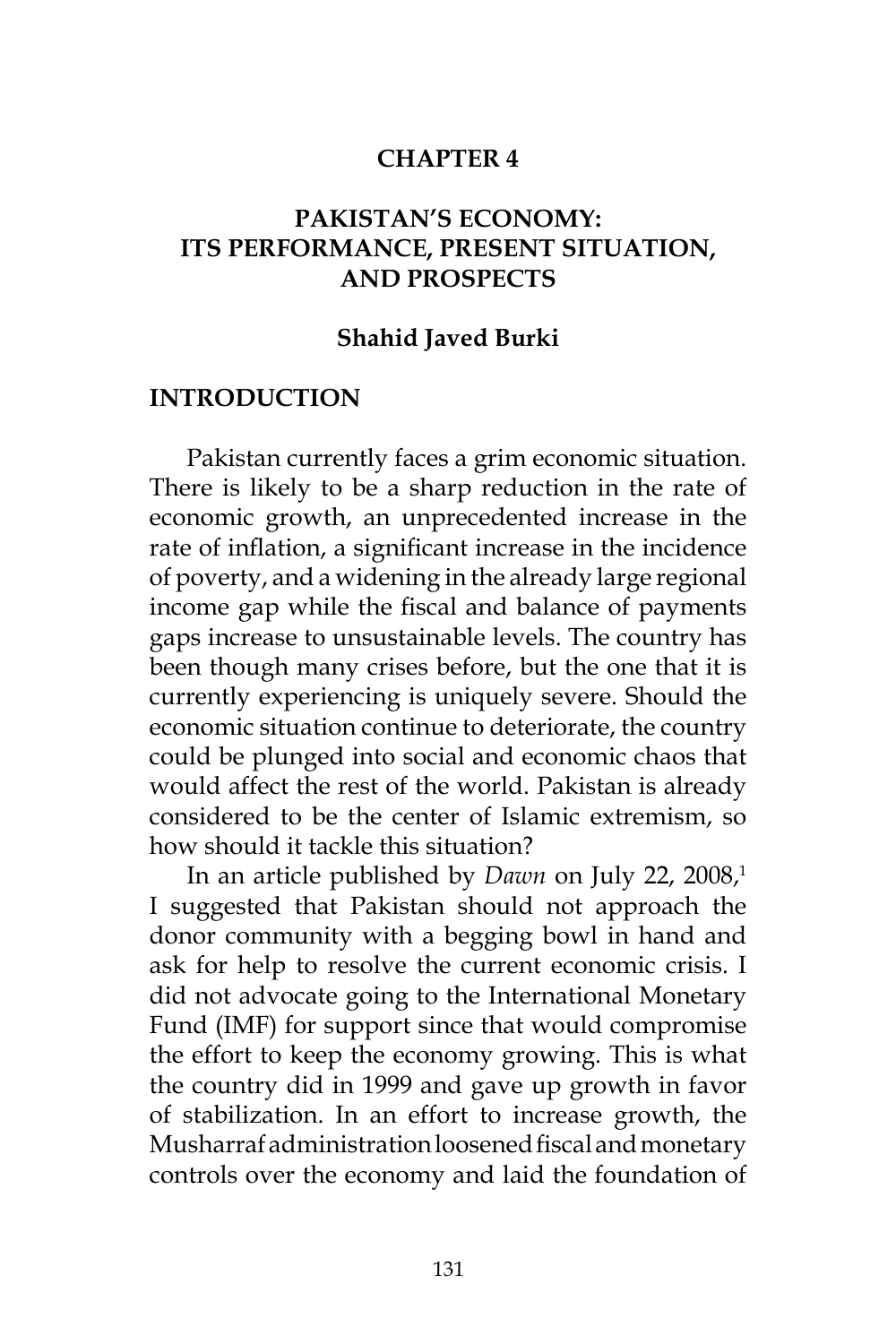the current crisis. It is not good for the economy to go through such deceleration and acceleration in growth; repeated shifts are destabilizing, and it would not be prudent to send the economy through such a cycle again.

Instead, I suggested that the country should seek help on the basis of a well-thought-out program of economic reform and focus on bringing about structural changes that have long been postponed. An important structural change would be to make the economy less dependent on external help for sustaining growth. This will take time, but the process must begin.

By initiating a program of structural reform, the country may be able to secure long-term finance, perhaps as much as \$40 to \$50 billion for a 5-year period. Financing should be equally shared between the donor community and Pakistan, with the donors requested to front-load the effort with \$20 to \$25 billion provided in the first 2 to 3 years, and the Pakistani government providing a matching amount at the end of the program period. However, the Pakistani authorities should clearly and persuasively describe how it would raise this amount of money.

I cannot tell whether my thinking influenced the policymakers in Islamabad, but I am struck by two developments. First, Pakistani Finance Minister Naveed Qamar made a statement on September 19, 2008, that his government had no intention of going to the IMF for support and that instead it would develop its own package of reform. To reinforce the point, he announced the withdrawal of a number of consumer subsidies that weighed heavily on the federal budget. Secondly, President Asif Ali Zardari, while on a visit to New York to attend the opening session of the United Nations (UN) General Assembly a week later, met with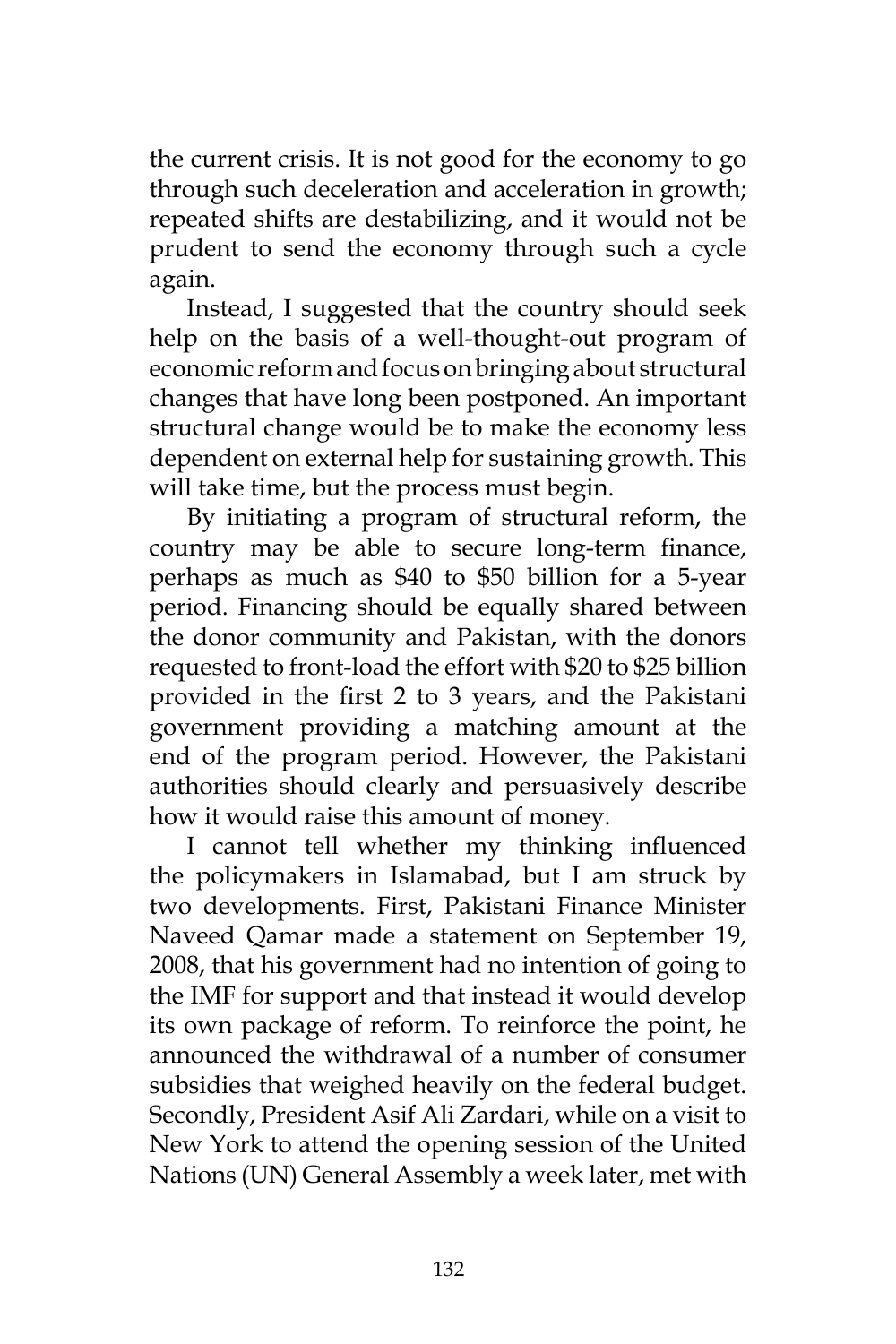a group of donors he called the "Friends of Pakistan." The group promised support but did not elaborate a plan as to how that would be delivered. This is the situation today as the country continues to diminish the respectable level of foreign currency reserves it had built up over the last 8 years. Within a few months, it will run out of reserves and may have to default on its foreign obligations.

Soliciting donations is only half of the solution to the mounting crisis. The second half of the effort would be to develop a strategy to reassure the community of donors that the new leaders are up to the task of bringing the country out of the stiffest challenge it has faced in its history. Such an effort will need a great deal of thought, the full commitment on the part of the leadership, and public support. It will also need the creation and development of the institutional infrastructure that is needed to support a far-reaching program of economic and social restructuring.

Time is running out for Pakistan. The approach to the donor community for help should include the presentation of a well-developed, carefully budgeted, and implementable program of economic change and reform. We need to dispense with the begging bowl approach and adopt one that makes a selected number of countries Pakistan's economic partners rather than providers of charity. At this point, it would be useful to provide a brief historical overview of Pakistan's economic history before examining the current problems the country faces and the policies it could adopt to resolve them.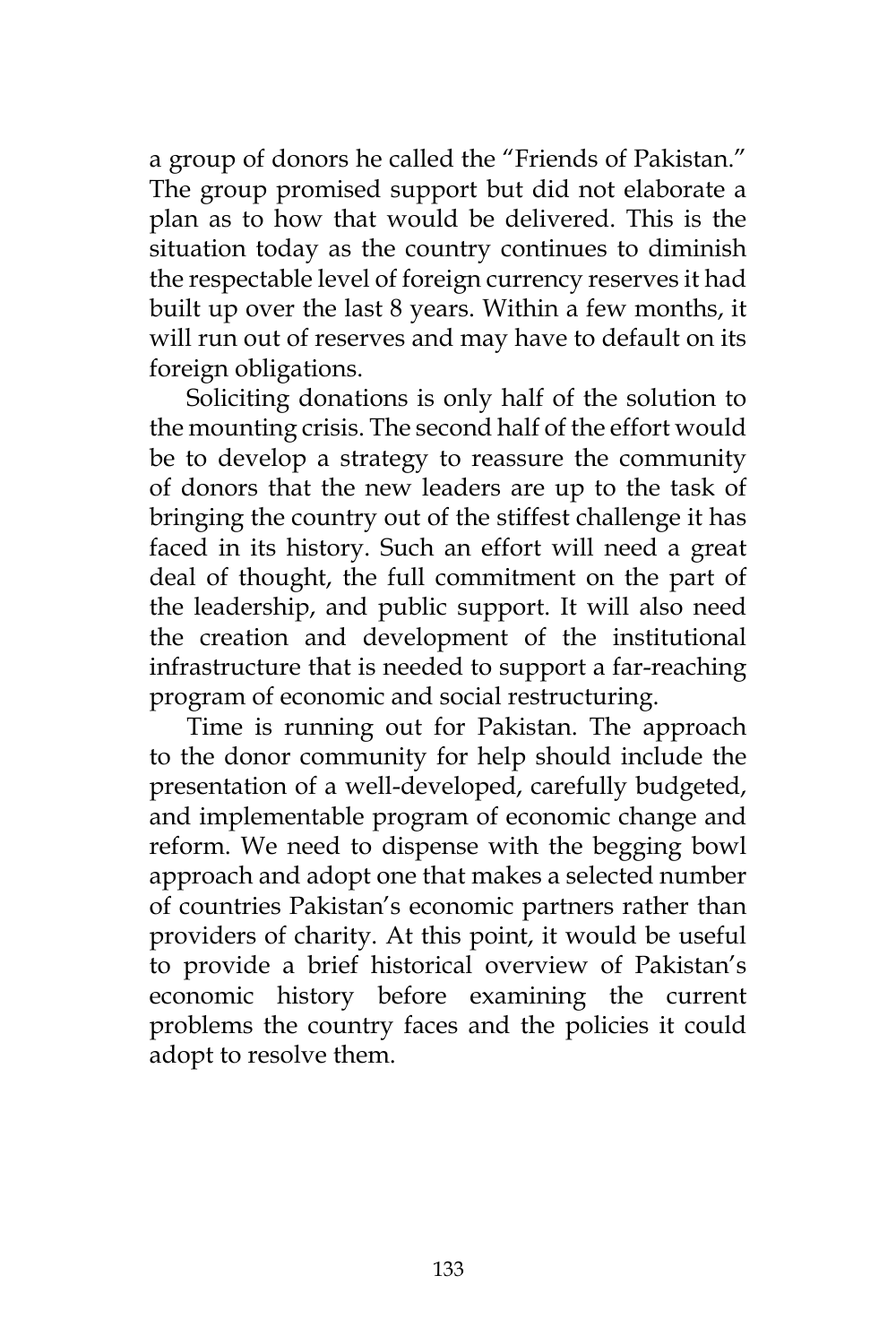## **AN OVERVIEW OF PAKISTAN'S ECONOMIC HISTORY**<sup>2</sup>

Pakistan's performance has been fairly impressive in terms of economic growth and development over the last 60 years. If we construct three indices: growth in population, increase in gross domestic product (GDP), and increase in per capita income for the past 60 years (see Table 1), we notice reasonable progress. While the population increased more than five times, from 30 million in 1947 to over 162 million now, both GDP (which increased 18 times) and per capita income (which increased more than 4 times) also grew appreciably.

| Year                                                                                                             | GDP   | Population | GDP/N |  |  |  |  |
|------------------------------------------------------------------------------------------------------------------|-------|------------|-------|--|--|--|--|
| 1947                                                                                                             | 100   | 100        | 100   |  |  |  |  |
| 1958                                                                                                             | 134   | 122        | 110   |  |  |  |  |
| 1969                                                                                                             | 257   | 156        | 166   |  |  |  |  |
| 1971                                                                                                             | 288   | 165        | 176   |  |  |  |  |
| 1977                                                                                                             | 362   | 198        | 185   |  |  |  |  |
| 1988                                                                                                             | 725   | 277<br>266 |       |  |  |  |  |
| 1999                                                                                                             | 1,201 | 371<br>330 |       |  |  |  |  |
| 2007                                                                                                             | 1,816 | 445        | 418   |  |  |  |  |
| Source: Calculated from Government of Pakistan, Pakistan Economic<br>Survey, various years, Islamabad, Pakistan. |       |            |       |  |  |  |  |

## **Table 1. Indexes of Growth in GDP, Population, and Income Per Capita.**

However, progress was neither gradual nor even. There were three periods of high growth (1958-69, 1977-88, and 2002-07)—27 years out of 61 years during which GDP increased by an average of 6.2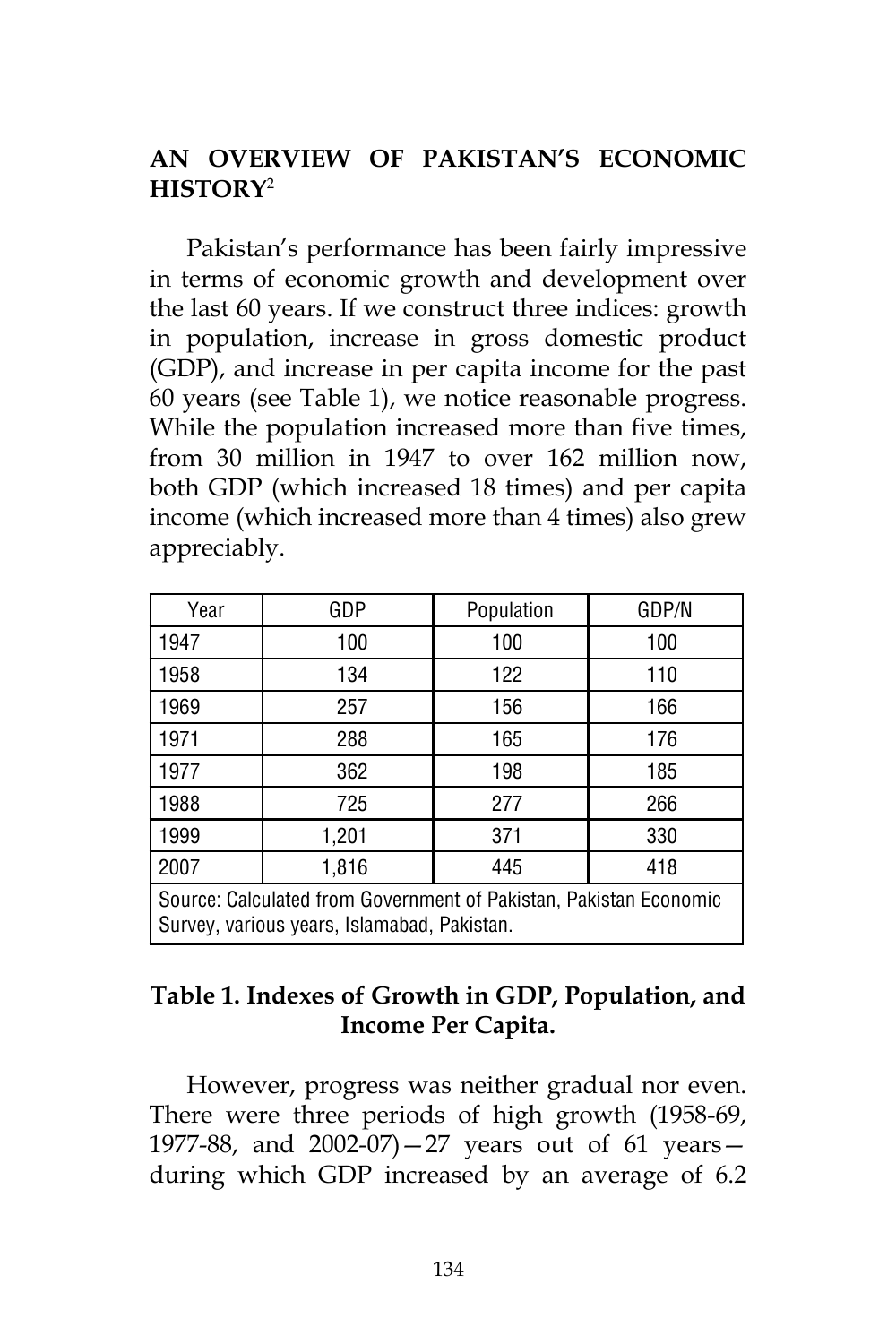percent a year. (See Table 2.) This means that one-half of the GDP expansion came in those 27 years. Before identifying the reasons for the booms and busts of the Pakistani economy, it would be instructive to compare the country's performance with that of its neighbor, India.

|                                                                                                  | GDP               | Population | <b>GDP Per</b> |  |  |  |  |
|--------------------------------------------------------------------------------------------------|-------------------|------------|----------------|--|--|--|--|
| Years                                                                                            | Growth            | Growth     | Capita         |  |  |  |  |
|                                                                                                  | Rate              | Rate       | Increase       |  |  |  |  |
| 1947-58                                                                                          | 2.7               | 1.8        | 0.9            |  |  |  |  |
| 1958-69                                                                                          | 6.1               | 2.3        | 3.8            |  |  |  |  |
| 1969-71                                                                                          | 5.8               | 2.8        | 3.0            |  |  |  |  |
| 1971-77                                                                                          | 3.9               | 3.1        | 0.8            |  |  |  |  |
| 1977-88                                                                                          | 6.5               | 3.1        | 3.4            |  |  |  |  |
| 1988-99                                                                                          | 4.7<br>2.7<br>2.0 |            |                |  |  |  |  |
| 1999-2002                                                                                        | 5.3<br>2.3        |            | 3.0            |  |  |  |  |
| 2002-07                                                                                          | 7.0               | 1.8        | 5.2            |  |  |  |  |
| Source: Government of Pakistan, Pakistan Economic Survey,<br>various years, Islamabad, Pakistan. |                   |            |                |  |  |  |  |

## **Table 2. Economic Performance during Various Political Periods (Percent).**

Comparing the performance of the Indian and Pakistani economies in terms of the growth in GDP highlights one important conclusion. The acceleration in the rate of growth of India since the mid-1980s represents a paradigm shift. Between 1947-87, the Indian economy registered what Raj Krishna, an Indian economist, famously called the "Hindu rate of growth." This was about 3.5 percent a year and represents a relatively low level of increase in per capita income. Since the mid-1980s, the Indian economy has been growing annually at rates between 6 and 9 percent. It is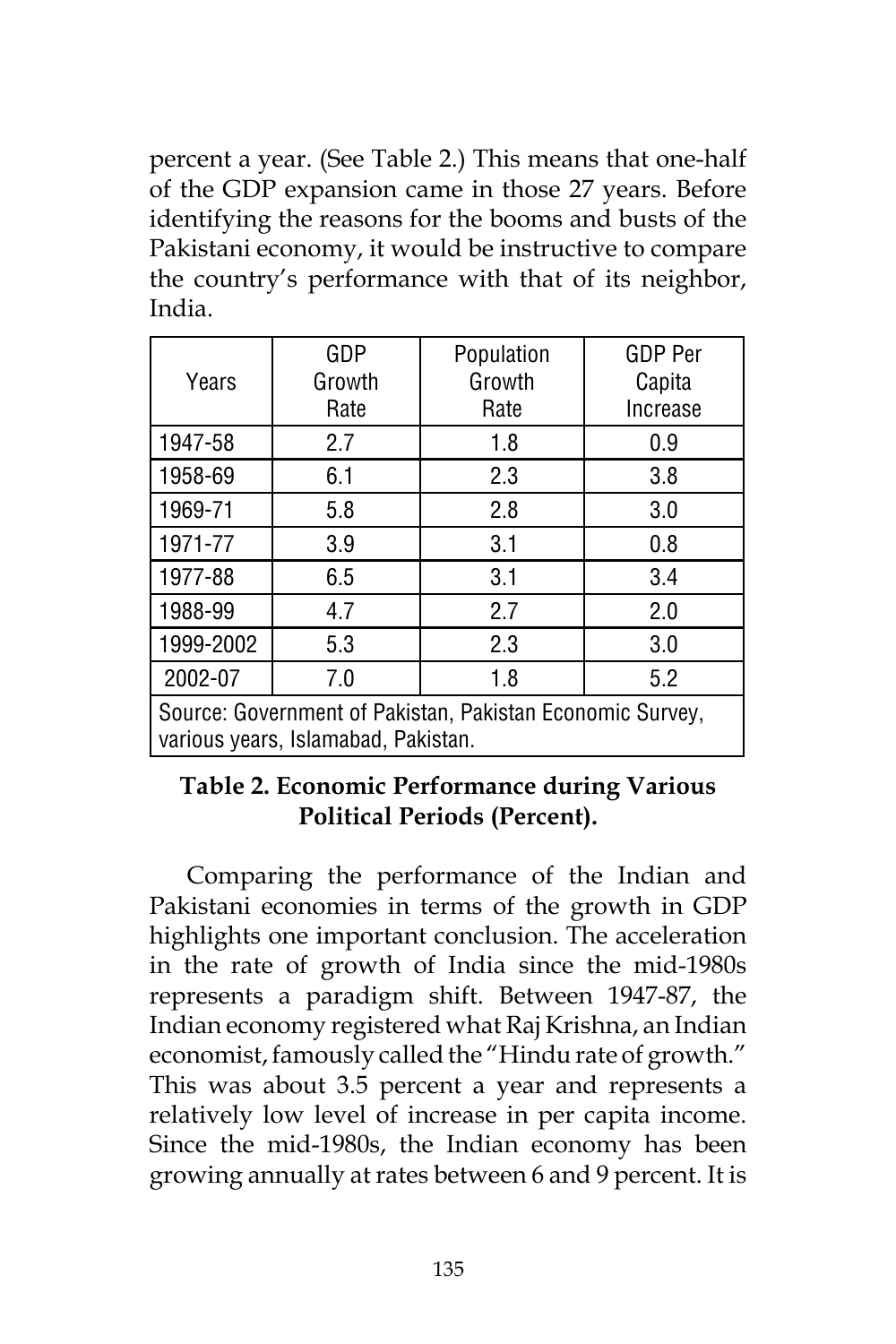fair to conclude that the Indian policymakers were able to put the economy through a deep structural change that enabled it to nearly double the rate of the "Hindu" GDP growth and as a result, the country was able to sustain this much higher growth rate over 2 decades. Pakistan's economy, on the other hand, has stayed on a roller coaster with periods of high growth followed by periods of sluggish performance. Today, it is entering another period of low growth.

There are a number of reasons why Pakistan was not able to sustain high growth rates. A significant share of the investment that financed growth spurts came from the influx of foreign capital that augmented the low level of domestic savings, most of it from the United States. External finance became available to compensate the country for the strategic help it provided America. The Pakistani government closely aligned the country with America in the 1960s in support of Washington's efforts to deny additional strategic space to European and Asian communism.3 The country was rewarded for its loyalty with large amounts of military and economic assistance. In the 1980s,<sup>4</sup> Pakistan chose to become the front-line state in the American effort to expel the Soviet Union from Afghanistan. Once again, the reward was military and economic assistance. More recently, Pakistan was recruited to join America's war on terror and for its support was given an estimated \$10 billion of assistance over the 6-year period from 2001 to 2007.<sup>5</sup> In other words, the country did little to generate high rates of economic growth by using its own resources. It also did not improve the quality of governance or ensure continuity in policymaking. These factors have been identified by economists as important contributors to growth.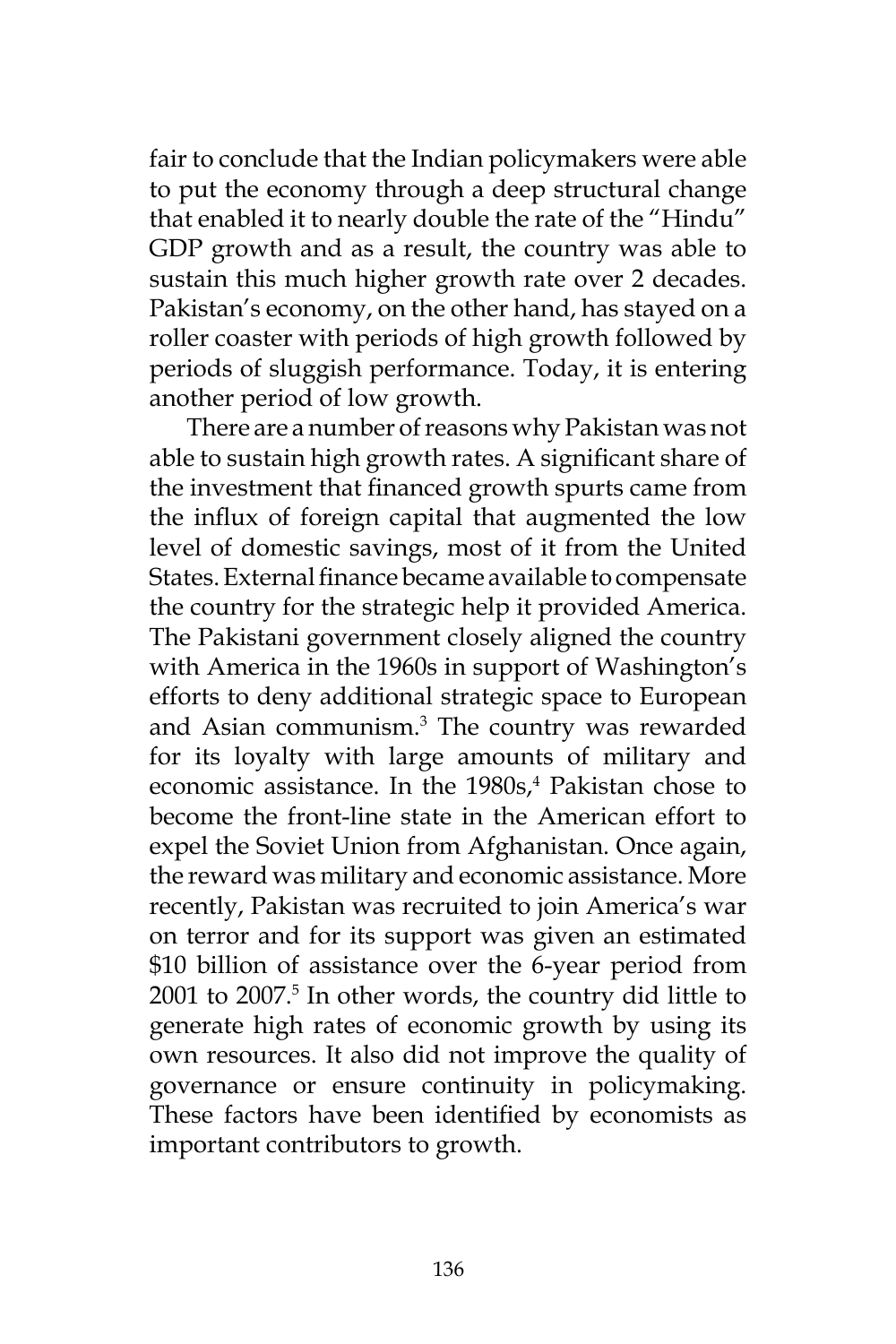There is now a vast body of literature that addresses the question: What makes economies grow?<sup>6</sup> Apart from the generation of domestic resources to sustain a high level of investment, two other determinants are very important: well-developed human resources, and institutions that can support development. Successive administrations in Pakistan did little to create these two conditions, resulting in an economy that grew only when large amounts of external capital became available. The rate of growth plunged when, for whatever reasons, the quantity of resources being made available declined. Pakistan has not been through the kind of paradigm shift that made it possible for India to climb on to a high growth trajectory.

Even though the economy has continued to be volatile, it did make considerable progress. Its structure changed quite significantly. As shown in Table 3, since Pakistan's establishment as an independent state, the economy, as well as the society, was basically rural. Agriculture was by far the most important sector of the economy, representing nearly 62 percent of the GDP. Manufacturing contributed a very small amount, less than 7 percent. Now, the share of agriculture has declined to below 22 percent, while that of manufacturing has increased to more than 18 percent. The service sector is now the largest part of the economy by far, contributing more than 50 percent of the GDP.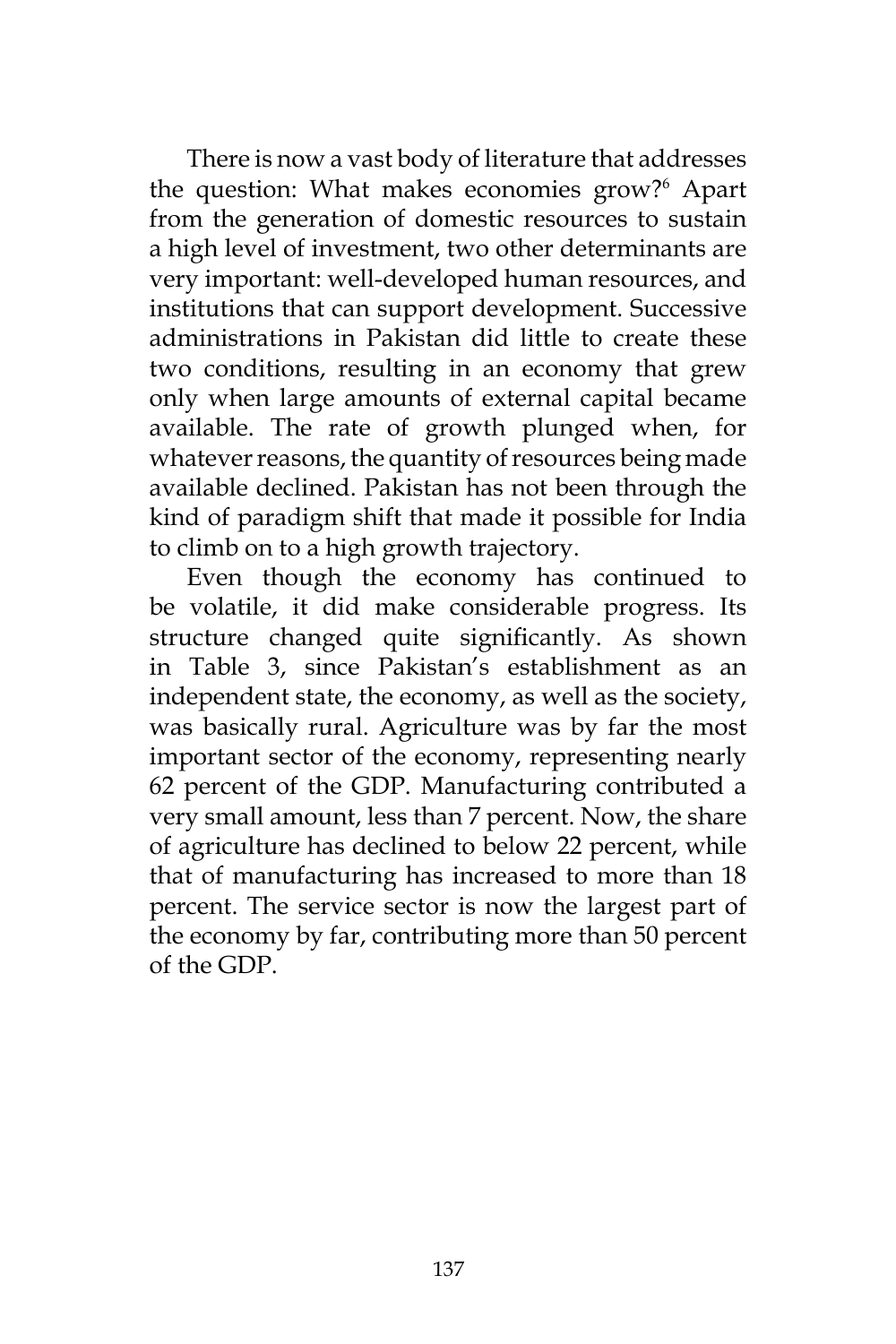|                                                                                                                                                                                                                                  | 1949-50 | 1969-70 | 2005-06 |  |  |  |  |
|----------------------------------------------------------------------------------------------------------------------------------------------------------------------------------------------------------------------------------|---------|---------|---------|--|--|--|--|
| Agriculture                                                                                                                                                                                                                      | 61.7    | 38.9    | 21.6    |  |  |  |  |
| Mining and Quarrying                                                                                                                                                                                                             | 0.1     | 0.5     | 2.6     |  |  |  |  |
| Manufacturing                                                                                                                                                                                                                    | 6.9     | 16.0    | 18.2    |  |  |  |  |
| Large Scale                                                                                                                                                                                                                      |         | 12.5    | 12.7    |  |  |  |  |
| Services                                                                                                                                                                                                                         | 25.5    | 38.4    | 52.3    |  |  |  |  |
| <b>Wholesale-Retail Trade</b>                                                                                                                                                                                                    | (9.3)   | (13.8)  | (19.2)  |  |  |  |  |
| Finance and Insurance                                                                                                                                                                                                            | (0.2)   | (1.8)   | (4.6)   |  |  |  |  |
| Public Administration and<br>Defense                                                                                                                                                                                             | (4.7)   | 6.4     | 5.8     |  |  |  |  |
| Construction                                                                                                                                                                                                                     | (5.8)   | 4.2     | 4.3     |  |  |  |  |
| <b>Electricity and Gas Distribution</b>                                                                                                                                                                                          |         | 2.0     | 3.0     |  |  |  |  |
| Source: For 1949-50, J. Russel Andrus and Aziz F. Mohammed,<br>Pakistan's Economy, London, UK: Oxford University Press, 1957.<br>For 1969-70 and 2005-06, various issues of Government of<br>Pakistan, Pakistan Economic Survey. |         |         |         |  |  |  |  |

#### **Table 3. Sectoral Shares of GDP.**

While agriculture still remains a significant source of employment, its share has declined. As shown in Table 4 below, it employed over 60 percent of the labor force in 1949-50; 6.7 million out of the total work force of 10.3 million. In 2005-06, agriculture's share of employment had fallen to less than 45 percent. The number of people employed in agriculture tripled in 60 years, from 6.7 million to 21.3 million, but in the same period the number of people in nonagricultural employment increased seven-fold, from 3.6 million to 26.3 million. As a result, the structure of the economy is considerably different from the one the country inherited at the time of independence.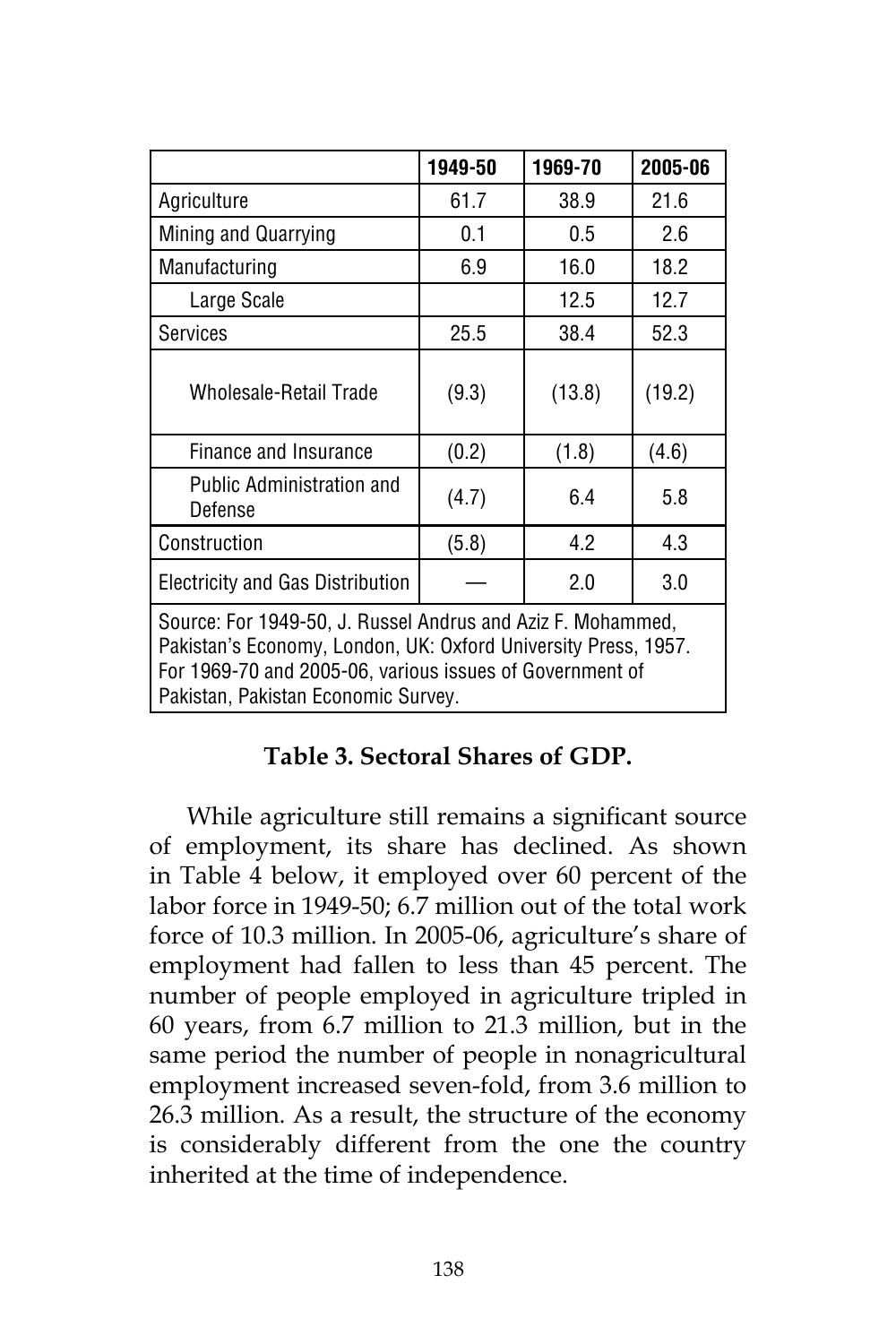|                                                                                           |      | 1949-50 (Million) |       |      | 1949-50 (Percent) |       |  |  |
|-------------------------------------------------------------------------------------------|------|-------------------|-------|------|-------------------|-------|--|--|
|                                                                                           | Male | <b>Female</b>     | Total | Male | Female            | Total |  |  |
| Civilian Labor Force                                                                      | 10.0 | 0.3               | 10.3  | 29.7 | 1.0               | 30.7  |  |  |
| Agriculture                                                                               | 6.5  | 0.2               | 6.7   | 19.4 | 0.7               | 20.1  |  |  |
| Nonagriculture                                                                            | 3.5  | 0.1               | 3.6   | 10.3 | 0.3               | 10.6  |  |  |
| <b>Total Population</b>                                                                   |      |                   |       |      |                   |       |  |  |
| Percent in Labor                                                                          |      |                   |       |      |                   |       |  |  |
| Force                                                                                     |      |                   |       | 33.7 |                   |       |  |  |
| Source: Chap. 7, Pakistan Economic Survey, Islamabad: Government of Pakistan,<br>2005-07. |      |                   |       |      |                   |       |  |  |

#### **Table 4. Economic Distribution of Total Population.**

Another change—not as significant as those noted above, but important nevertheless—is the larger role women play in the economy by participating in the work force. As shown in Tables 4 and 5, women were almost totally absent from the work force at the time of Pakistan's birth. In the late 1940s, there were only 300,000 women formally recognized as participants in the labor force, only 3 percent of the total work force. Most women stayed home in this period, one reason why Pakistan, at less than 31 percent of the work force, had one of the lowest worker participation rates in the developing world. That changed over 60 years and the participation rate has increased to nearly 45 percent. There was a 20-fold increase in the number of women taking part in the work force. In 1949-50, only 300,000 women were formally part of the work force; 55 years later, their number had increased to over 9.2 million. It should be stressed, however, that the number of women formally recognized to be working is considerably less than those who actually work. In most economies, not just in the developing world, women's work in the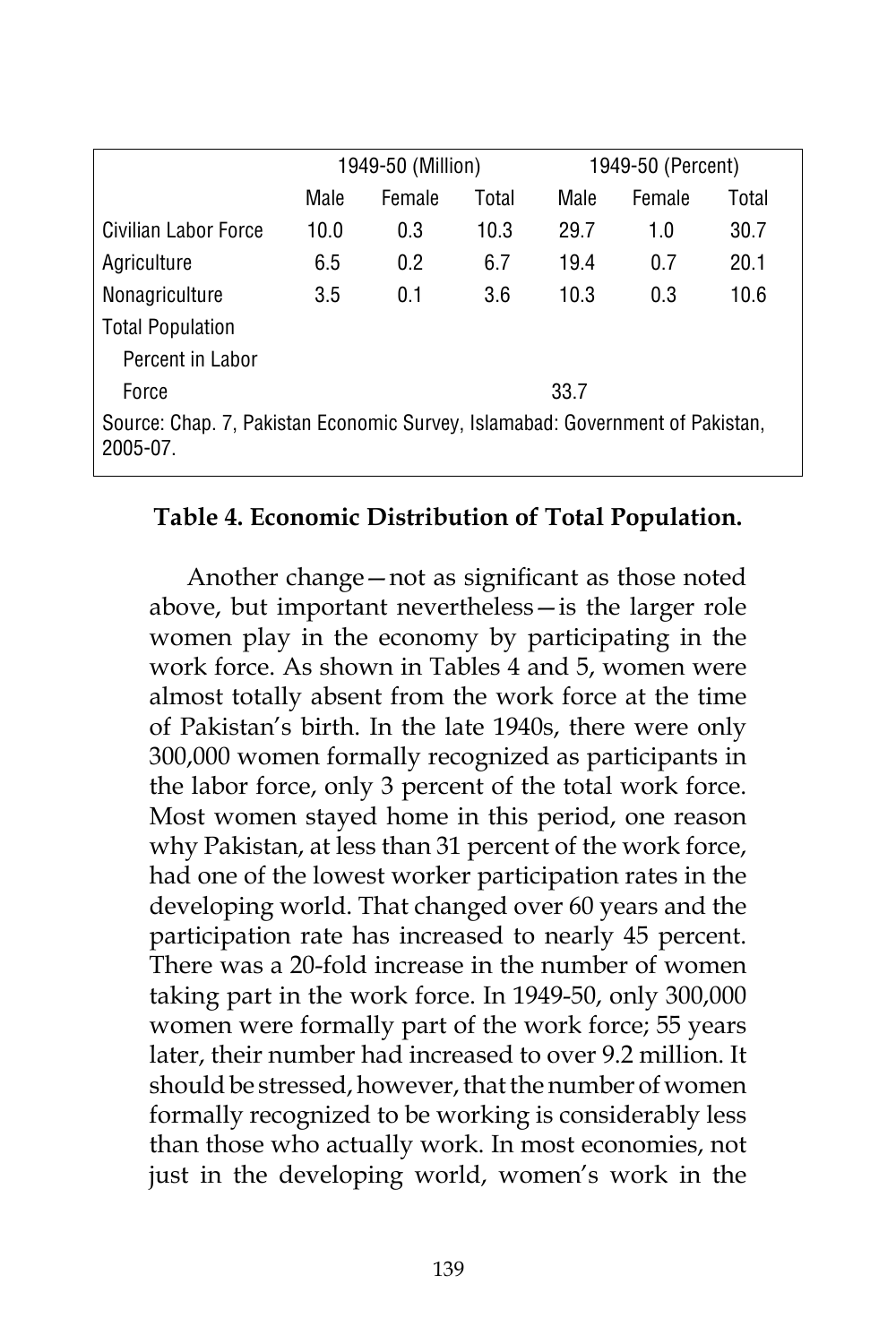house is not recognized as work in a formal sense. In a country such as Pakistan, women put in hard work in both rural and urban areas, particularly among the lower income groups. Even young girls labor hard to help their mothers take care of their younger siblings. Women put in many hours a day caring for animals, which are an important source of income for poor households.

|                                                                                           |      | 2005-06 (Million) |       | 2005-06 (Percent) |        |       |  |
|-------------------------------------------------------------------------------------------|------|-------------------|-------|-------------------|--------|-------|--|
|                                                                                           | Male | Female            | Total | Male              | Female | Total |  |
| Agriculture                                                                               | 14.9 | 6.4               | 21.3  | 38.4              | 69.9   | 44.8  |  |
| Manufacturing                                                                             | 5.1  | 1.3               | 6.4   | 13.4              | 14.0   | 13.6  |  |
| Construction                                                                              | 2.8  | 0.03              | 2.8   | 7.4               | 0.3    | 5.9   |  |
| Whole Sale-Retail Trade                                                                   | 6.6  | 0.17              | 6.7   | 17.3              | 1.8    | 14.1  |  |
| Transport                                                                                 | 2.8  | 0.03              | 2.8   | 7.2               | 0.3    |       |  |
| Community, Social and                                                                     |      |                   |       |                   |        |       |  |
| <b>Personal Services</b>                                                                  | 5.2  | 1.2               | 6.4   | 13.9              | 13.5   | 13.5  |  |
| Other                                                                                     | 1.1  | 0.1               | 1.2   |                   |        | 2.0   |  |
| <b>Total Labor Force</b>                                                                  | 38.4 | 9.2               | 47.6  |                   |        |       |  |
| Population                                                                                | 0.7  | 79.3              | 160.0 |                   |        |       |  |
| Percent in Labor                                                                          |      |                   |       |                   |        |       |  |
| Force                                                                                     | 47.5 | 11.6              | 29.7  |                   |        |       |  |
| Source: Chap. 7, Pakistan Economic Survey, Islamabad: Government of Pakistan,<br>2005-07. |      |                   |       |                   |        |       |  |

## **Table 5. Economic Distribution of Labor Force, 2005-06.**

The last significant change I would like to recognize is a large increase in the urban population. In 1947, the proportion of Pakistanis living in urban areas was no more than 12 percent, some 3.6 million out of a total population of 30 million. The arrival of 8 million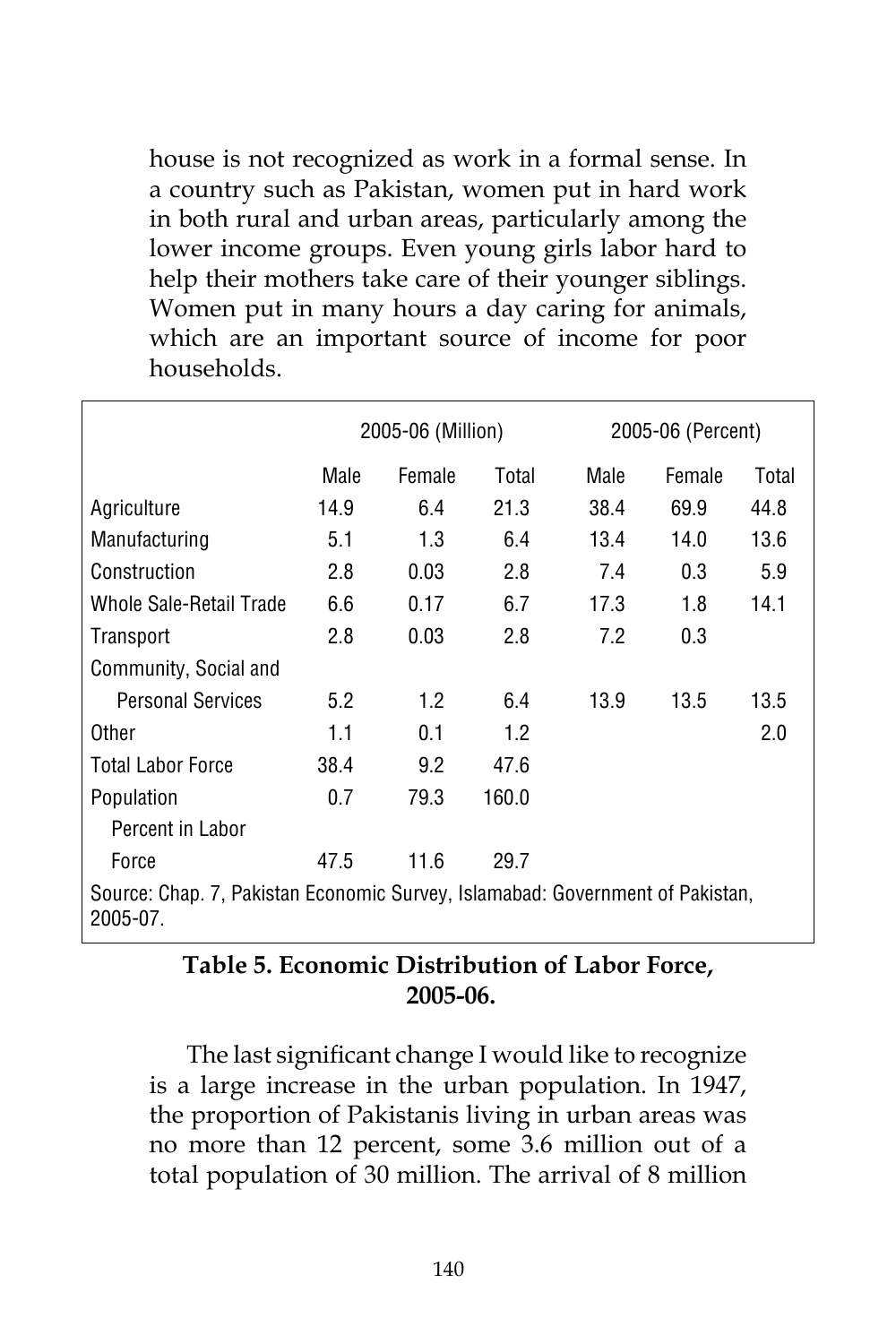refugees from India, 2 million more than the 6 million Hindus and Sikhs who migrated in the other direction, resulted in a significant increase in urban population. In 1951, when the first population census was taken, 17.6 percent of the population lived in urban areas. By 1972 the proportion of the urban population increased to 22.4 percent, with a further increase to 28.3 percent in 1981. The last census taken in 1998 estimated the proportion of people living in the urban areas at 35.4 percent.

## **The Current Economic Situation; Macroeconomic Imbalances Return***<sup>7</sup>*

In 2008, Pakistan's economy is once again at a critical juncture. After a period of strong economic expansion, relative macroeconomic stability, and increased foreign investor confidence during the years 2003-06, the country is facing very serious economic strains and a number of social challenges. Macroeconomic indicators deteriorated very sharply over the last few years. Inflation touched record levels in the first 9 months of 2008 following 3 previous years of high single-digit increases in the level of prices. This is despite the fact that the sharp increases in international oil prices during most of 2008 were not fully passed on to consumers and the price of wheat for urban consumers was subsidized. The burden of high prices, especially of basic food items, became intolerable for poor households. One of the primary causes of inflation since 2004 may have been monetary in character, but in 2008 they acquired a structural nature, given the high dependence on imported energy.

Over the same period, poverty levels increased again.8 There was some decline in the poverty rates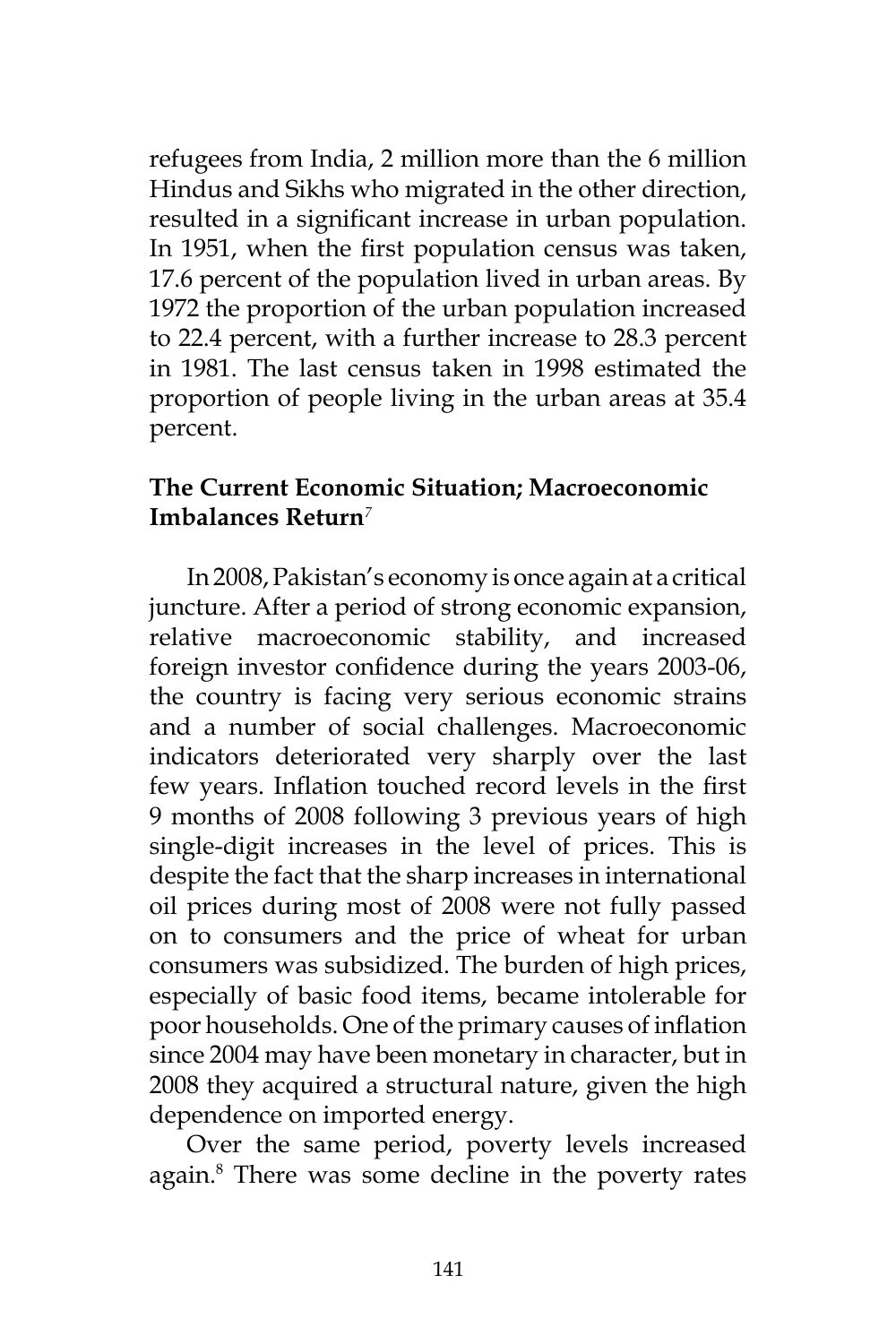from 1999-2005, but the unprecedented rise in food prices since 2004, along with the shortage of wheat flour and a slowing economy, eliminated any gains that had been made. Also, there was evidence that labor absorption was limited despite rapid economic growth in the 2002-07 timeframe.

Structural problems constraining long-term growth came dramatically to the forefront in the first half of 2008 with major power shortages and largescale load shedding. In addition, the erosion of the competitiveness of the country's dominant exports, textiles, and clothing, and a sharp slow down in export growth since 2006-07 led to a large increase in the trade imbalance and limited the prospects for growth in labor- intensive manufacturing.

Given this backdrop, I will take stock of the economy by focusing on:

- the immediate financial problems arising out of large and virtually unsustainable twin fiscal and balance of payments deficits;
- a high and rising rate of inflation, especially in food and energy prices;
- a slowing down of the economy, especially in the sector of manufacturing, and the need to remove the principal constraints on long-term growth like the power deficit and water scarcity;
- widespread poverty incidence, as well as growing income disparities, among income groups and across regions; and,
- the governance and institutional problems that not only hamper productivity and growth but also prevent the poor from accessing government resources, public services, and participating in government decisionmaking.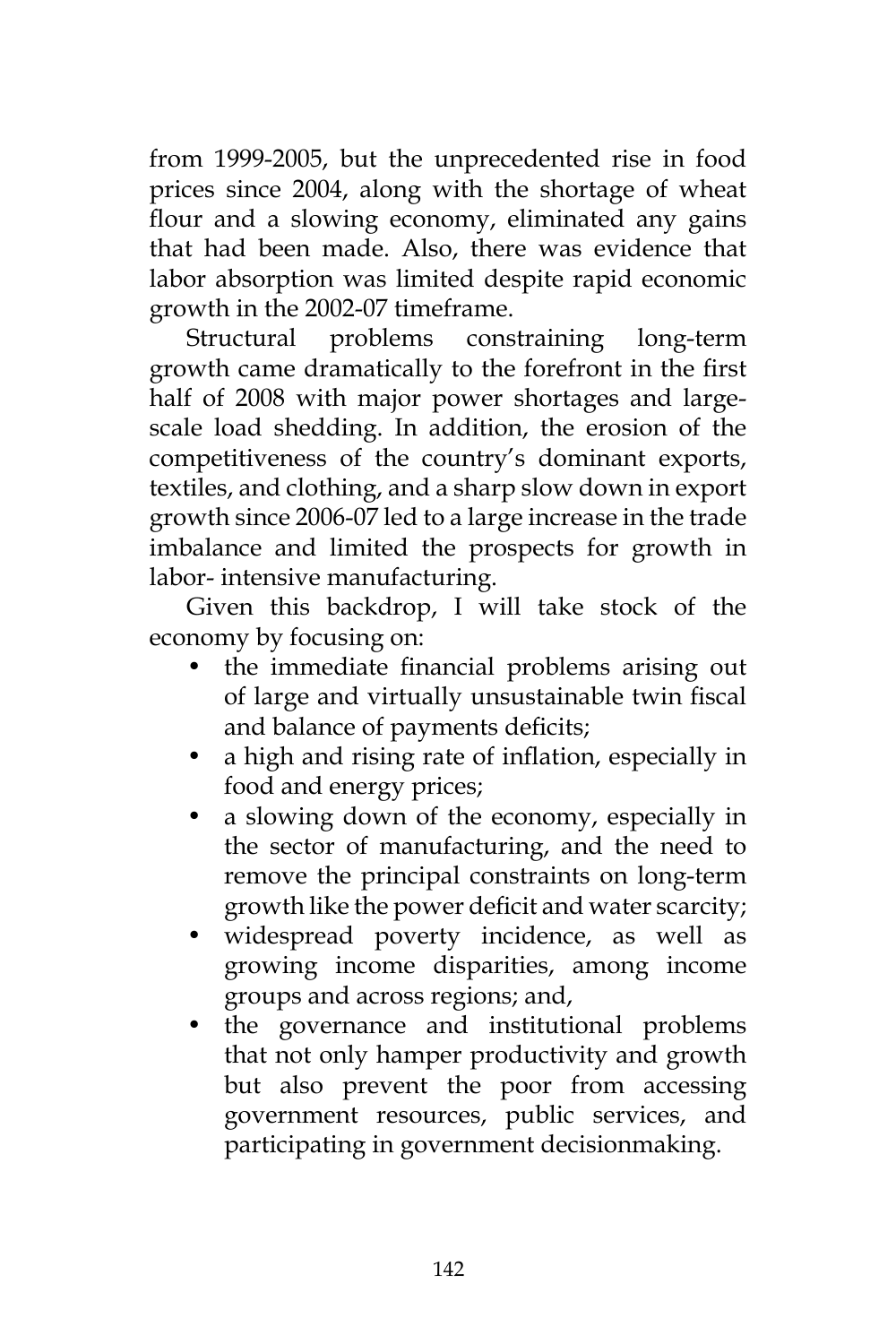In attempting to assess the present position, this chapter analyzes the short-term causes of the unraveling of the economy in the first half of 2008 as well as the underlying longer-term issues that continue to impede economic growth and social progress. Both perspectives are critical because not only is Pakistan quite a distance away from matching the record of the Asian tigers, Hong Kong, Singapore, South Korea and Taiwan, but also is also seriously falling behind India.

The second and central objective of this chapter is to outline a comprehensive and integrated economic and governance strategy that will facilitate the tackling of the previously mentioned challenges and that will require the urgent attention of the new economic and political leadership.

The chapter recognizes that efforts to restore macroeconomic stability from the position of almost uncontrollable fiscal and balance of payments deficits could dampen short-term growth and investment and make the addressing of poverty and distribution issues harder during the period of adjustment. The agony of a sharp adjustment is unavoidable though it should be possible through public policy measures and well-designed interventions to protect the poor who account for around 10-11 percent of total private consumption. In the absence of a strong adjustment the country runs the risk of a deep financial crisis with catastrophic consequences for its citizens.

In the longer run, the goals of financial stability, rapid growth, and fairer income distribution can be achieved. These objectives are not only consistent with each other but can be mutually reinforcing and interdependent with the appropriate public policies and resilient national institutions.

In looking at future prospects for growth and seeking better distribution outcomes, this chapter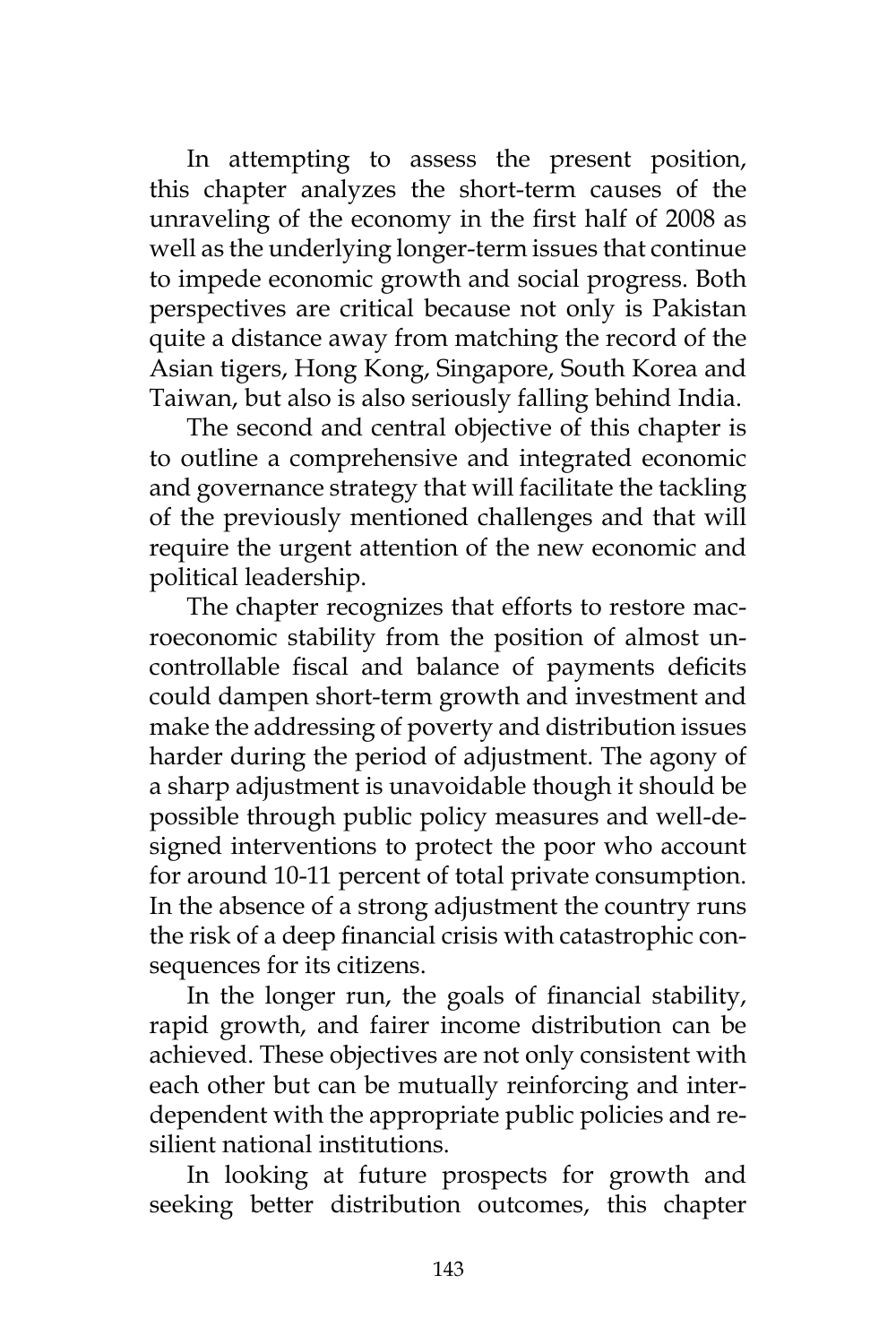highlights both the gains made in the last few years as well as the many unmet challenges and unexplored opportunities, especially in the context of development in the global economy. In looking at the choice of policy instruments to advance the economic and social agenda, the chapter stresses the need to move simultaneously on a number of fronts because of the interlocking and mutually reinforcing effects of many policy and institutional changes. For example, improvements in governance could partly alleviate the pain of economic adjustment.

## **The Road to the Present Crisis.**

The macroeconomic situation unraveled very quickly. The fiscal deficit (excluding grants) grew eight-fold over the 4-year period between 2004 and 2008, approaching 8 percent of GDP. The first finance minister of the coalition government that took office in March 2008, in fact, projected the fiscal deficit at 9.5 percent of the GDP on the basis of current trends. However, an adjustment of 1.5 percent of the GDP was made by the government in the second quarter of 2008, primarily because of a rationalization of the Public Sector Development Program (PSDP).

The current account of balance of payments which had a surplus of almost 2 percent of the GDP as late as 2003-04 reached the record level of \$12 billion or 7.5 percent of GDP in 2007-08. Here again, the then finance minister projected a higher deficit at above 9 percent of the GDP. The large deficit cut into the foreign exchange reserves at a most worrying rate. In the first 4 months of 2008, the decline in reserves accounted for nearly 40 percent of the current deficit. By the end of 2007- 08, the foreign exchange reserves had dropped to \$11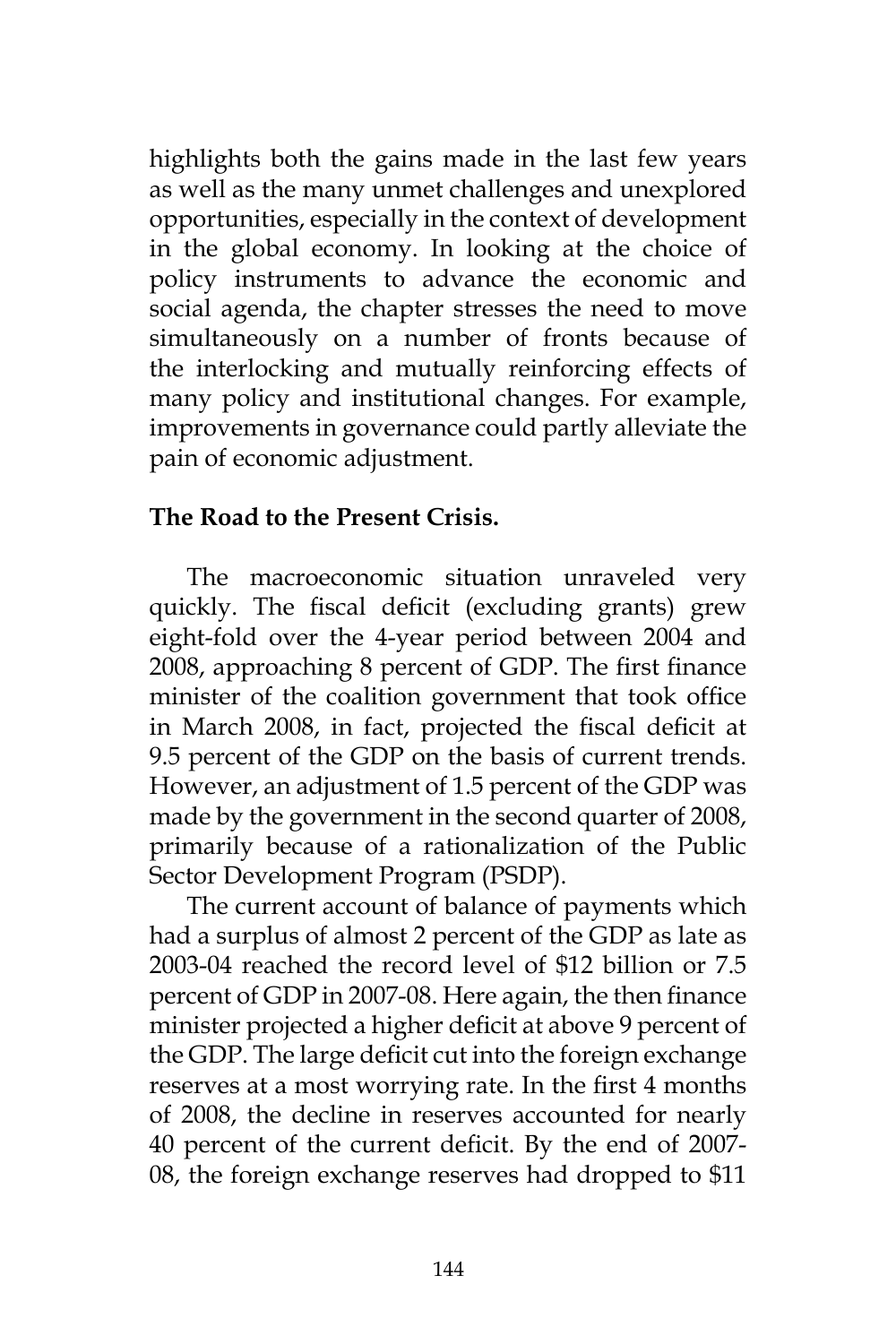billion and were \$5.5 billion below the level at the end of October 2007. By October 2008, the reserves were estimated at only \$6 billion.

Pakistan's present predicament is the result of a combination of factors; large exogenous shocks, wrong or the absence of policy responses, and a neglect of emerging structural problems in three key sectors energy, agriculture, and exports.

The negative shocks, including a devastating earthquake in 2005, the inexorable rise in international oil and food prices, especially of grains and edible oil, have all placed a huge tax on the economy and have effectively reduced the real growth of income in Pakistan by about 2.0 percent per annum on average during the last 4 years. Another increase in oil prices could cost Pakistan another 2 percent of its GDP in 2009.

The policy response to this state of affairs has been poor or misguided. These developments required a major adjustment in consumption and possibly investment plans. But the need to reduce aggregate demand, especially by reining in the expansionary monetary policy, was ignored partly because the revenues from the privatization of the economic assets owned by the government and sovereign borrowing in world markets were easily available to finance growing deficits and partly because delivering high growth was considered a political imperative for winning the elections of February 2008. It was a false assumption, and the ruling party lost the elections and the burden on the economy remained.

Domestic absorption of resources increased very sharply from 2004-07. Real consumption and investment collectively increased by 35 percent over the 3 years in contrast to the growth in national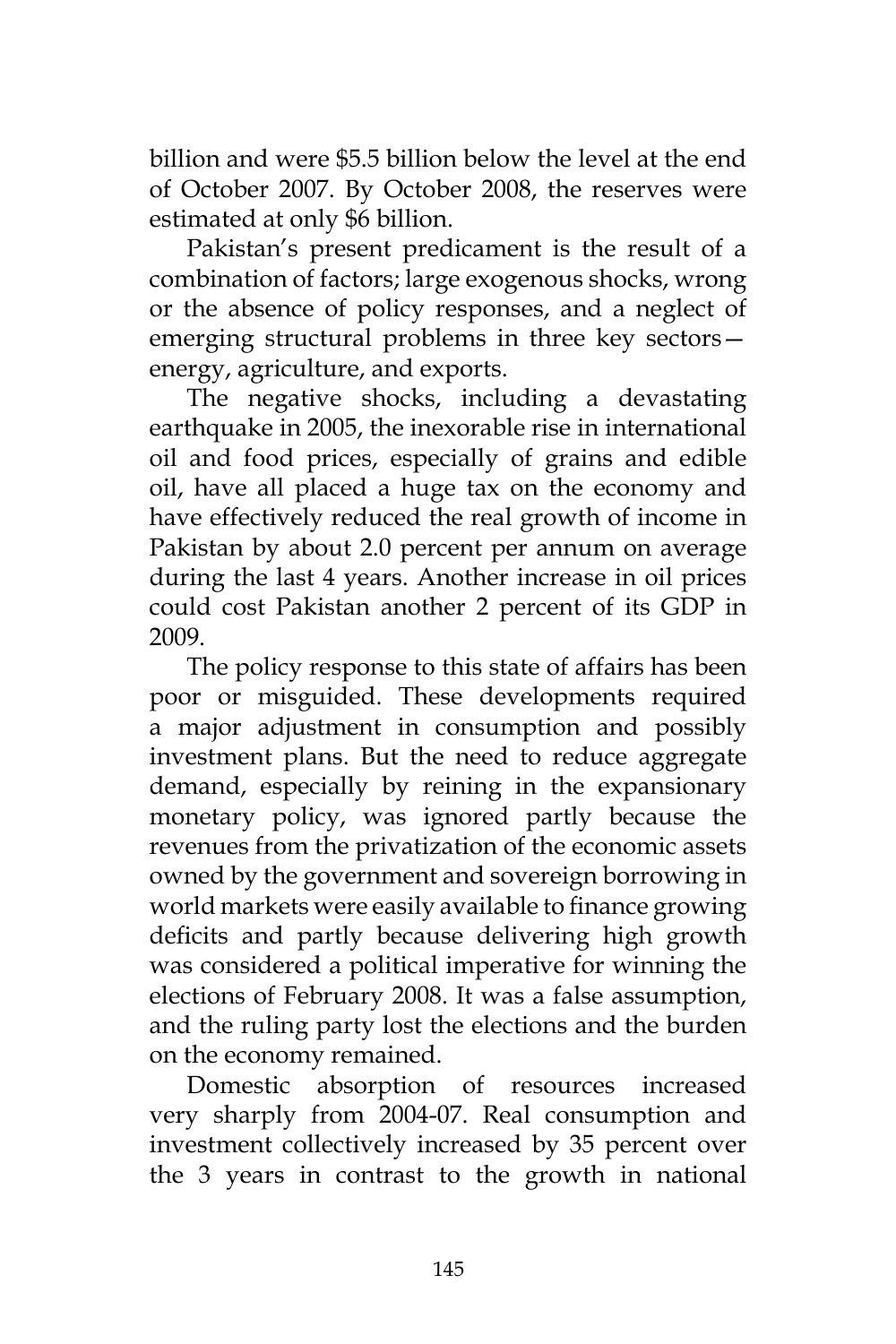income, adjusted for terms of trade loss, which only grew by little more than 25 percent. The imbalance was directly reflected in the deterioration of the balance of payments. Consequently, the propensity to import jumped markedly three times during the last 5 years as the economy sucked in more resources from abroad.

The hardest challenge will be to avoid a balance of payments crisis that would further shake the confidence of foreign investors and citizens and could accelerate capital flight as well as limit Pakistan's access to the international capital markets. The rapid accumulation of foreign assets resulting from the quantitative jump in home remittances and the emergence of a current account surplus after September 11, 2001 (9/11) encouraged the government to resort to an expansionary monetary policy from 2002-03 onwards. This policy was too easy for too long and led to a precipitous fall in interest rates which promoted the rapid growth of consumer financing. By 2004-05 there was evidence that the economy was beginning to overheat, as evidenced by the inflation rate jumping to over 9 percent, even in the absence of international inflation and rising commodity prices. Expansionary policies did succeed in reviving growth, but they put the economy on a highly inflationary path. After nearly 4 years of high single-digit inflation, inflationary expectations have become built into the behavior of economic agents, especially with regard to consumption and savings. Even stronger policy action is now required to counter these expectations.

Superimposed over the history of inflation is the recent upsurge of oil and food prices. This gave rise to upward spiraling prices, even though full domestic adjustments to higher international prices have not yet been made. The inflation of food prices was running at 20 percent in the first half of 2008.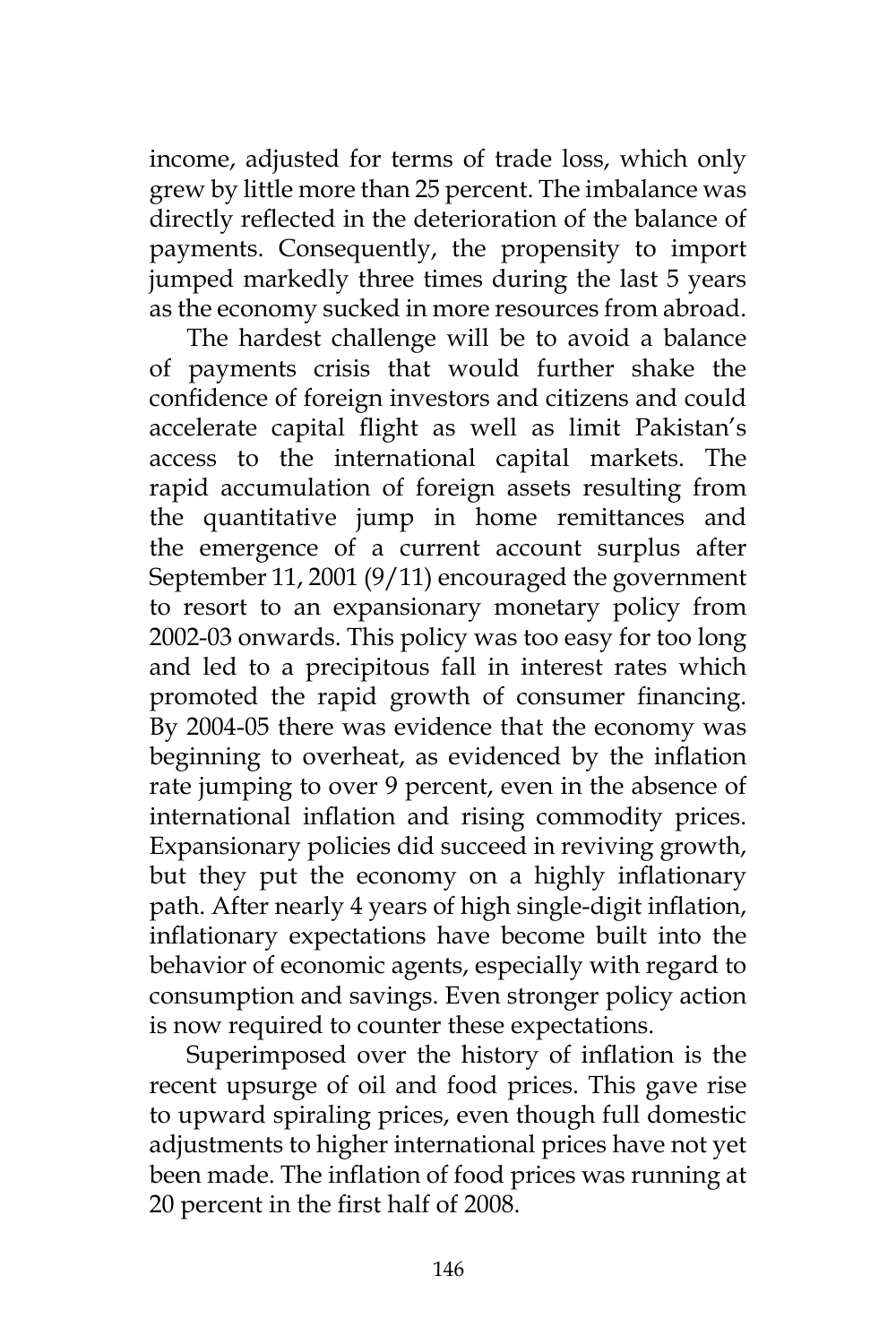Fiscal policy began to reinforce monetary policy and added to inflationary pressures. On the surface, the actual deficits of 4.3 percent of GDP (including earthquake related spending) in 2005-06 and 2006- 07 may not appear excessive. But the way they were financed triggered further strong monetary expansion. The government experienced difficulty since 2005-06 in meeting the growing domestic borrowing amount from the market on longer-term Pakistan Investment Bonds (PIBs) without offering higher interest rates. It thus resorted to the low cost alternative of borrowing huge amounts from the State Bank of Pakistan (SBP), the central bank. This moderated the cost of government borrowing (thus helping to keep interest payments on domestic debt in the budget low), but it also contributed to higher rates of monetary expansion by creating excess liquidity in the banking system.

Despite the measures taken to tighten monetary policy in 2006-07, broader money grew by over 19 percent during the year, even somewhat higher than the average annual rate in the previous 3 years. During 2007-08, the growth of the money supply was running at approximately 7 percent, but this was mainly due to a decline in foreign assets. Government borrowing from SBP during July-March was at the record level of almost 4.5 percent of the GDP.

The SBP correctly tightened monetary policy in early 2008. The space in which the central bank can maneuver should be expanded by largely eliminating the sizable amount of government borrowing. Market borrowing by the government through the PIBs will help to identify the true cost of public debt service, improve the interest rate structure, and thus encouraging savings and reducing the supply of reserve capital.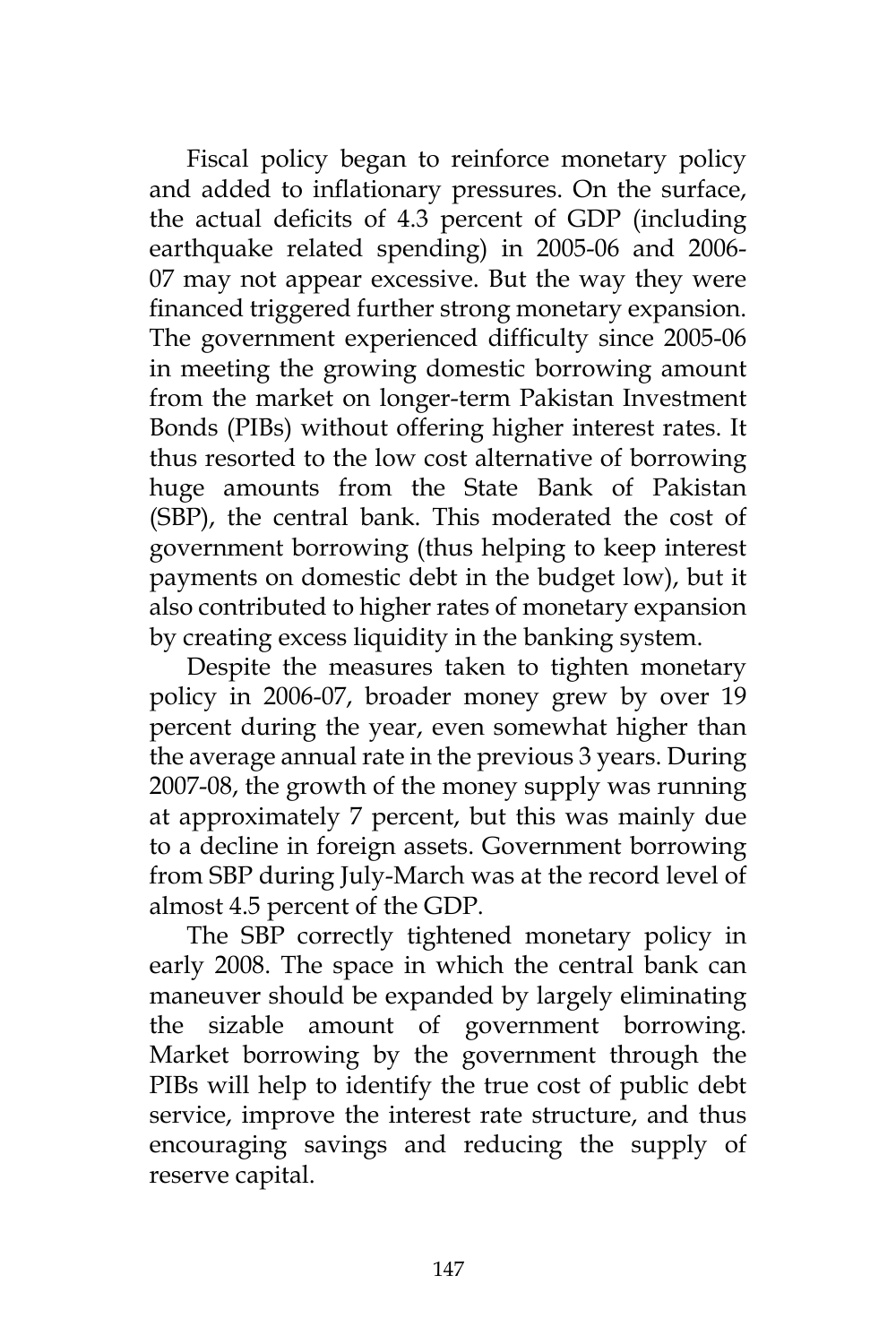The major instrument of economic adjustment, however, must be fiscal policy. Fortunately, fiscal adjustment can take place in an environment much more favorable than in the 1990s when elected governments had little fiscal space because of the extraordinary burden of interest payments on public debt. Real public noninterest spending, which had shown no increase in the decade of the 1990s because of the growing burden of interest payments, expanded, adjusted for inflation by over 60 percent from 2004-07, and would show a further increase this year because of large subsidies for oil.

The details of a desirable fiscal adjustment are discussed below. A strong fiscal adjustment and a tight monetary policy will send strong signals to the markets that Pakistan seriously intends to tackle the disequilibrium in its foreign transactions and avoid any disruptive change in the value of its currency or a flight of capital.

### **GROWTH: EMERGING AND STRUCTURAL CONSTRAINTS**

Since independence, Pakistan's average annual growth rate has been less than 5 percent per annum, much below the 8-9 percent growth enjoyed by East Asian countries. Even in boom periods, average growth never exceeded 7 percent per annum. Pakistan has some fundamental demographic governance and growth problems that have kept it from joining the ranks of the Asian Tigers. These problems have deep roots, which include a high population growth rate; a low rate of savings, and consequently inadequate investment not only in human capital but also in infrastructure, industry, and agriculture; a weak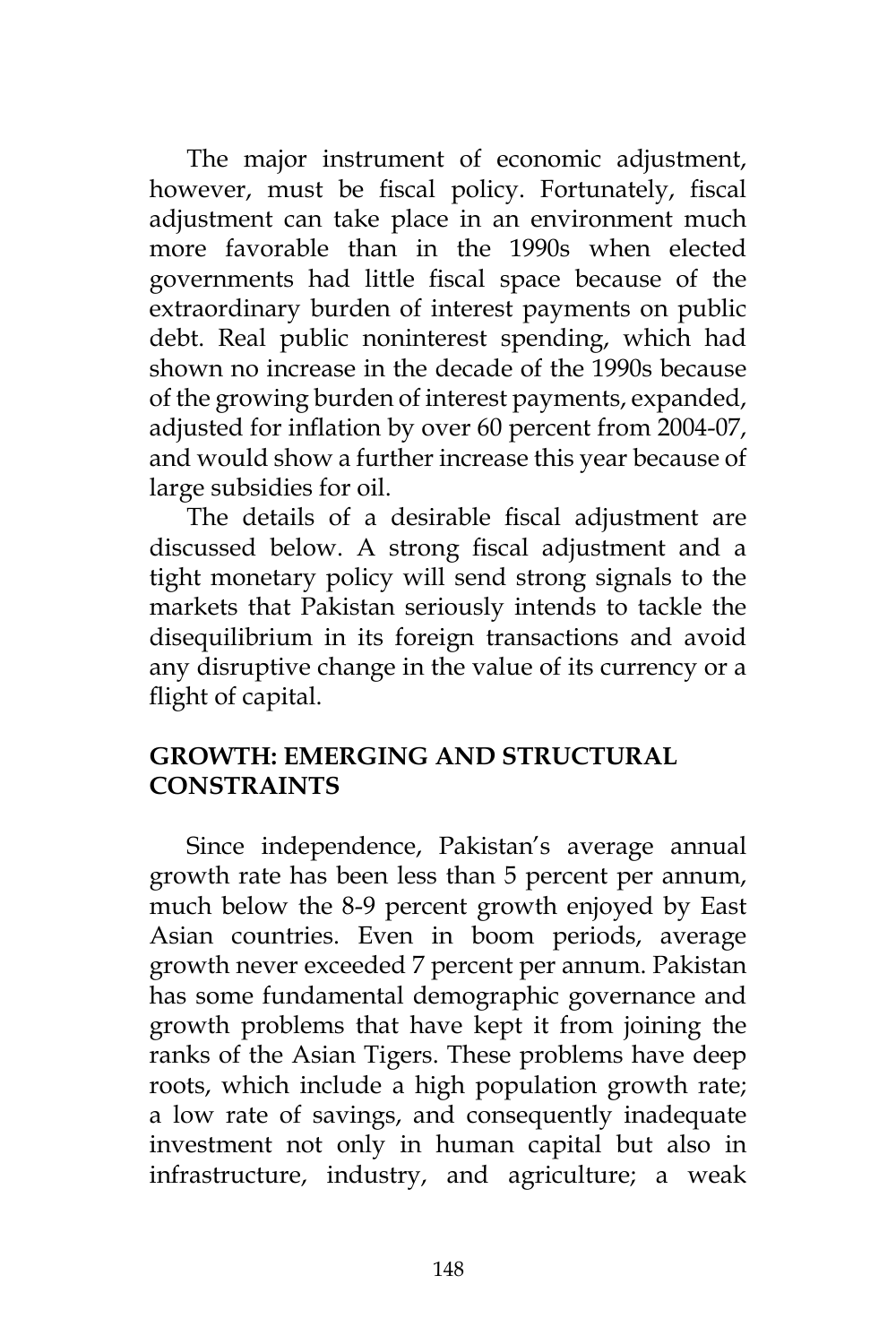industrial and export structure dominated by cotton based exports; an ambivalent attitude towards the private sector and the absence of liberal economic framework till the early 1990s; a level of defense spending that the country could ill afford; inability of the government to collect enough revenues; a major neglect of human development; an inability to develop viable democratic political institutions and effective governance structures resulting in over-centralized decisionmaking, weakening public institutions and rule of law, public corruption, and lack of accountability.

These problems notwithstanding, there are several positive indications that could signal a better economic future for the country. They include changing demographics; liberalization, privatization and reform of the financial system; and increased confidence in the economy, which helped to energize the private sector and increased foreign investment flows for some time, all symbols of increasing economic efficiency. Greater depth in the capital market has enabled it to handle the recent economic crisis well. However, these positive trends will need to be reinforced, something which could have been done when the new government announced its budget proposals for the 2008-09 fiscal year. Unfortunately, this did not happen.

There are still major problems that relate to the private sector development and public sector priorities. There is a crisis in the electricity sector. Insufficient investment in generation and distribution and inefficiencies not only increase the costs for the private sector by requiring alternative generating capacity, but also result in large losses for public entities, which are a significant drain on their resources. Government policy favors the traditional private sector industries, such as textiles, far too much. The medium and small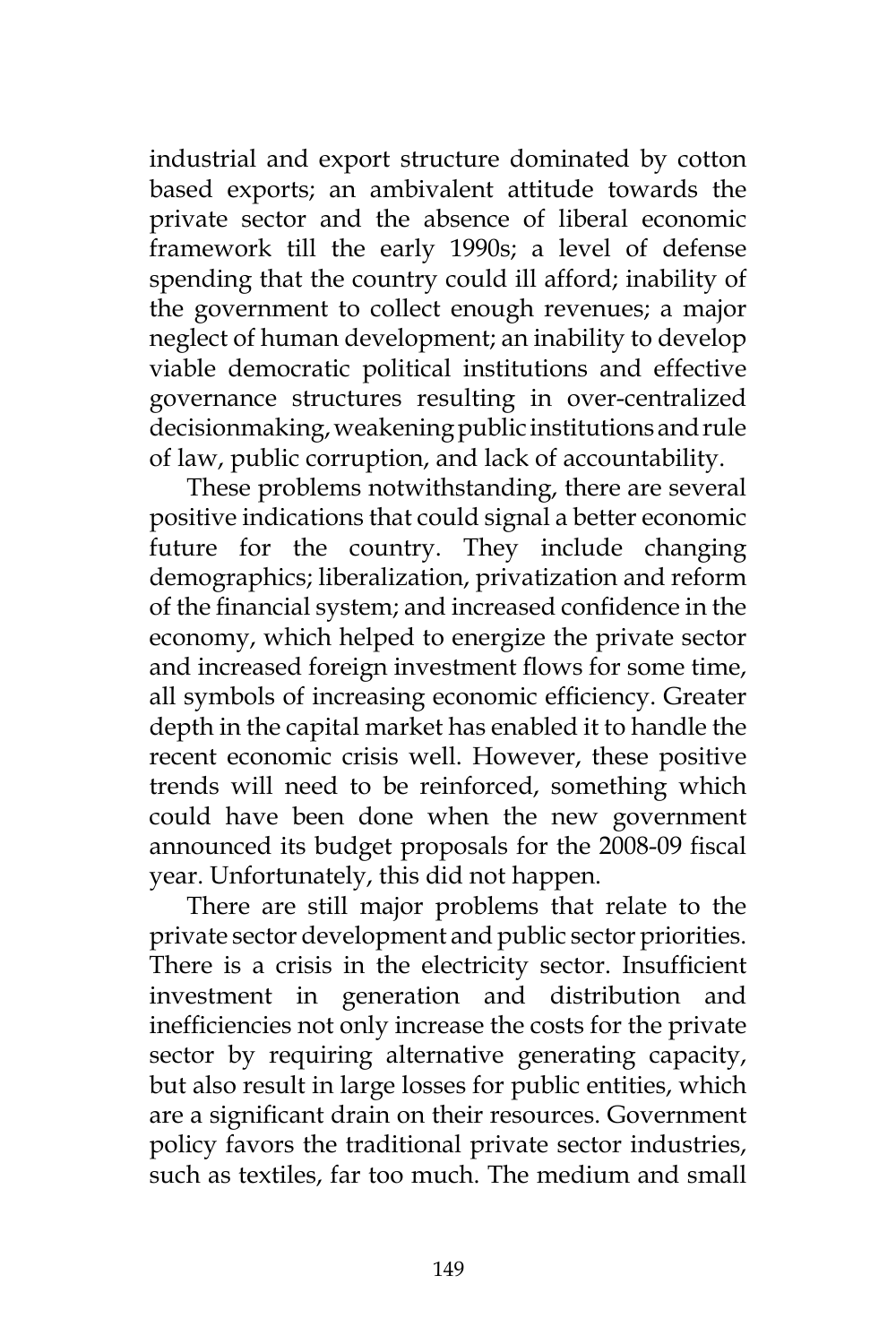industries, though faring better than before, are not getting the support they deserve. Also, large foreign investment flows are taking place in the areas that do not contribute directly to export development. Since export growth remains critical for Pakistan's development, an imbalanced pattern of foreign investment could prove costly in the long run.

The poor in Pakistan continue to face markets, institutions, and local power structures that discriminate against their access to resources and public services and that impede their influence on governance decisions. Due to the unequal access to capital and land and labor markets, inequality and poverty are built into the structure of the growth process itself. On the basis of new estimates, statistics have been provided for the first time on the incidence of poverty from 2005 to 2008, with forward projections for the next 4 years. The evidence shows that after a decline in the poverty rate from 2000 to 2006, poverty levels have since increased neutralizing the earlier gains, as food inflation accelerated and GDP growth declined. For the Musharraf period as a whole (1999- 2008), the percentage of population below the poverty line increased from 30 percent in 1998-99 to almost onethird currently, with an additional 16 million people being pushed into poverty during this period. The central policy lesson of the economic performance of the Musharraf regime is that poverty levels increased in spite of high GDP growth in later years because growth was heavily tilted in favor of the rich and high food inflation was not controlled. Recent analyses highlight the importance of controlling food inflation and at the same time bringing about the institutional changes necessary for pro-poor growth.<sup>9</sup>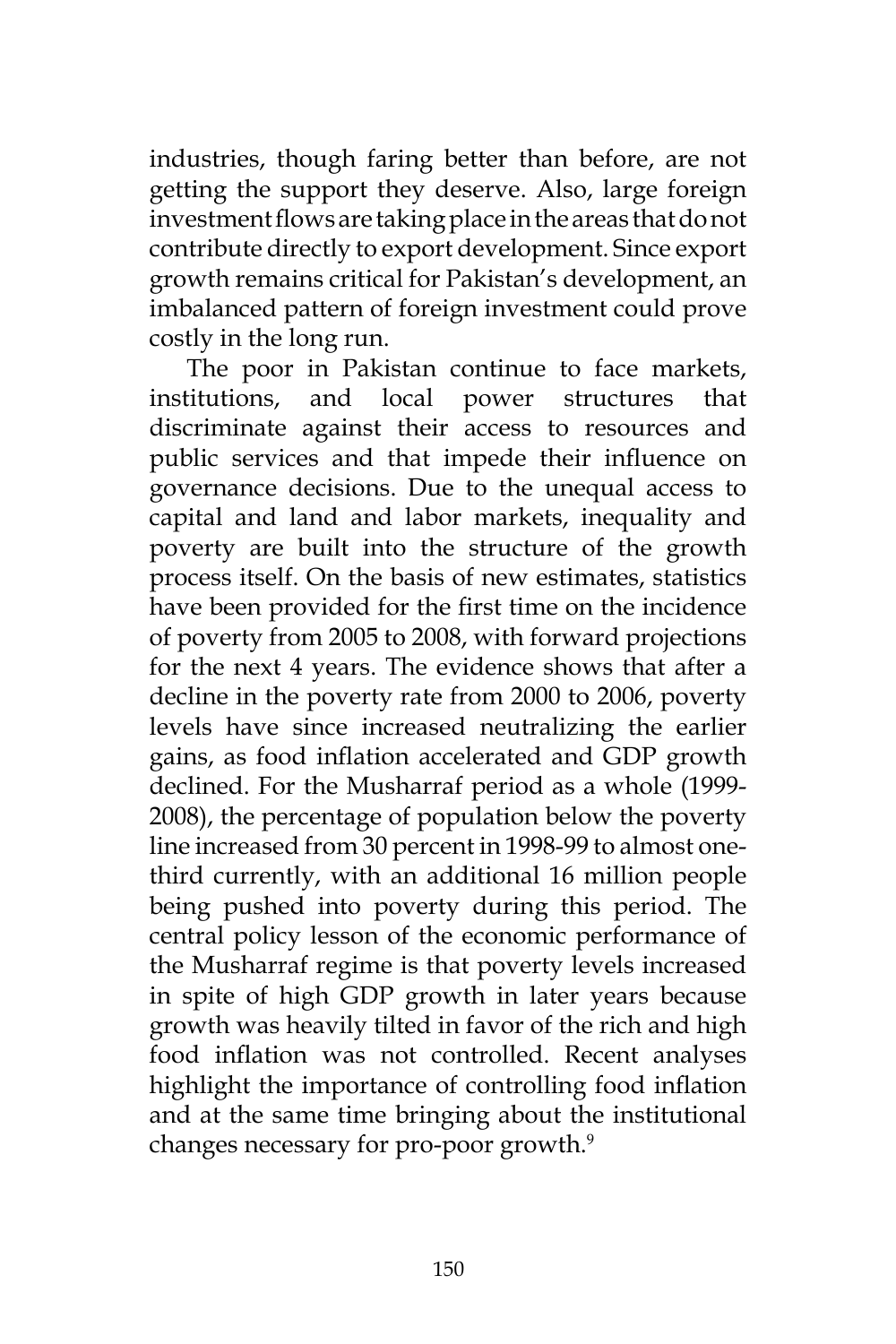# **PLACING THE ECONOMY ON A SUSTAINABLE PATH**

If Pakistan is to get on to a sustainable development path, the government has to follow a different route. The main conclusion of this chapter is that growth, equity, and financial soundness must be pursued simultaneously. Listed below are some strategy changes that the government should take:

- Make radical macroeconomic adjustments by eliminating energy and wheat subsidies, significant cutbacks, and a restructuring of public spending, which has grown sharply during the last 5 years. The government should make a determined effort to generalize tax revenue from the segments of the society whose taxation rates have been drastically cut and those who escape the tax net, while improving incentives for savings and discouraging luxury consumption.
- Substantially expand the safety net for the poor by allocating significant resources, perhaps as much as rupees (Rs.) 50 billion, to minimize the impact of the elimination of the wheat subsidy and potential increases in food prices.
- Make the expansion and diversification of exports a key tenet of any growth revival strategy with a special focus on agriculture and promising labor-intensive manufactured exports, based on geographical comparative advantage.
- Strengthen devolution by shifting governance and expenditure from the center to provinces and from provinces to local governments.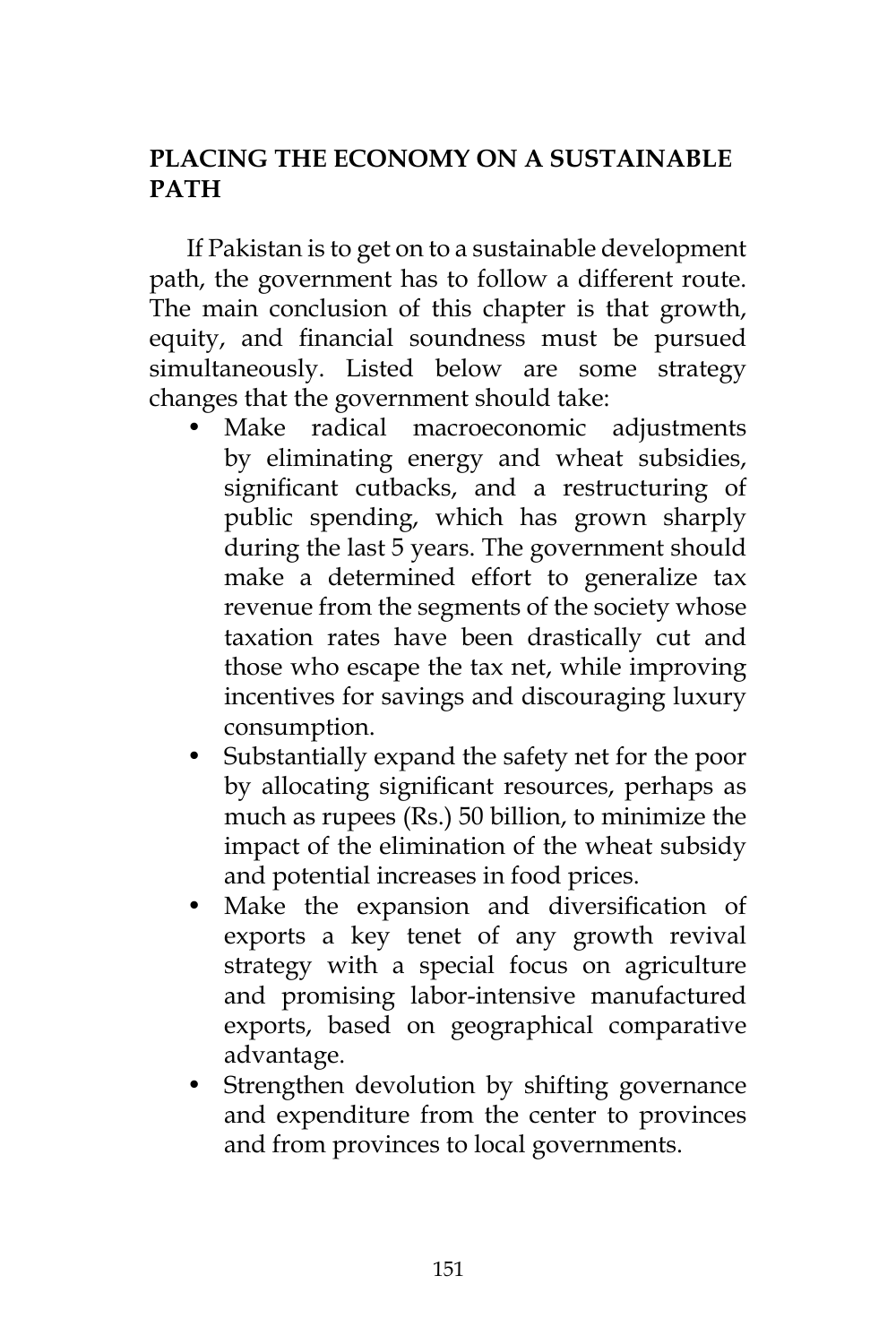- Expand education at all levels, especially by improving the quality of public education and increasing the access by relatively poorer families to the privately run educational institutions.
- Increase outlays for research and development, especially agricultural research in recognition of the fact that high growth in Pakistan will require a faster pace of productivity improvements and efficiency gains because low domestic savings remain a major constraint on investment.

The economic and political costs of adjustment in terms of consumption restraint and popular support will be real but should not be exaggerated. The growth of GDP could decline to 5 percent per annum for a year or so but the combination of a necessary reduction in the current account balance of payments of at least 2.5 percent of GDP and a significant cut in current government expenditures, would make moderate increases in real consumption of 0.5–1.0 percent per capita possible for most income groups. Considering that average private consumption per capita grew by well over 20 percent during the period 2003-07, the transition should be manageable, provided the burden of adjustment is equitably distributed.

It needs to be emphasized that if the macroeconomic adjustments are simultaneously combined with measures that improve the fairness of policies, increase participation, and employ the people following the return to democracy, a temporary slow down in consumption growth might be publicly acceptable. Greater control over a somewhat smaller pie would be welcomed by the lower tiers of government because the pain of expenditure cuts would by balanced by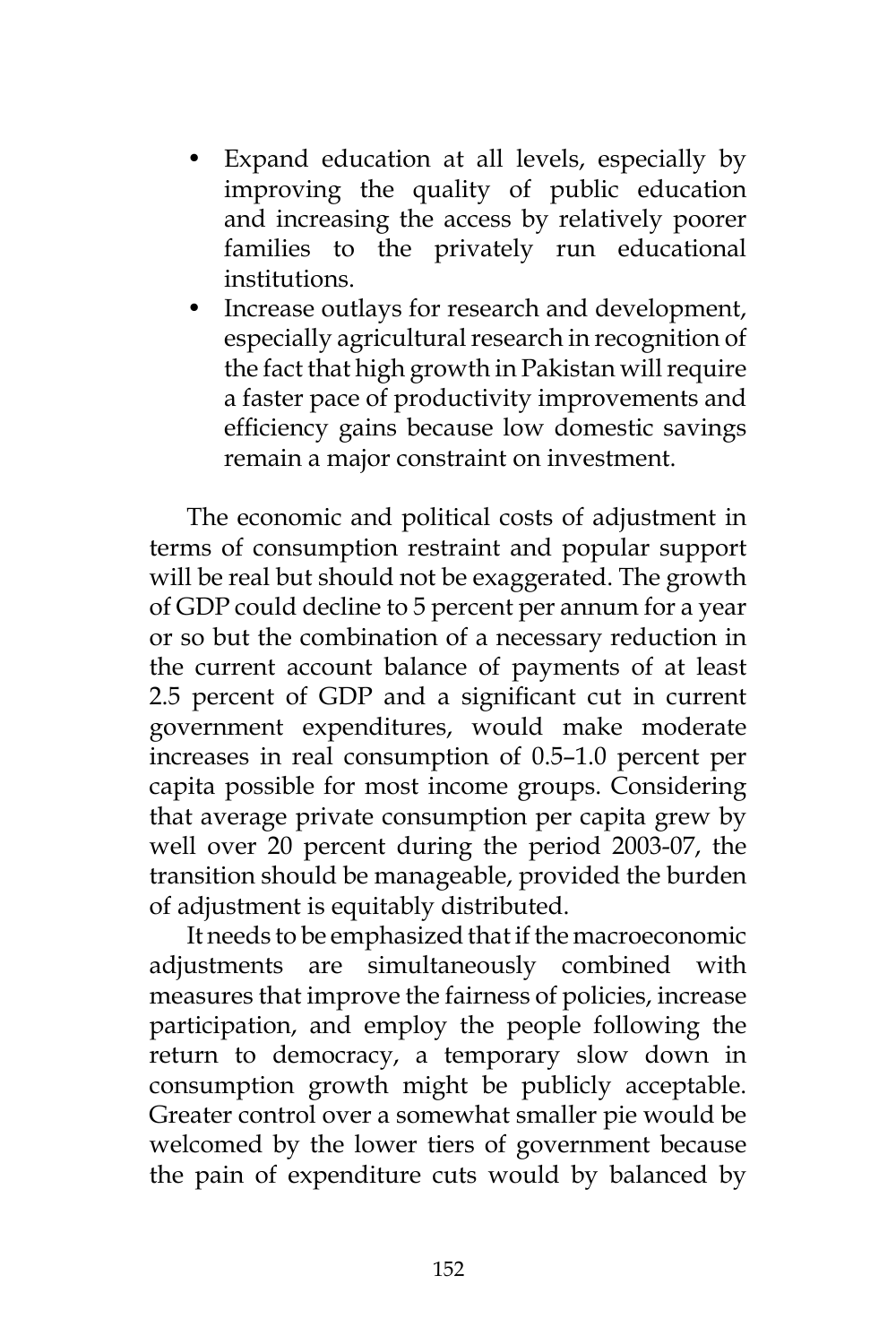gains in efficiency and a reorientation of priorities towards the poor.

Policy changes necessary to achieve more sustainable and inclusive growth are elaborated below.

### **Balance of Payments Adjustment.**

The current account deficit is so large and the need for curtailing it, as well as curbing speculative pressures on the exchange rate, is so urgent that fiscal and monetary policies would have to be strongly supported by trade, exchange rate, and foreign exchange reserve policies and confidence-building measures such as adopting a strong export orientation and clearly articulated external finance strategy.

As mentioned above, the current account balance of payments deficit in 2007-08 was around 7.5 percent of GDP. This should be reduced to 5 percent of GDP in 2008-09 and 4 percent in 2009-10. Pakistan can safely run an account balance of payments deficits of this latter magnitude provided export growth recovers to at least 10 percent per annum, private transfers remain strong, and the supply of concessionary assistance ample. Equally important would be to limit the deficit to 4 percent of GDP and bring the saving-investment gap (a measure of self reliance) to the 15-20 percent range from a record 33 percent imbalance likely recorded in 2008.

The biggest contribution to reducing the savinginvestment gap would be the early elimination of negative savings on the general government revenue account, which reemerged and became very sizable (3.5 percent of GDP) during 2007-08. Strengthening incentives for small savers by improving what are now negative returns on bank deposits and improving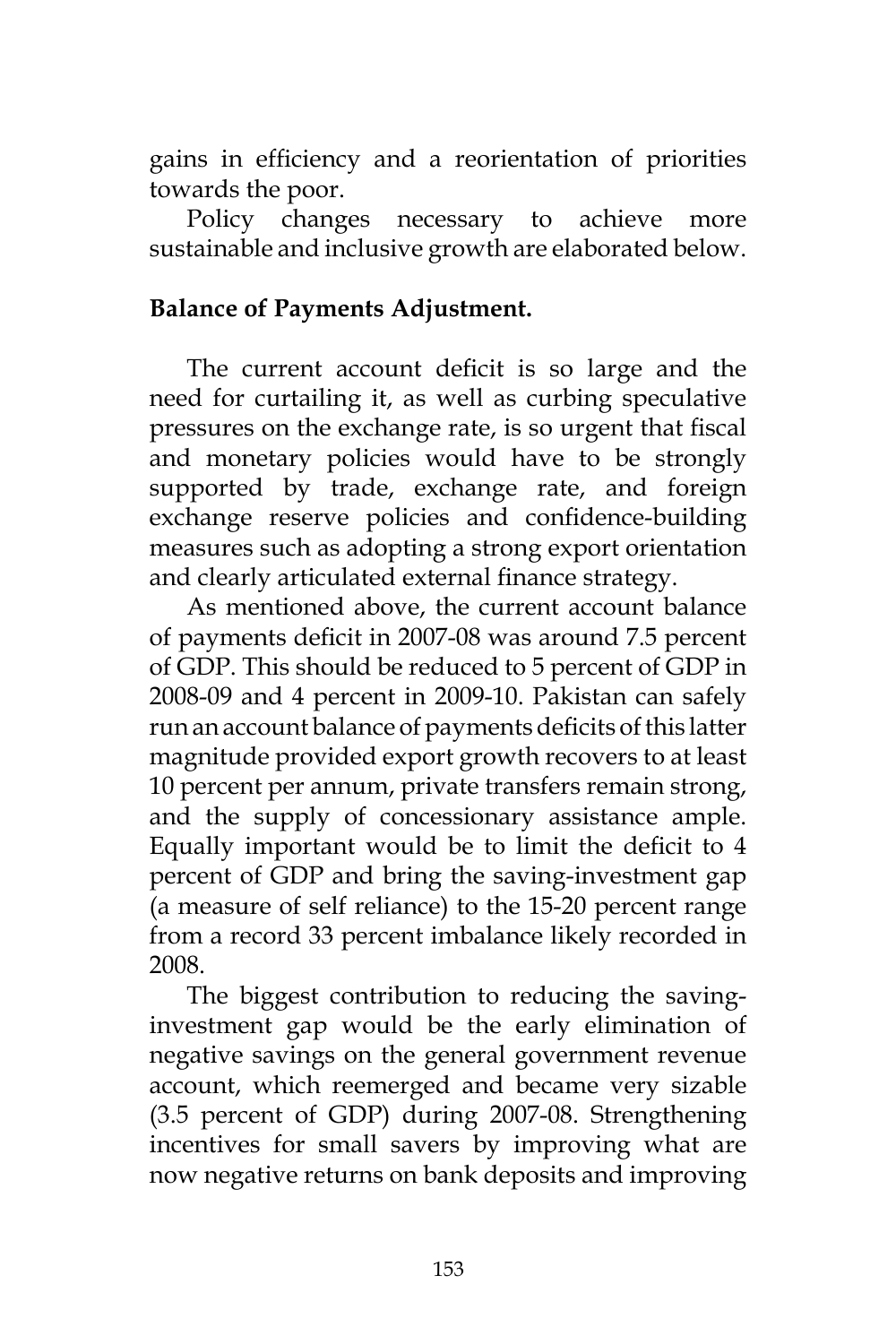returns on government saving schemes should also help to curb consumption.

Some restraints on imported consumer goods, especially luxury goods should also be considered through imposition of moderately higher tariffs, as was done in July 2008. Similarly, in reviewing defense expenditures, the postponement of foreign exchange intensive expenditures on weapon systems should be seriously considered. One proposal that merits serious consideration is the levy of a temporary regulatory import duty on all imports, excluding essential imports like food (wheat and edible oil); fertilizer; and petroleum, oil, and lubricant (POL) products, with a higher rate on luxury goods.

The biggest challenge for short-term balance of payments management is to maintain and restore foreign exchange reserves to a level of around \$15 billion over the next few months while financing the substantial uncovered gap in financing. More adequate reserves are necessary to ward off the speculators in the liberal global framework in which Pakistan is operating.

With the recent downward trend in the value of the rupee (in the first 9 months of 2008, the rupee-dollar exchange rate fell by 25 percent to nearly 80 to a dollar), Pakistan's exchange rate does not need any significant once-and-for-all realignment. However, it is important to annunciate the policy that the real effective exchange rate will not be allowed to appreciate in the near future. In other words, the much higher rate of inflation in Pakistan compared to its competitors will be allowed to be reflected in the change in the nominal rate against a variety of currencies. Otherwise, the competitiveness of the country's exports would suffer, and import growth will be artificially stimulated. The approximately 6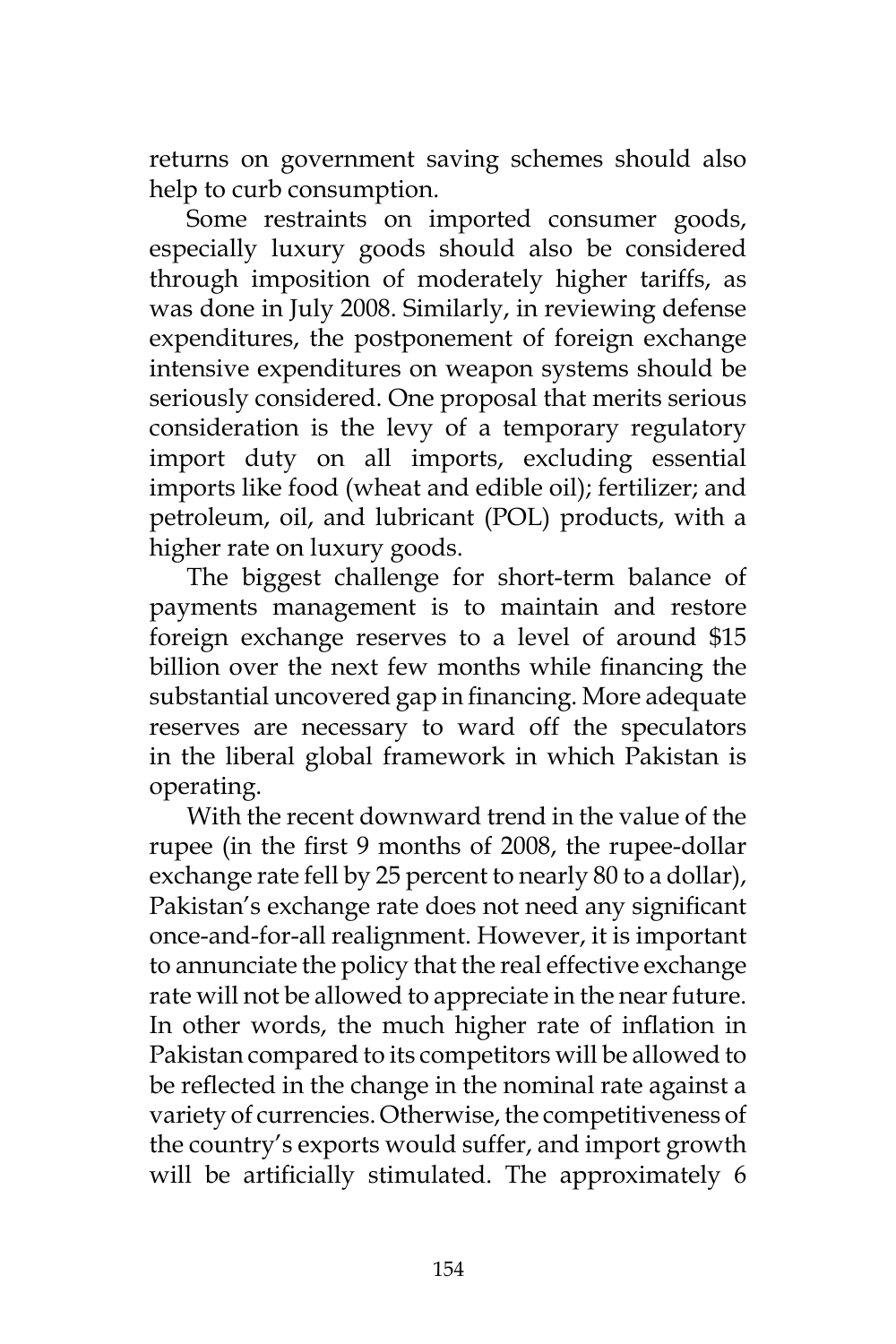percent appreciation of the rupee between 2004-05 and 2006-07 may be one factor explaining the slowdown in exports and continued rapid growth of imports.

Pakistan cannot hope to solve its fundamental growth and balance of payments problems without making export development a centerpiece of its development strategy. Rapid export development helps to create jobs, raise wages, and meet the rising obligations of debt servicing and investment income payments.

The major elements in an export-focused strategy should be:

- Strong national commitment at the highest political level.
- Recognition that while textiles and clothing will remain a vital and expanding export sector, it cannot be the future engine of growth. The limits of government support for textiles have been reached, and the industry must learn to be competitive through investments in physical capital and skills.
- Diversification deserves the highest priority, and manufactured goods other than textiles, clothing, and agricultural exports should lead the way and get the necessary government attention and support.
- The role of the state can be crucial in the early stages of export diversification through aggressive targeting of markets and products, improving access, and speedily removing obstacles to trade.
- Foreign direct investment should be especially encouraged in export fields.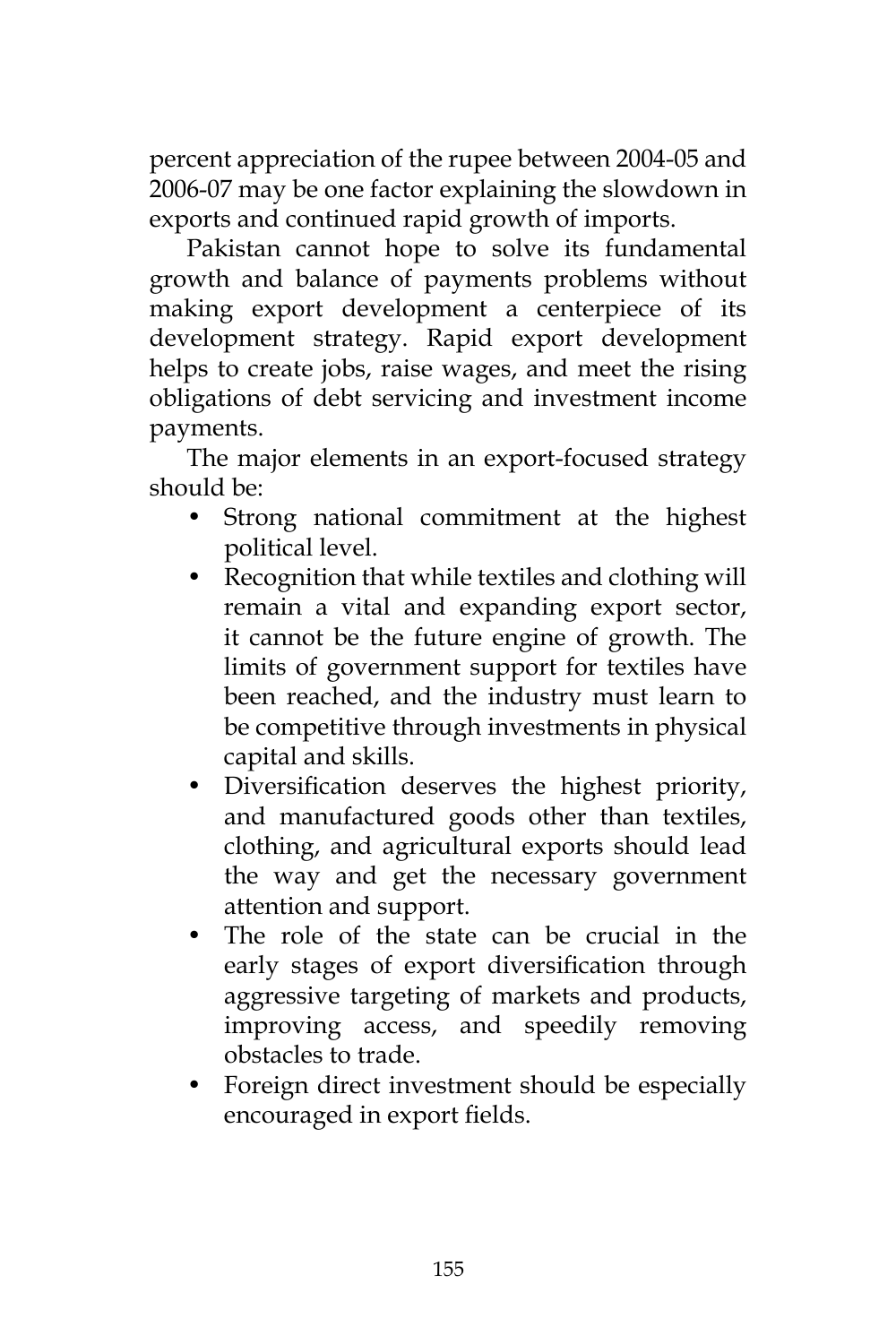Pakistan also needs an external finance strategy and a framework for balance of payment management to complement the Fiscal Responsibility Law passed by the National Assembly in 2006 that put limits on public debt, fiscal deficits, and contingency liabilities. To avoid future balance of payments difficulties, the adoption of a few specific guidelines to implement a viable external finance strategy should be attempted. The first guideline should establish a ceiling of 20 percent of total investment to be financed from foreign savings. A second guideline should place limits on total external debt and foreign investment obligations in relation to total foreign exchange earnings at the present level of 100-110 percent. Another guideline should define the balance between equity and debt financing at 2:1 to meet a given balance of payments gap.

#### **Fiscal Adjustment.**

The objectives of fiscal policy must be to, first, stabilize the economy by reducing the size of the fiscal deficit and financing it to the extent possible by noninflationary sources. The resulting restraint on aggregate demand can also exercise a favorable impact on the external balance of payments. Second, fiscal policy must play a strong redistributive role and help in reducing the income disparities that have emerged between the rich and the poor and among various regions of the country in recent years. Third, the goal of fiscal policy should also be to sustain the rate of economic growth as much as possible. This would be achieved by generating resources for development and guiding the allocation of these resources towards agriculture and labor-intensive manufacturing with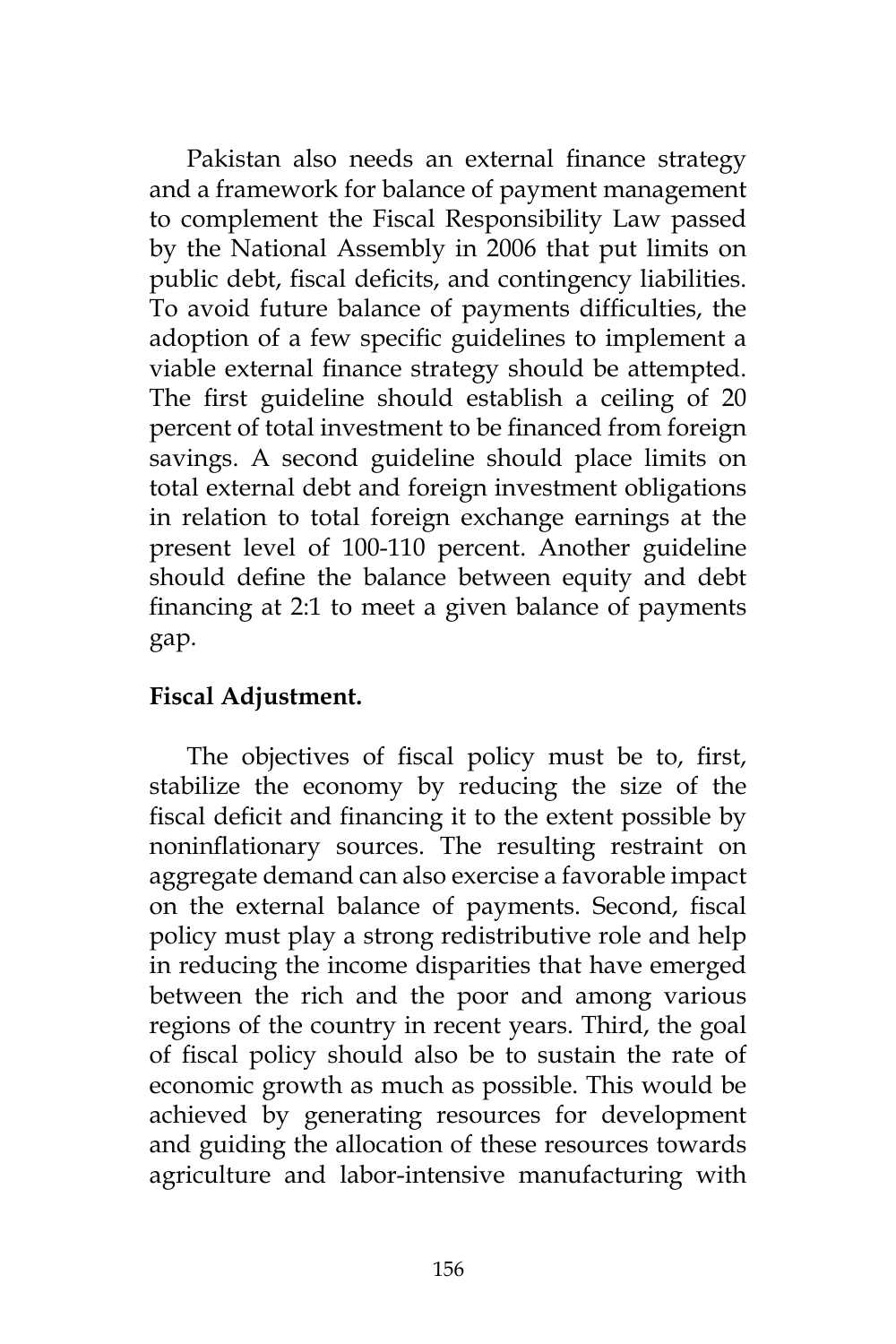export potential and away from capital-intensive nontradable services in particular.

The task of fiscal adjustment will require drastic changes in revenue and expenditures if the deficit is to be brought down to the sustainable level of about 4 percent of the GDP. This would help avoid an increase in the public debt-to-GDP ratio and eliminate of any deficit on the revenue account, such borrowing should only be used to finance development projects. Fiscal deficit reduction from 8 percent of the GDP to 4 percent should be completed within 2 years if inflationary pressures are to be contained and there is to be less pressure on the external current account deficit. In 2008-09, the target financial deficit must be brought down to 6 percent of the GDP and in 2009-10 to 4 percent of the GDP, with development expenditure sustained at the minimum level of 4 percent of the GDP each year. This would imply a revenue deficit of about 2 percent of the GDP in 2008-09 which will be eliminated in 2009-10, allowing the economy to get back to a fiscally sustainable path consistent with the Fiscal Responsibility Debt Limitation (FRDL) Act of 2005.

Beyond the concern with the size of the fiscal deficit is the issue of how the deficit is financed, especially with regards to the impact of inflation. During the next 2 years, in the period of fiscal adjustment, the government will have to operate strictly within the safe limits of deficit financing. Earlier studies reveal that the scope for "seignorage" in the Pakistan economy is about 1 to  $11/2$  percent of the GDP,<sup>10</sup> if a low single-digit rate of inflation is to be achieved. Other noninflationary sources of financing will have to be used. Up to 1 percent of the GDP can be mobilized from commercial banks through the market flotation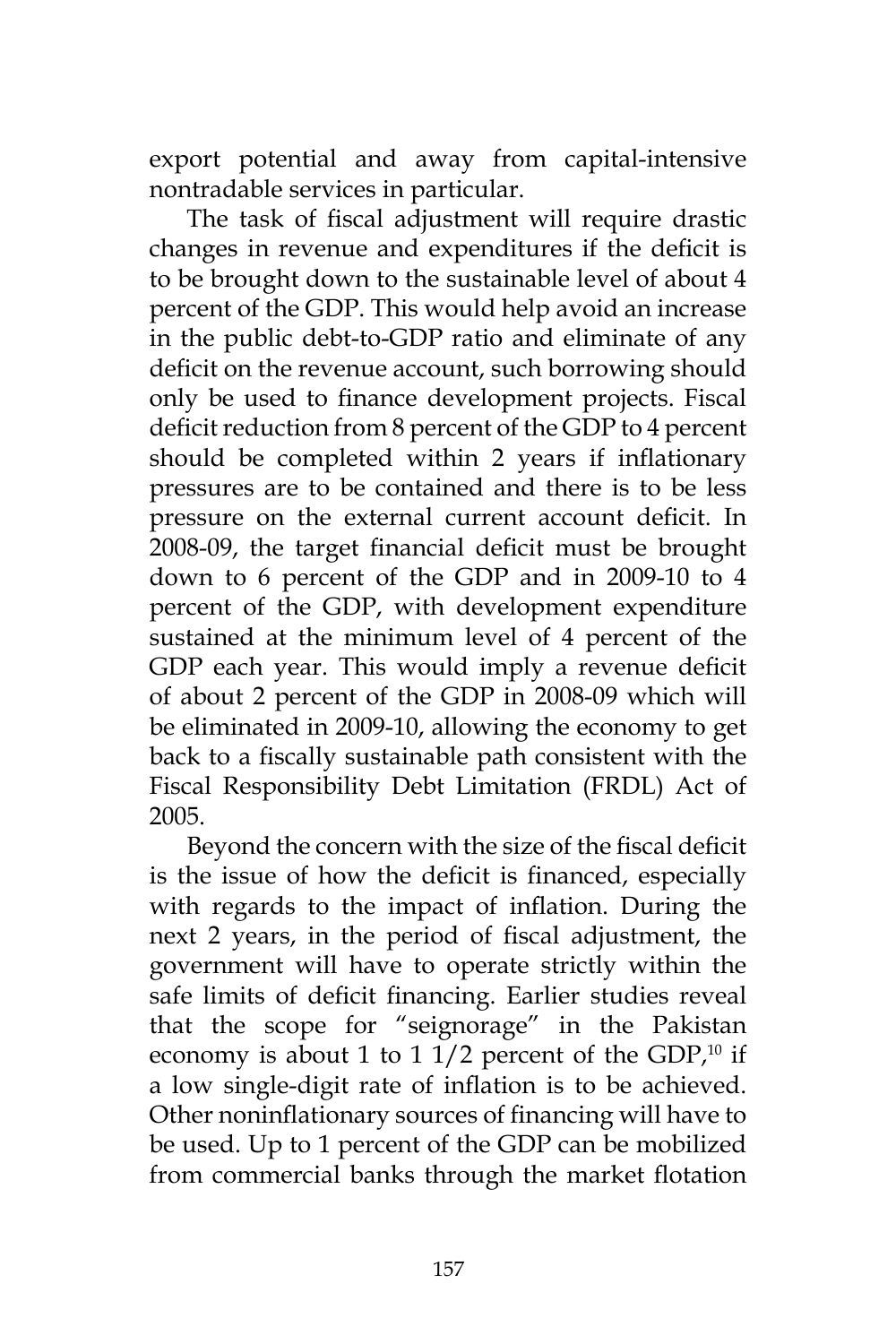of the PIBs of varying maturities. At this level, there should not be a significant crowding out of credit to the private sector.

Beyond this, the biggest increase in borrowing will have to come from nonbank sources; the national savings schemes. In the face of large reductions in the rate of return on certificates, the net inflow has plummeted to only about half a percent of the GDP in recent years. This will have to be raised substantially to between 1 to 1 1/2 percent of GDP by linking the return to that of PIBs, with the expectation that the return will rise by 2 to 3 percentage points. In addition, an effort must be made to develop a secondary market for the PIBs. The offering of positive real rates of return on savings instruments should help in raising the rate of domestic savings and reducing the dependence on foreign savings. The residual deficit will have to be ameliorated by the continued resort to concessionary external assistance at the more or less unchanged level of about 2 percent of the GDP.

The government's strategy should be focused on eliminating the revenue deficit in the next 2 years, while keeping the PSDP at about 4 percent of the GDP to avoid jeopardizing growth. A balanced and politically acceptable strategy will require the same effort to be directed at the containment of current expenditure and mobilization of resources. If the focus is only on the expenditure side, then this will severely limit the possibility of providing social protection to the poor, especially through an expanded program of food subsidies. On the other hand, if the deficit reduction strategy relies solely on additional taxation, then this could have adverse effects on investment and growth. Consequently, a balance is required.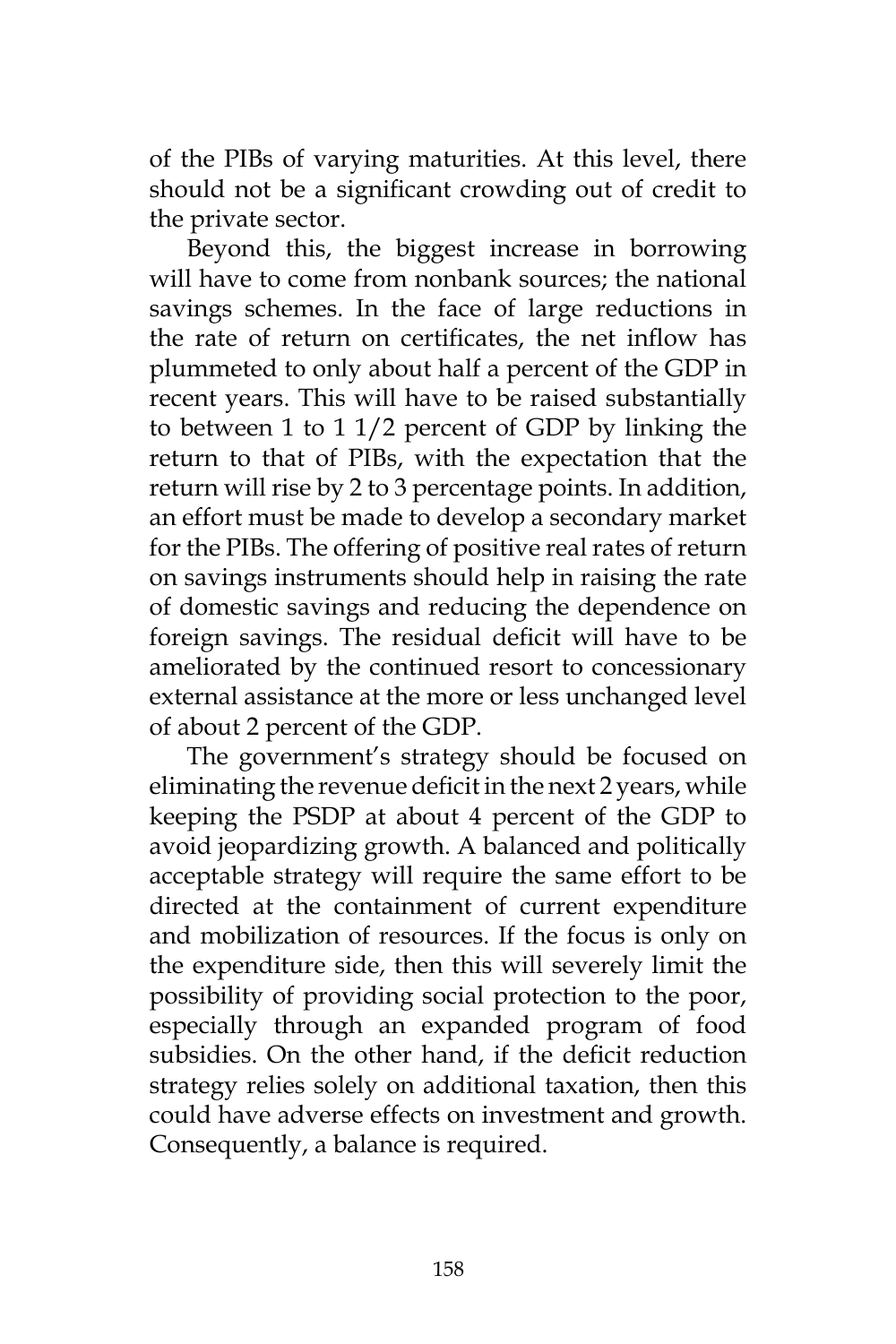As highlighted above, noninterest current expenditure has risen rapidly since 1999-2000 by almost 2 percent of the GDP. The fiscal space that was available earlier has been largely taken up by rapidly increasing outlays on general administration, growing subsidies (especially to the power utilities), rising defense expenditure, and buoyant expenditure on services (particularly by the provincial governments). The bloated size of federal and provincial cabinets during the Musharraf period became symbols of extravagance by the government. The hiring of large number of consultants and retired officials on lucrative salaries with perks, the removal of recruitment bans, the import of large fleets of luxury vehicles, and the expensive foreign missions of dignitaries all became signs of systematic government excess.

As a result, there is significant scope for reductions in current expenditure without adversely affecting the delivery of services. The new prime minister announced a reduction in the costs of running his secretariat by 40 percent after taking office. This example of reduction in nonsalary expenditures should guide all federal and provincial governments and all semi-autonomous organizations and attached departments over the next 2 years. This could yield up to 1 percent of the GDP or about Rs. 100 billion by the end of 2009-10.

The large oil subsidy will have to be reduced gradually by the end of 2008, to yield a saving of about Rs. 100 billion. This is essential if demand for POL products is to be contained to maintain the oil import bill at a sustainable level. Of course, the impact on the poor can be limited by a lower increase in the price of products like kerosene oil, high speed diesel oil, and light diesel oil, and a greater increase in the price of gasoline, which is consumed mostly by upper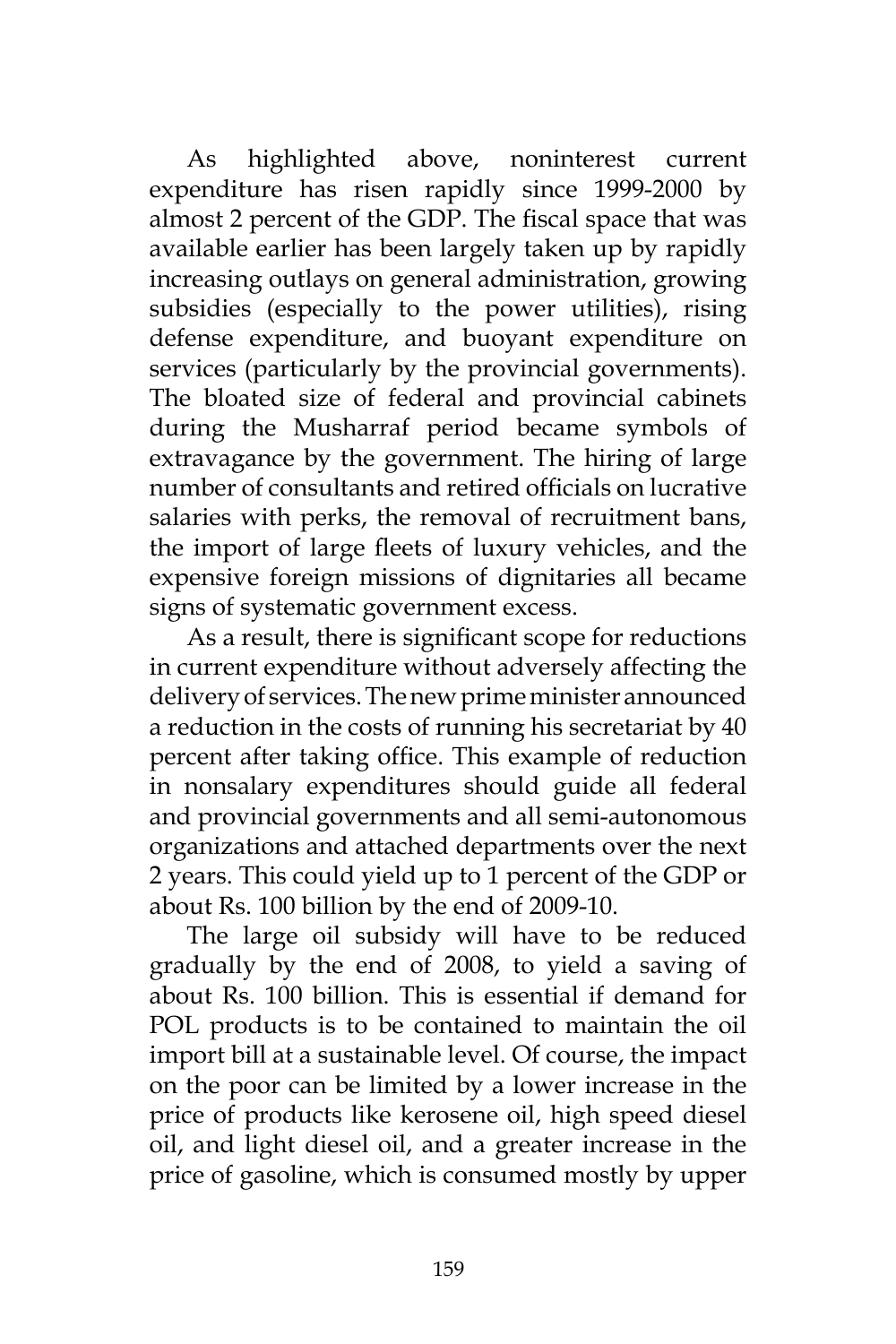income groups. If the oil price remains at about \$100 per barrel, then further adjustments in domestic prices are inevitable if the fiscal and current account deficits are to be contained. This will also release resources for supporting food programs for the poor and bolster social safety nets.

The big disappointment in the area of public finances is that 4 years of continuously high growth did not lead to a rise in the tax-to-GDP ratio in the economy, which remained stagnant at between 10 to 11 percent. This is despite the buoyancy of major tax bases, like value added in large-scale manufacturing and imports. The explanation for the failure of the tax-to-GDP ratio to rise lies in the decline in effective tax rates. Import tariffs have been brought down to a maximum of 25 percent. Concomitantly, this has also affected revenues from the sales tax on imports. Excise duties have been replaced by sales tax in a number of sectors, and the specific rates have not been fully indexed to inflation.

The large decline in tax rates is from direct taxes. The maximum personal income tax rate was reduced from 30 percent to 20 percent for salaried tax payers and from 35 percent to 25 percent for the selfemployed. Simultaneously, the corporate tax rate has been reduced from 45 percent to 35 percent for private companies and from 50 percent to 35 percent in the banking sector, at a time of sharply rising profitability.

Major tax concessions and exemptions have been granted since 2000 starting with the abolition of the wealth tax. The most dramatic example is the continued tax exemption for capital gains at a time when massive unearned incomes were accruing to the relatively welloff due to the exceptional performance of the stock market in 2005-08 and rising property values. By the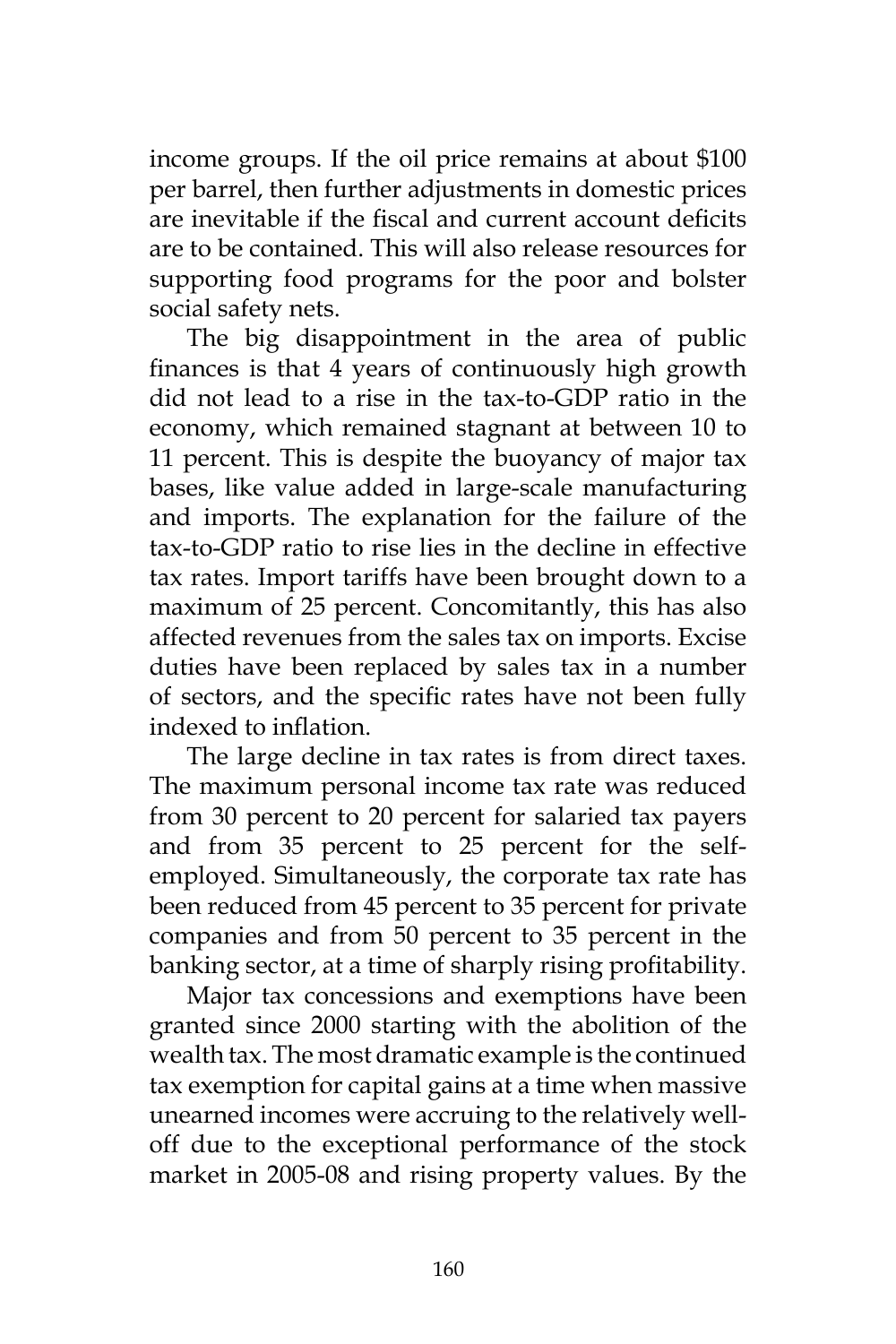government's own estimate, as much as Rs. 112 billion in revenue were lost in 2006-07, almost 1.2 percent of GDP. The cost of other exemptions or concessions adds up to another Rs. 200 billion. This includes the cost of exemptions from import duty, income tax holiday and accelerated depreciation allowance, lack of coverage of sales tax on wholesale and retail trade, effective exemption of a large number of services from General Sales Tax (GST), and the effective zero rating of domestic sales of export-oriented sectors like textiles. If all these concessions and exemptions are accounted for, then the aggregate loss of revenue is roughly Rs. 300 billion. This is equivalent to over 3 percent of the GDP and about one-third of the revenue actually collected.

The provincial governments have also demonstrated little fiscal effort. Currently, provincial tax revenues aggregate to only half a percent of the GDP. The agricultural income tax, which was introduced in late 1996, has been languishing as a source of revenue despite the rising incomes of large farmers. Consequently, land taxes represent less than 1 percent of agricultural incomes in the economy. The urban immovable property tax also remains underdeveloped, currently exploiting only one-fourth of its revenue potential. Despite the boom in real estate values, stamp duty revenues remained stagnant during the last 3 years, and a capital gains tax on property was not introduced.

The elite has had unprecedented control of the state and granted itself large tax breaks during the last 8 years.11 There is no doubt that considerable slack exists in the tax system not only for significantly raising the tax-to-GDP ratio, but also for simultaneously achieving a measure of redistribution through the tax system to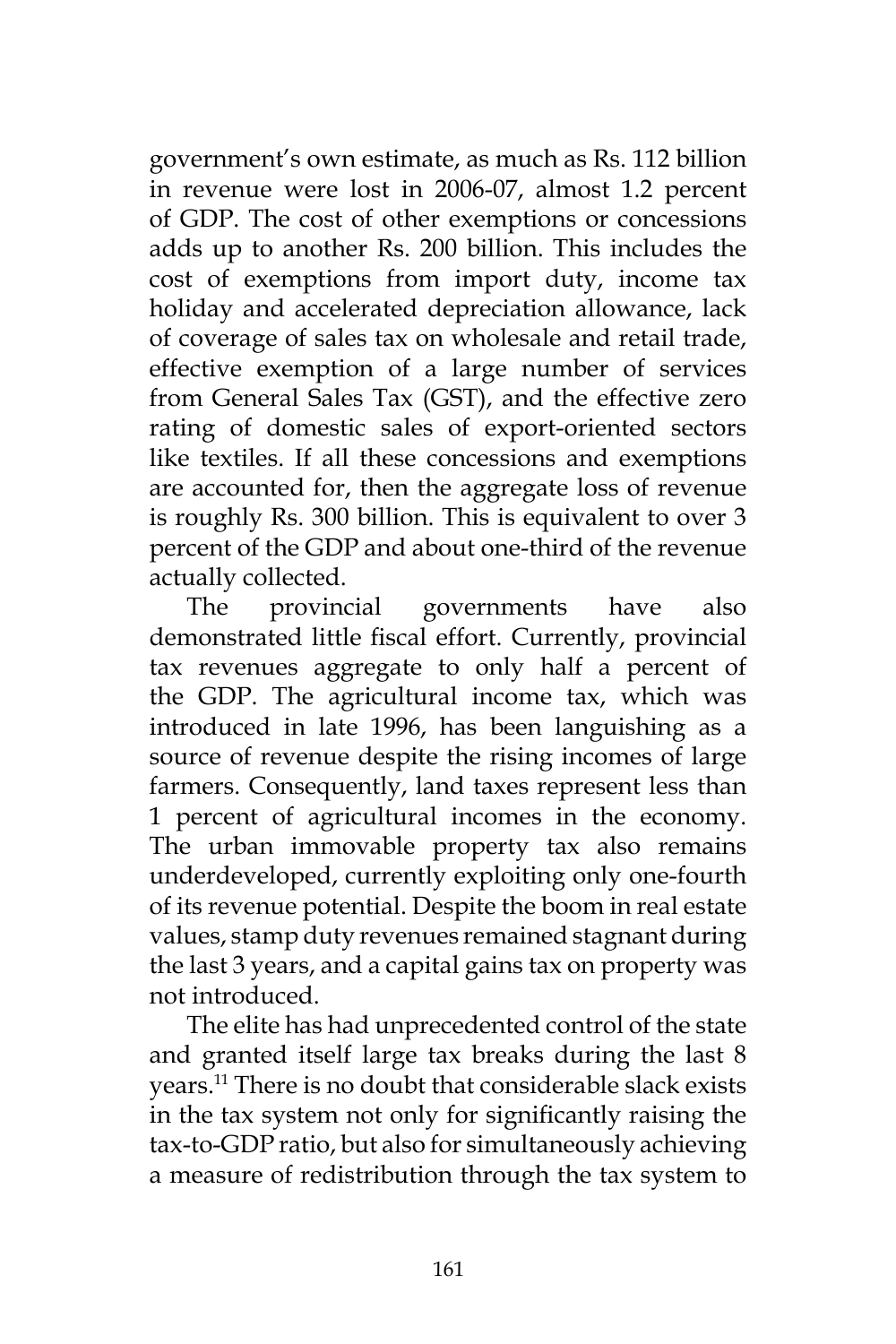arrest the rising inequality between the rich and the poor in the country.

A recent study by the Institute of Public Policy identified a series of taxation proposals for implementation by either the federal or provincial governments over the next 2 years with a potential yield of up to 2 percent of the GDP by 2009-10.<sup>12</sup> These include an excess profits tax, higher tax on private companies; introduction of a capital gains tax; a more progressive personal income tax; higher taxation on imports, especially luxury goods; a broad-based services tax; and development of provincial taxes.

Overall, the proposals outlined above are oriented toward mobilization of revenues from direct taxes or from indirect taxes on goods and services consumed by upper income groups. Implementation of these proposals will make the tax system more progressive while improving public perception about a more equitable distribution of the tax burden.

## **PROMOTING INCLUSIVE GROWTH**

At this stage it would be useful to consider some structural weaknesses in the growth process and indicate how they could be overcome. The purpose is to understand how high rates of growth could be attained and sustained over time, while ensuring that the benefits are spread more widely.

#### **Sectoral Strategy**.

Sectors like banking, telecommunications, and automobiles, which were in the lead during the last 5 years, will not keep the economy on a high growth track for very long. They will also not do enough for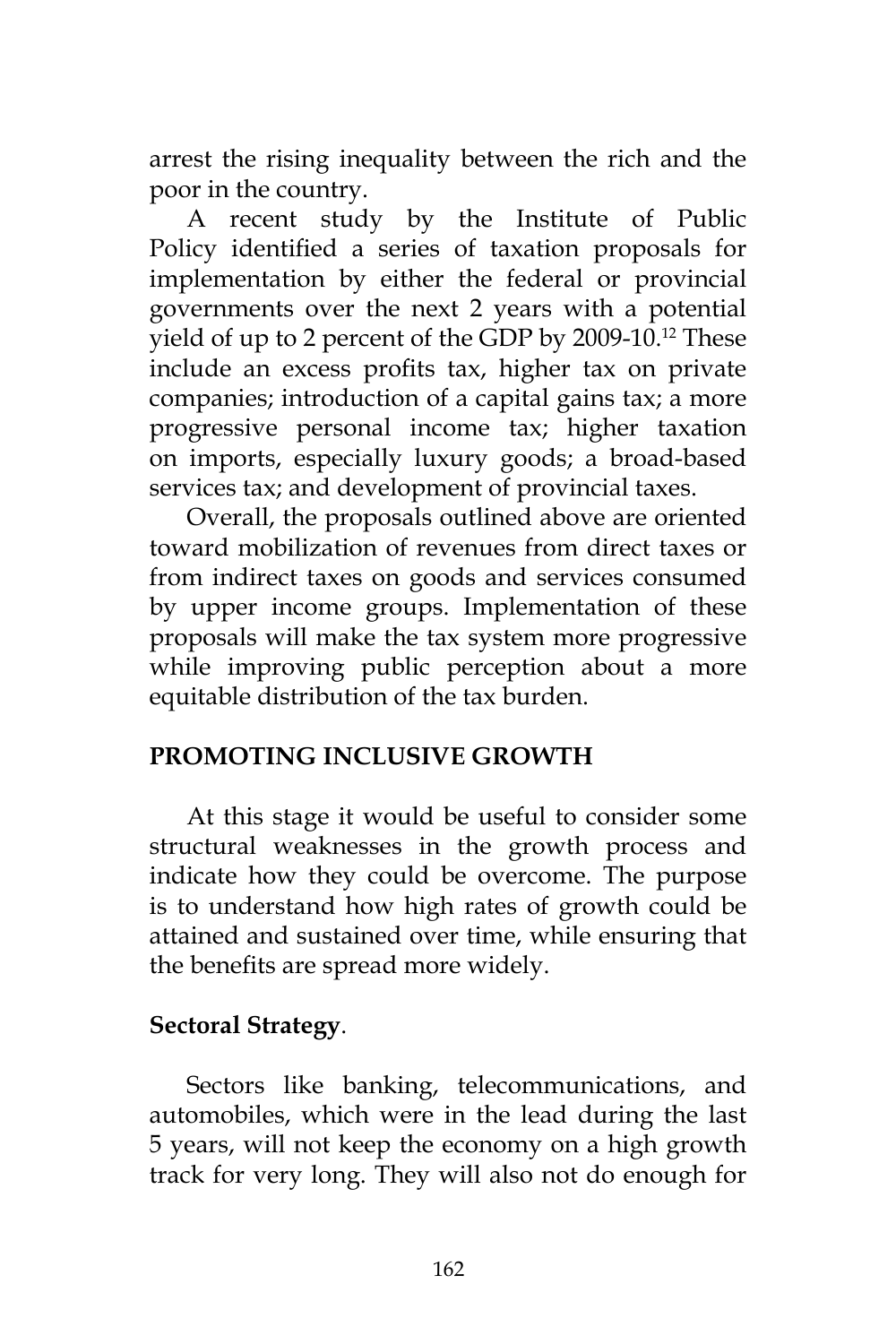the poor. The number of jobs created by these sectors and the types of employment they generated did little to reduce the incidence of poverty, as demonstrated earlier. In addition, the pattern of growth widened interpersonal, interprovincial, and intraprovincial income disparities. Increases in such disparities usually lay the groundwork for social and political instability, a development Pakistan does not need at such a difficult period in its history.

An increased focus on the basic commodityproducing sectors of the economy—agriculture and manufacturing—is needed. This change in sectoral focus will require actions from all three tiers of government—federal, provincial, and the local—as well as from the private sector. This raises the question: how could this be done?

## **Agriculture**.

Pakistan has one of the best endowed agricultural sectors in the world. It has one of the world's largest contiguous irrigated areas; it has rich soil created by deposits made by rivers over thousands of years; it has hard working farmers who have shown their ability to absorb new technologies when presented with the opportunities to do so; and it now has rapidly growing internal and external markets for the products produced by high value added agriculture. While the agricultural system is entirely operated by the private sector, these operators are responsive to the incentives provided by the public sector. The public sector, therefore, has an important role to play. In this context, three aspects of public policy are particularly important.

Among the more important ones are the price signals embedded in public policy. These have a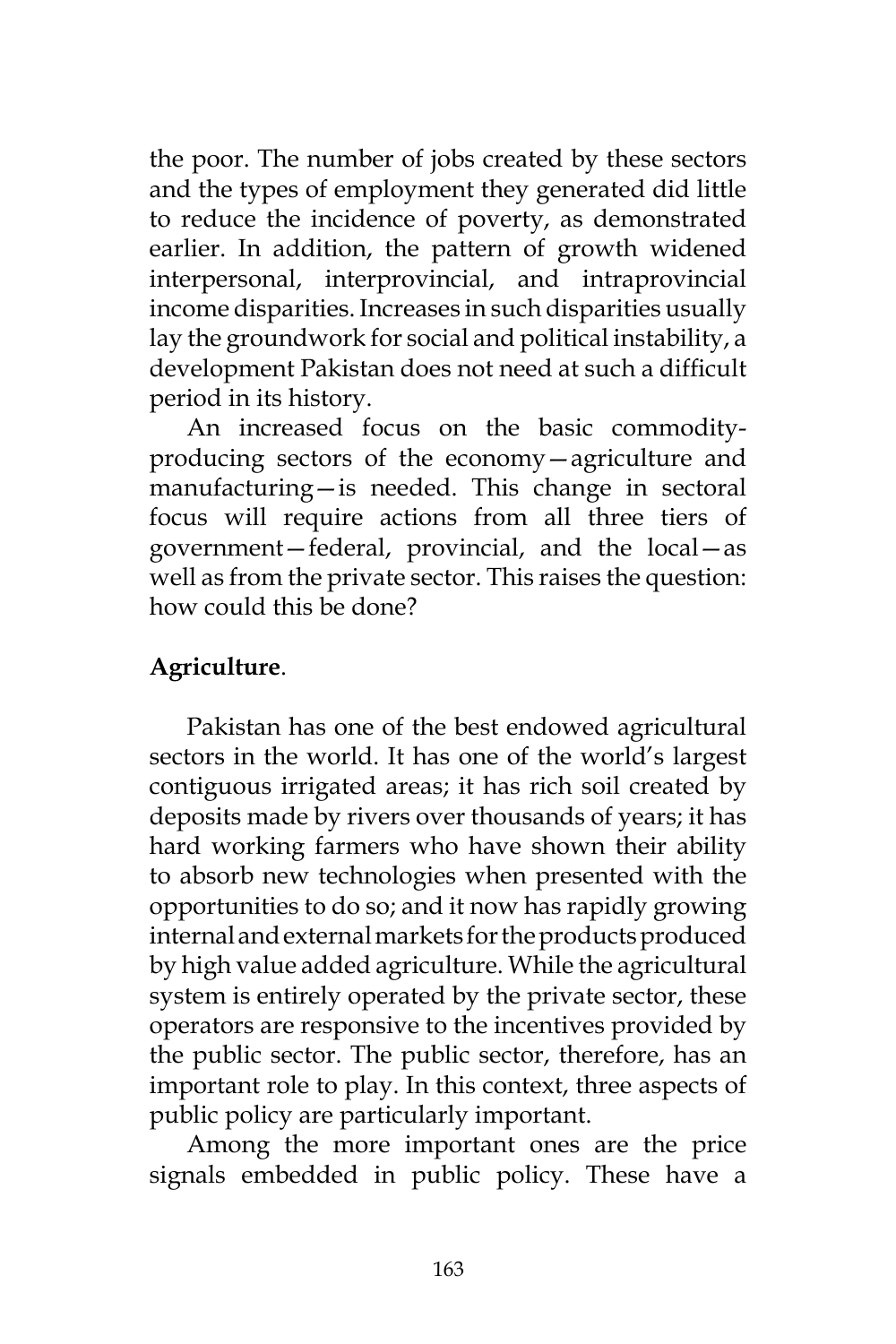profound impact on cropping patterns. The most important price signal the government provides is the wheat procurement price. Wheat is the country's most important crop. The anticipated income that farmers receive from cultivating wheat significantly affects what else they grow. The federal government should continue to handle the procurement price of wheat while monitoring the level and expected trends of international prices. The recent rise in world wheat prices represents a trend caused by the increase in demand for food grains in rapidly growing populations such as China and India and the increasing return given for bio-fuel production by such large consumers of energy as the United States. The rise in the price of wheat has affected the prices of other food grainscommodity prices normally move in tandem—and has changed the sectoral terms of trade in favor of agriculture. The benefit of these should be passed on, to the maximum extent possible, to agricultural producers.13 For that to happen, there should not be a large difference between the government's procurement price and the price in international markets. In the context of the need to make fiscal adjustment, an increase in the price of wheat will have to be mitigated by directly helping the poor through initiatives such as the Baitul Maal (a Pakistani nongovernmental organization) and Food for Work programs.

The next important area for government promotion of agriculture is in improving the technological base. Here, Pakistan seriously has lagged behind. Very little research and development work gets carried out by the private sector, not surprising given the absence of large commercial operators. The little research that gets done is by the public sector, but it is too widely scattered among too many government departments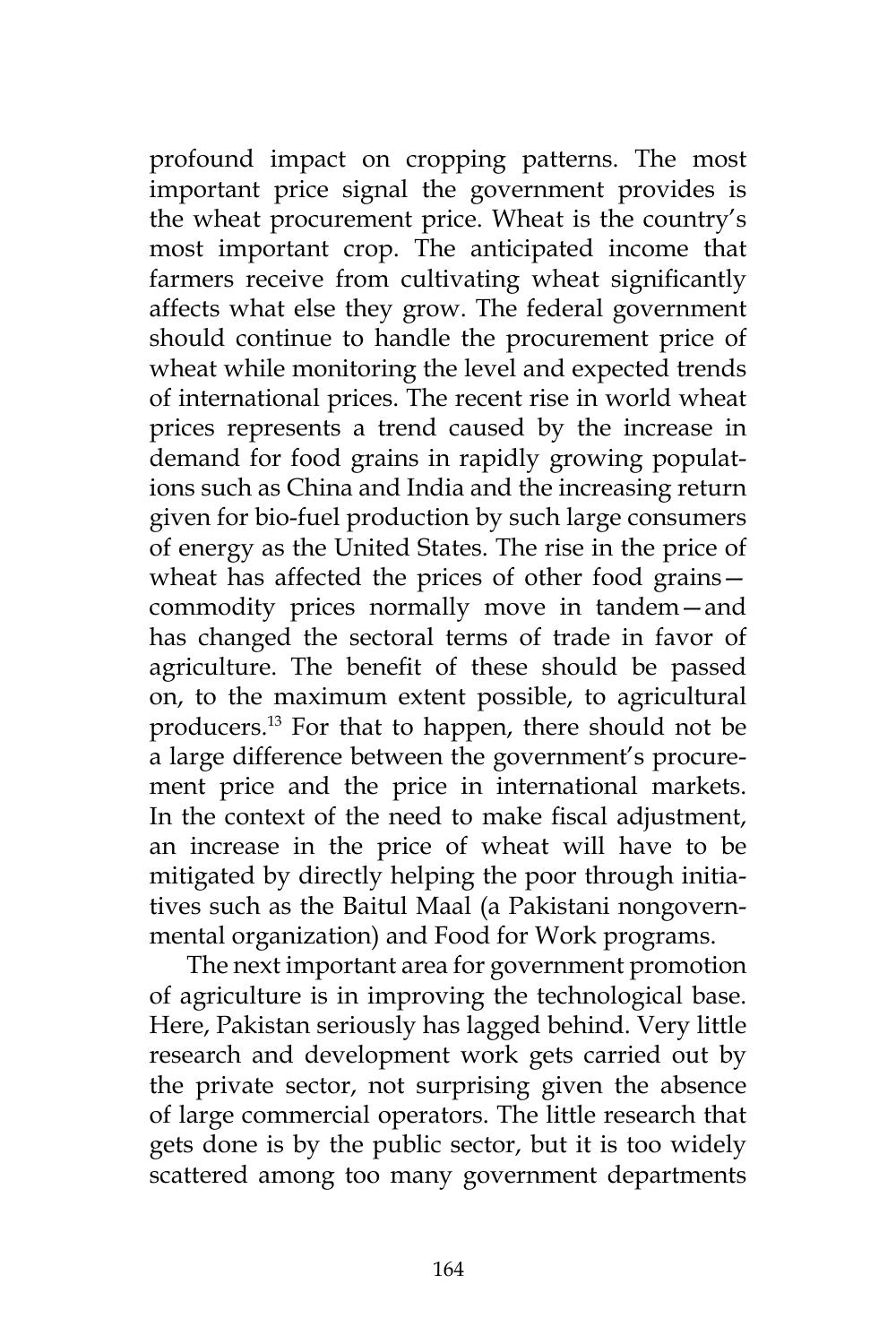and agencies to be effective and does not reach the farmers. The result is that Pakistan has developed gaps between average yields and yields obtained by the best farmers; between the best farmers and those obtained by research institutions; and between research institutions and those obtained by farmers in the large agricultural systems in other parts of the world.14 The role of government must help to close the technology gaps. This can be done in two ways: (1) by focusing on the development of research in agricultural universities (an approach followed by the United States) and (2) by establishing crop or product specific research institutions (as is being done by China). At the same time, incentives should be provided to the private sector to encourage research and development.

The third role of the state in promoting agriculture development is to provide the infrastructure the sector requires. Pakistan has inherited an elaborate irrigation system, and impressive improvements to this network were made as a part of the agreement with India on the distribution of the waters of the Indus River systems. But these were replacement works; they did not result in bringing much additional land under cultivation.15 However, not enough attention was paid to maintaining this system and for improving it to preserve water. In recent years, the Punjab and Sindh governments, encouraged by the World Bank, have begun to devote sizeable resources to maintenance.

Punjab, in particular, has gone further by producing a fairly elaborate system of information available on the internet that can be used to monitor the flow of water. This information is available to both users of water as well as those who manage the system. As the provinces strengthen their capacity to get engaged in economic development, it is important that irrigation system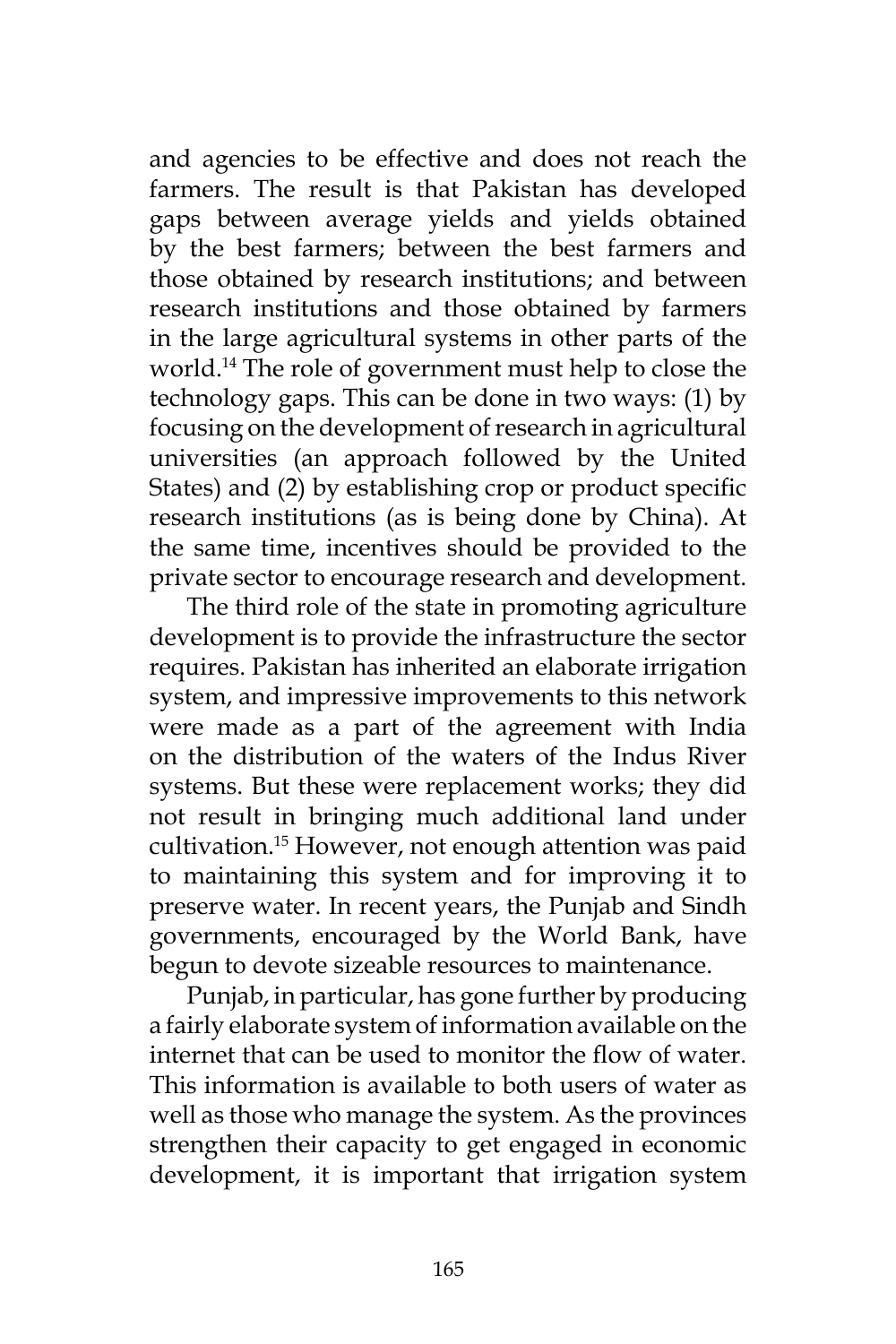maintenance and efficiency improvements are high government priorities. The resources being committed to it by the public sector should be protected during the period of adjustment as discussed above.

Livestock husbandry has become an increasingly important part of the agricultural sector, and the modernization of livestock markets need to be promoted. The sector contributes almost 50 percent of agriculture's gross output, which translates into a contribution of over 10 percent of the GDP. It engages 35 million people in the rural economy and provides almost 40 percent of the total income of the farming community. The sector is dominated by small operators; those owning less than two animals account for slightly more than two-fifths of the total population of cattle and buffaloes. As in the case with the crop sector, yields are low. The government estimates the yield gap—outputs of the current livestock population compared with the output obtained in more developed systems—at between 60 to 80 percent. The reason for low productivity has been identified as inadequate and poor quality feed and fodder, limited animal health coverage, widespread breeding of genetically inferior livestock, poor marketing infrastructure, shortage of trained manpower, inadequate incentives for small producers, and a lack of extension services.

Improving yields in the livestock sector would make a significant contribution to increasing value added in agriculture. It would also have the profound impact of reducing the incidence of poverty in the countryside. A strategy aimed at achieving this objective should provide better education and training to the people engaged in work with livestock and better health coverage for animals. For the quality of food and fodder to be improved, the flow of credit to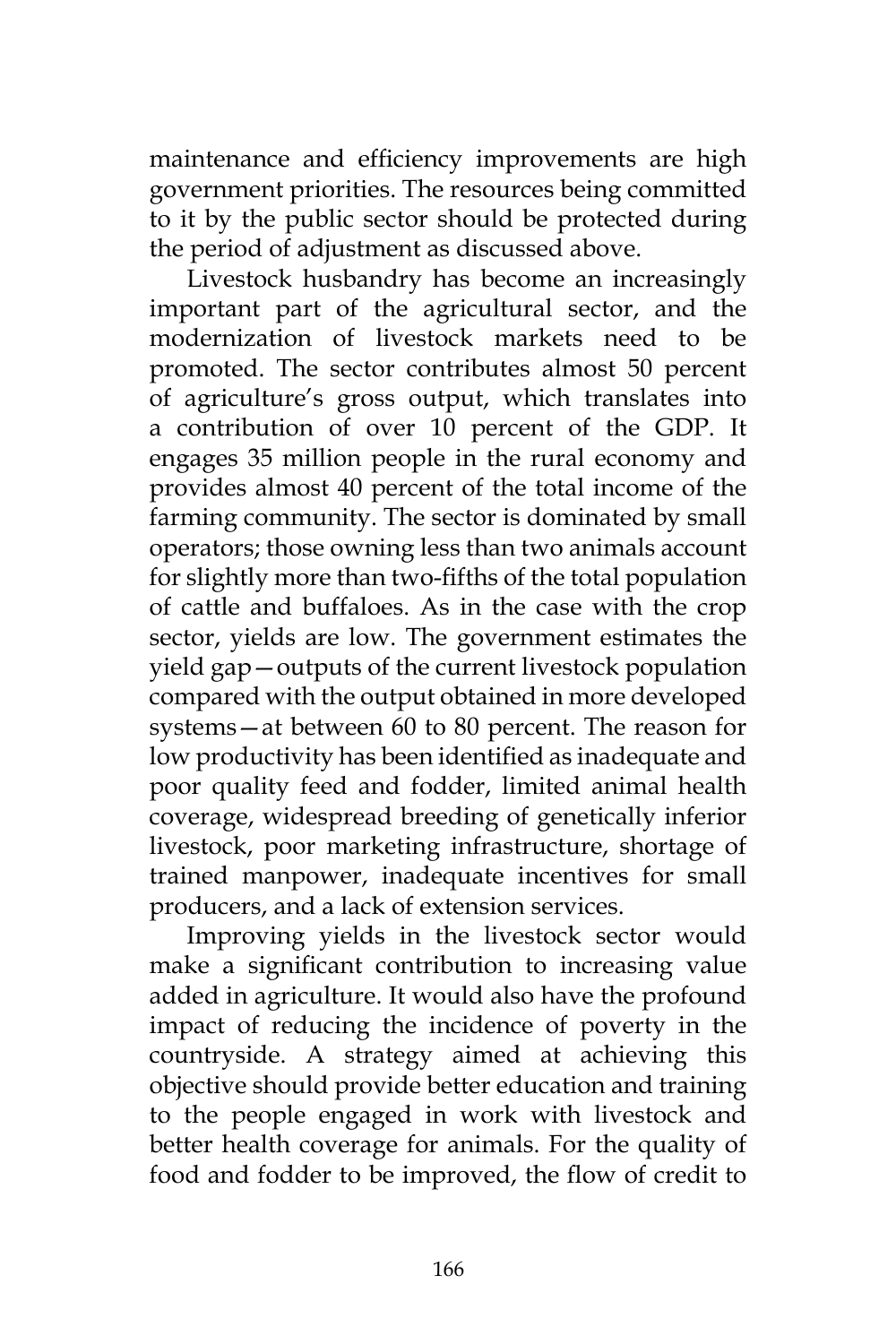livestock owners also needs to be increased. At this time, 90 percent of bank lending to agriculture goes to the crop sector, with the livestock sector receiving 10 percent. The proportion going to the latter needs to be raised to better reflect its value added.

### **Manufacturing**.

The other objective of the strategy for developing the real sectors of the economy is to encourage the growth, modernization of, and exports from small and medium-sized enterprises. Numbering some 3.2 million, these enterprises follow a long tradition of entrepreneurship and craftsmanship, particularly in the provinces of Punjab and the Northwest Frontier Province (NWFP). The sector represents almost 30 percent of the manufacturing output, over 5 percent of GDP and 20 percent of nonfarm rural employment. An industrial policy aimed at the development of this sector would also have three components.

The first is the identification of subsectors and enterprises within these subsectors that will receive government assistance. Not only should the chosen enterprises receive subsidies, but they should also be exposed to the opportunities available in the rapidly evolving global systems of production and trade. The second is the facilitation and development of the chosen sectors. The third is to help the chosen sectors with financial support. While the second component of the strategy is in the mandate of the Small and Medium Enterprises Development Authority (SMEDA), a federal corporation established in 1998 to promote the development of the long neglected industries—the first and the third components have not engaged the state. This needs to be remedied.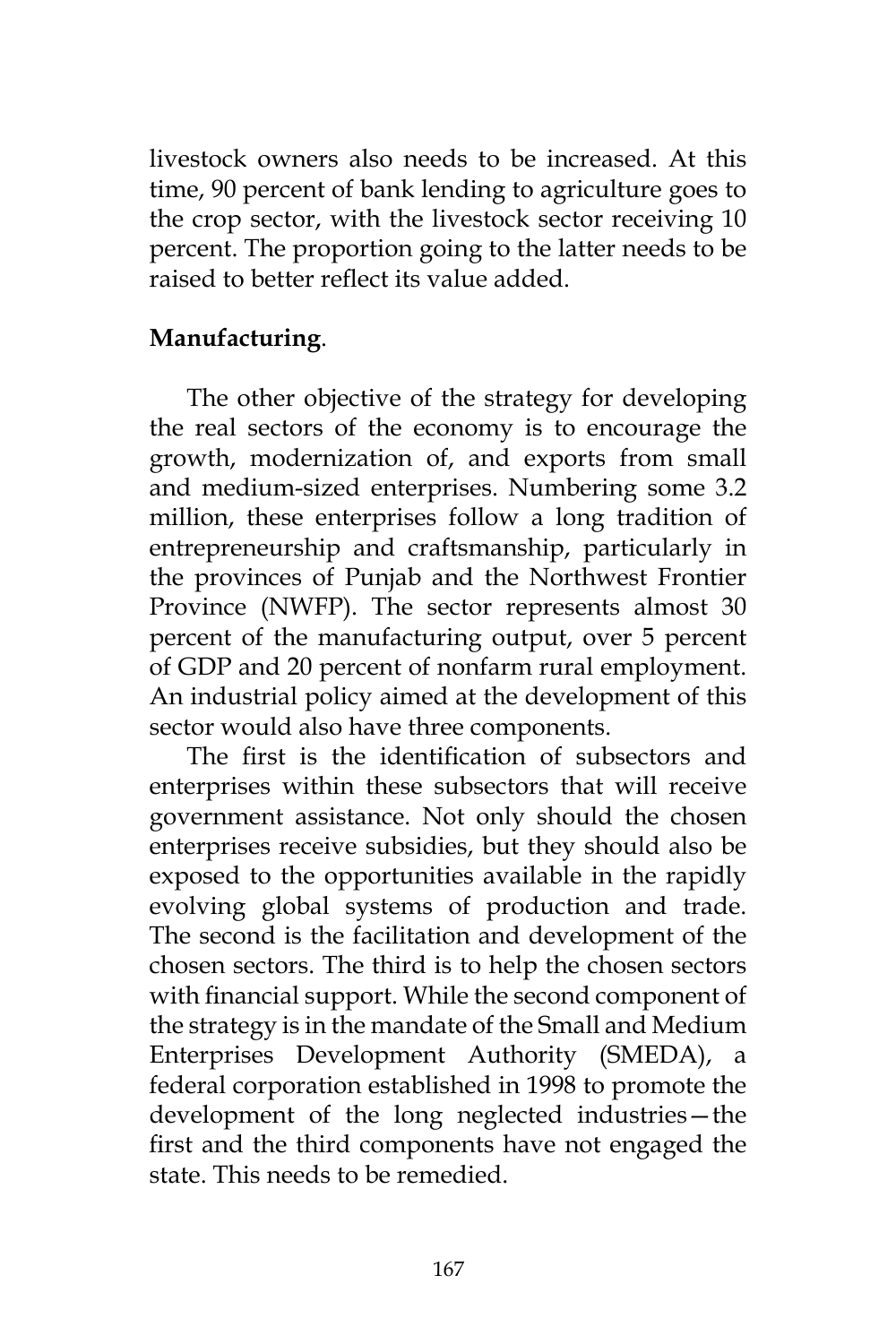Underscoring the need to make additional financing available to the SME sector, it is important to note that the government should not provide the subsidized credit, neither should it direct the banking system to finance these enterprises. What is needed is the introduction of relatively new instruments of finance into the sector. These include private equity and venture capital funds that share risks with the ownerentrepreneurs in which they invest while expecting high returns for themselves. Making these finance instruments available to the SME sector would help to liberate the generations of untapped capital potential in small enterprises, while examining the country's underdeveloped capital markets.

### **Human Resource Development**.

The priority areas to be addressed by public policy change will only produce the desired results if the quality of the human resources available in the economy is improved. Concentrating on developing human resources would mean placing focus on at least four areas of public policy. These are improvements in primary and secondary education, increasing literacy rates for women, providing modern skills to a large proportion of the country's youth, and creating synergies between the research and development of the various sectors of the economy. After years of experience with using human resource development as an important contributor to growth, practitioners have realized that they need to promote not only universal primary education but also getting children to stay in school for at least 8 to 10 years. It is only then that children are prepared to enter institutions of higher learning or to make a contribution to the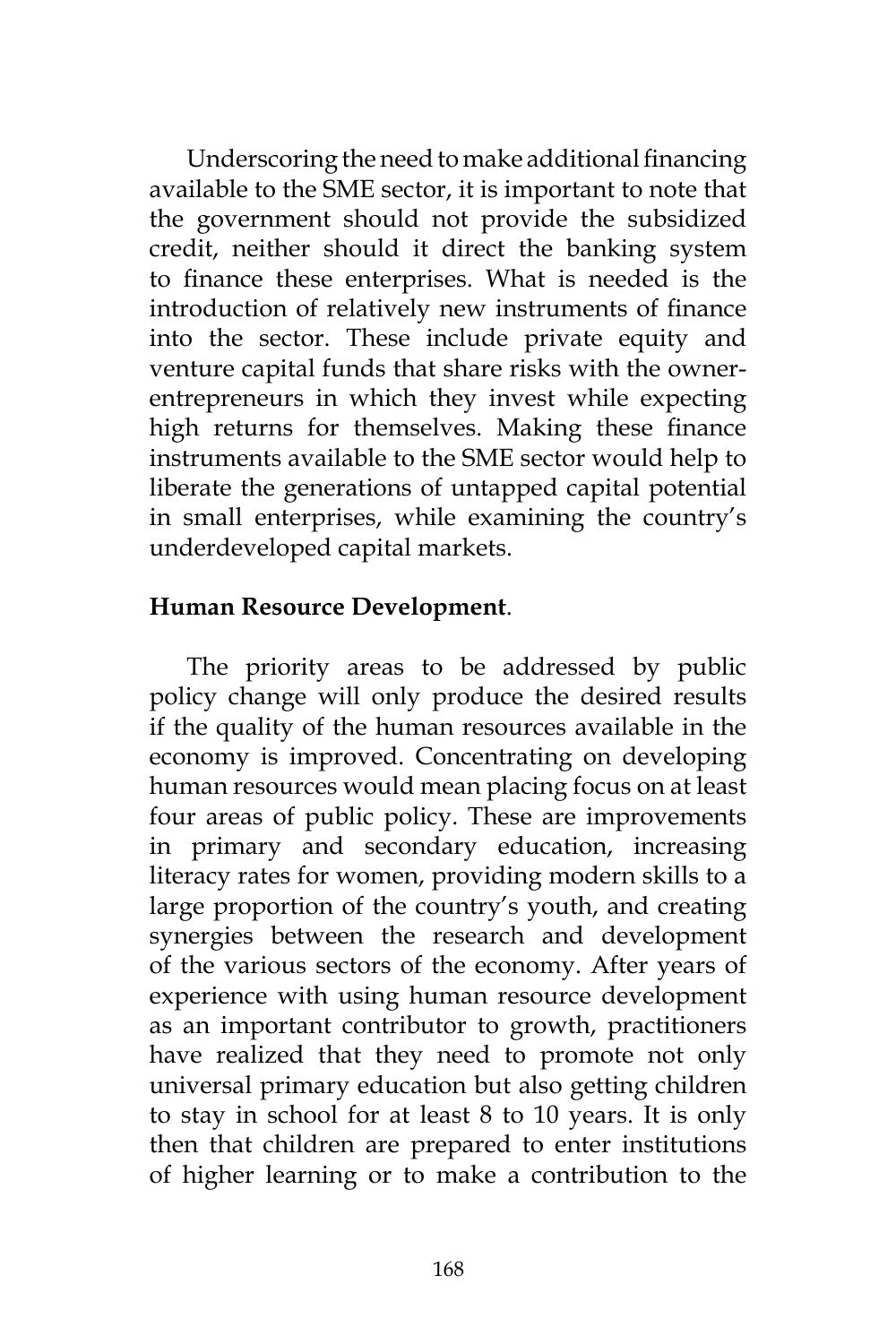economy by entering the work force. Past emphasis has mostly been on primary education. Such was the case in the World Bank-sponsored Social Action Program (SAP), which was implemented in Pakistan in the early 1990s. While the program increased the rate of enrollment in primary schools, it had a negligible impact on improving the country's human resources. The failure of SAP to achieve its promised results was because of institutional failure at the level of weak education departments in the provinces, which were unable to efficiently absorb the resources that were made available to them. Development experts have reached the conclusion that pupils need much more than 5 years of schooling to change behavior and to prepare themselves for the modern sectors of the economy. As a result, priorities must be shifted more towards secondary education.

The provinces will have to play a key role in promoting agricultural development and SMEs. For this, they will need more authority. With greater economic authority, the provincial governments will be in the position to lend strategic coherence to their development programs. Their focus should be oriented towards building analytical and planning capacity, establishing a stronger relationship with the private sector, and emphasizing opportunities that could emerge from favorable international developments.

#### **Poverty Programs.**

While the implementation of an inclusive growth strategy of the type described above will strengthen the process of poverty reduction in the medium term, there is need to ensure that the aggregate demand management of the economy and the withdrawal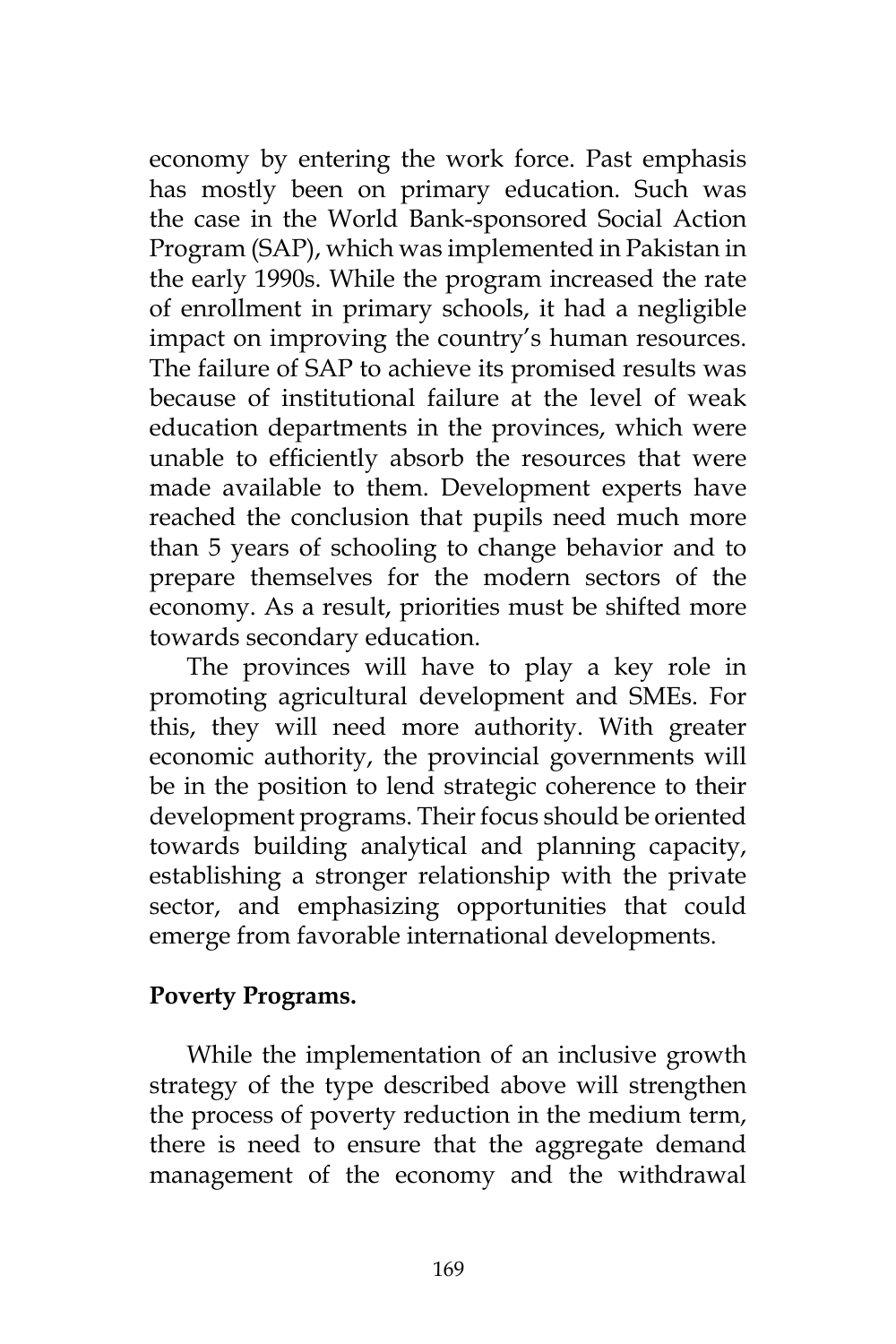of subsidies does not lead to a sharp rise in poverty. Strong social safety nets will have to be put in place to ensure that there is adjustment with a human face. In particular, food security for the poor will have to be protected to avoid a reduction in nutrition levels. This can best be achieved by a combination of cash transfers and employment guarantees. Hitherto, the subsidized sale of food items through the utility stores has been fraught with problems of limited coverage, especially in the rural areas, and ineffective targeting.

The cash transfer scheme will primarily benefit more vulnerable groups such as the disabled, the elderly, female-headed households, and widows. The employment guarantee program can provide an opportunity for able-bodied workers to earn an income, especially in the off-peak season.

In his 100-day plan, the new Prime Minister announced the intention of his government to launch an employment guarantee program in the underdeveloped districts of the country. Baitul Mal already runs a cash supplement scheme for food support, which can be scaled up to cover a larger proportion of poor households.

In 2006, India was the first country in the world to introduce a national rural employment guarantee program, based on the experience gained in one state, Maharashtra. The program is being run in over 40 percent of the districts with the help of Panchayati Raj (local communal assemblies) institutions. It is estimated that at full coverage, the program could cost up to 2 percent of India's GDP. A similar program should be tested in a few of Pakistan's poorest districts. It would also be appropriate to give this program the characteristics of a food for work initiative, so that the poor workers are automatically protected against inflation.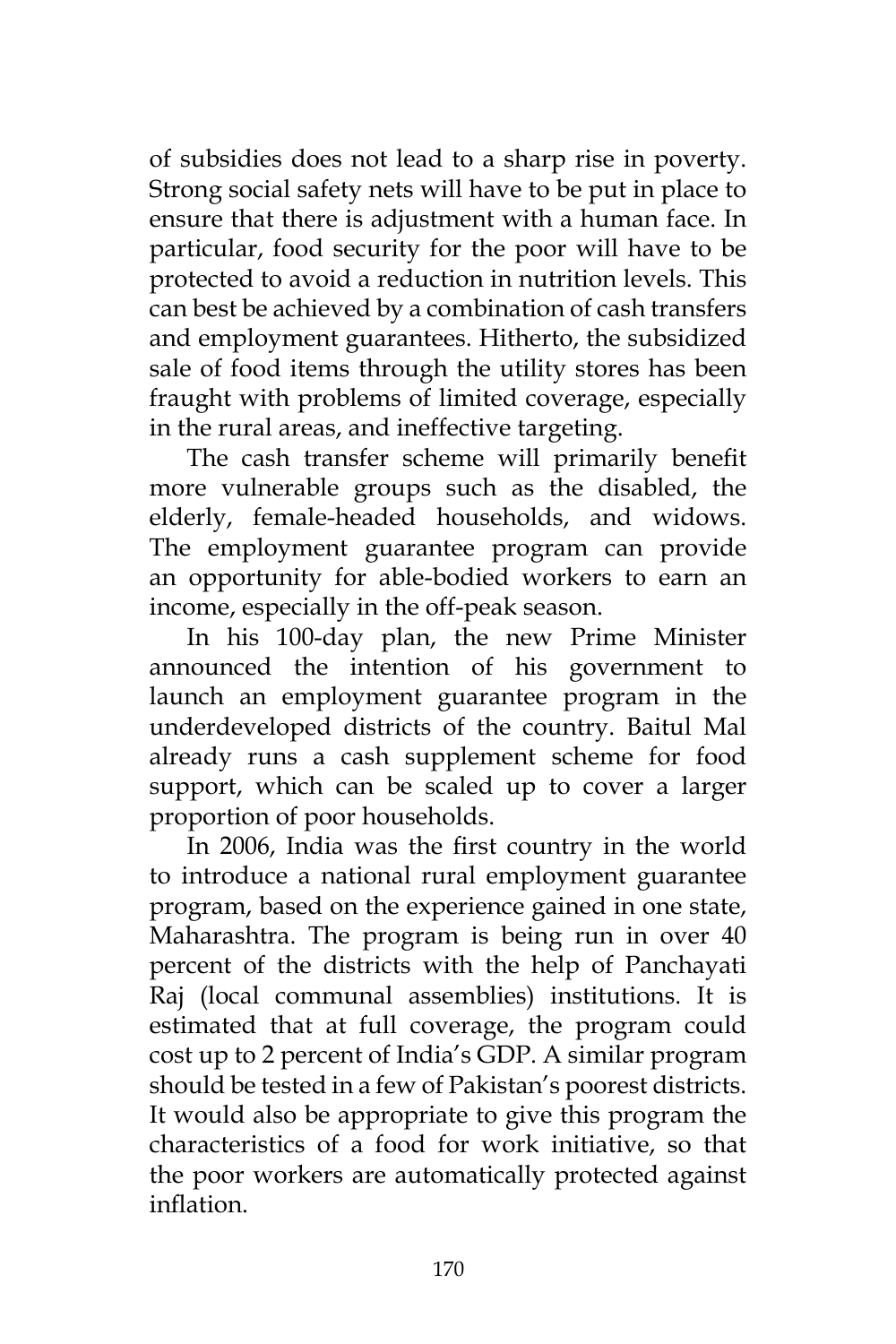An ideal cash transfer program should be based on the identification of the poor beneficiaries by the lowest tier of local governments, the Union Councils. Efforts must be made to reduce the transaction costs and program inefficiencies. Initially, Baitul Mal would be given funds to at least double the coverage of the program to about three million households, with cash support per household of about Rs. 1,000 per month. It is expected that the total cost of running the two programs for protecting the poor will be in the vicinity of Rs. 50 billion, and implementation of these programs must proceed on a priority basis.

Over and above the sectoral strategies and strategies aimed at alleviating poverty, the government, as discussed above, will also have to use other policy instruments to encourage and promote growth. One such instrument is fiscal policy. It is vital that in the process of fiscal adjustment that the level of development expenditure does not fall sharply as happened in the earlier years of this decade. Not only will the size of PSDP have to be sustained at a minimum of 4 percent of GDP until 2009-10, but there will also have to be a more strategic and rational allocation of development funds to projects. Clearly, public investment in the water and agricultural sectors and in power generation will have to receive higher priority, along with larger allocations for the development of the poorer and more isolated areas of the country. There will be a need for a moratorium on new projects except in the priority sectors.

In addition, fiscal policy will have to be selectively used to incentivize the agricultural and manufacturing sectors as follows:

a. The general sales tax introduced on fertilizer and pesticides needs to be withdrawn so as to improve the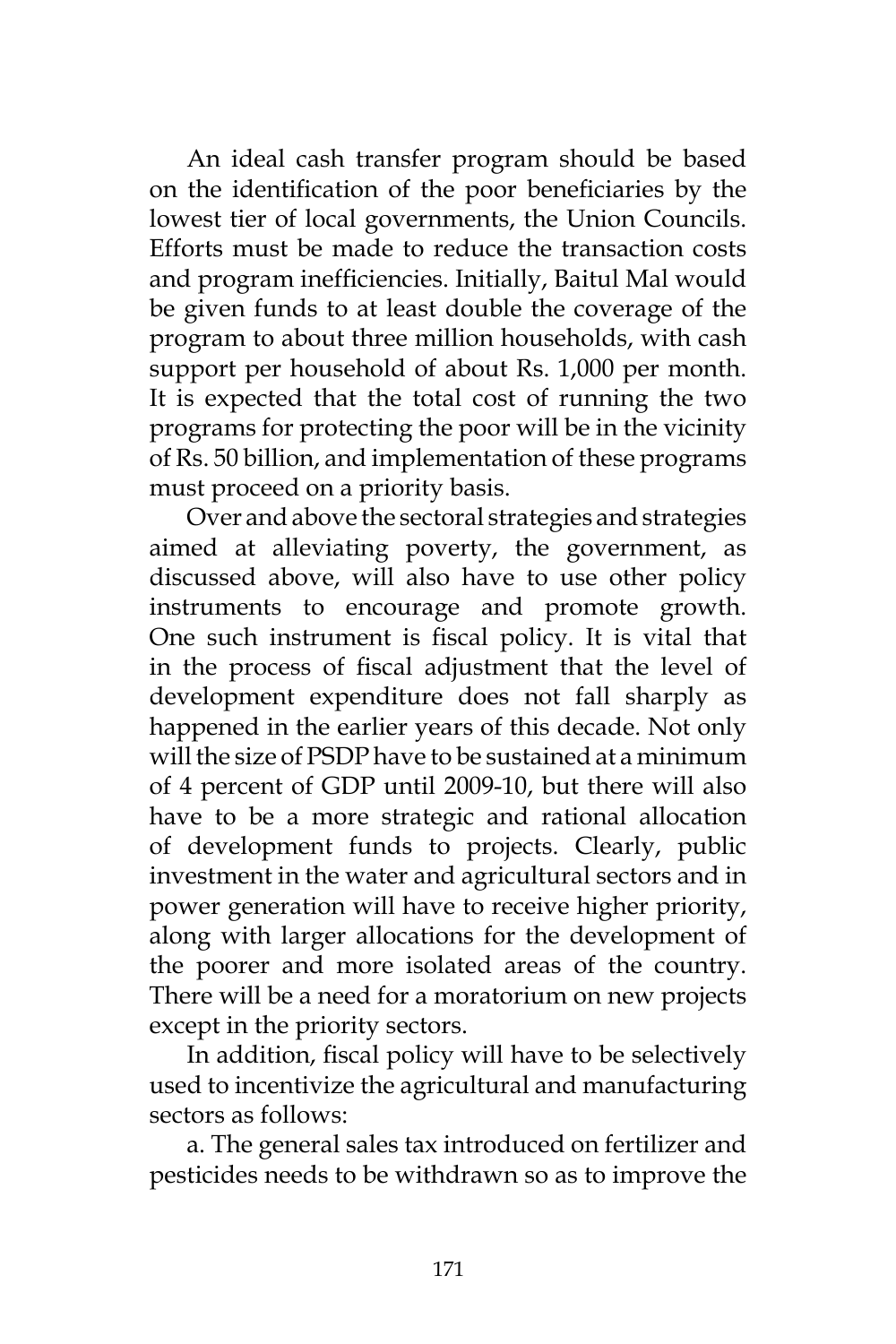ratio of output to input prices and thereby stimulate agricultural production.

b. Power load shedding has adversely and significantly impacted production, especially in the industrial sector. As such, a tax credit (chargeable against all tax liabilities) should be made available to manufacturing enterprises on the capital cost of captive power generation or energy-saving equipment. A similar tax credit can be offered on investments in renewable energy.

c. In order to stimulate nontraditional exports, the presumptive income tax on such exports should be withdrawn and the research and development allowance be made available to all exports.

It is expected that these measures will not cost the exchequer more than a quarter of a percent of the GDP or Rs. 25 billion, but could play a significant role in raising production and export rates of the commodity producing sectors and reduce the energy deficit in the economy.

## **Reducing Regional Disparities**.

Fiscal federalism will play a key role in addressing the issue of regional disparities. There is the need to ensure that the pattern of intergovernmental fiscal relations evolves in such a way that recognizes the need for more support to the more underdeveloped provinces. There is a constitutional requirement that the National Finance Commission (NFC), representing the federal government and the four provinces, be established every 5 years and should issue an award to resolve two problems. It must first address the vertical imbalance in resources between the federal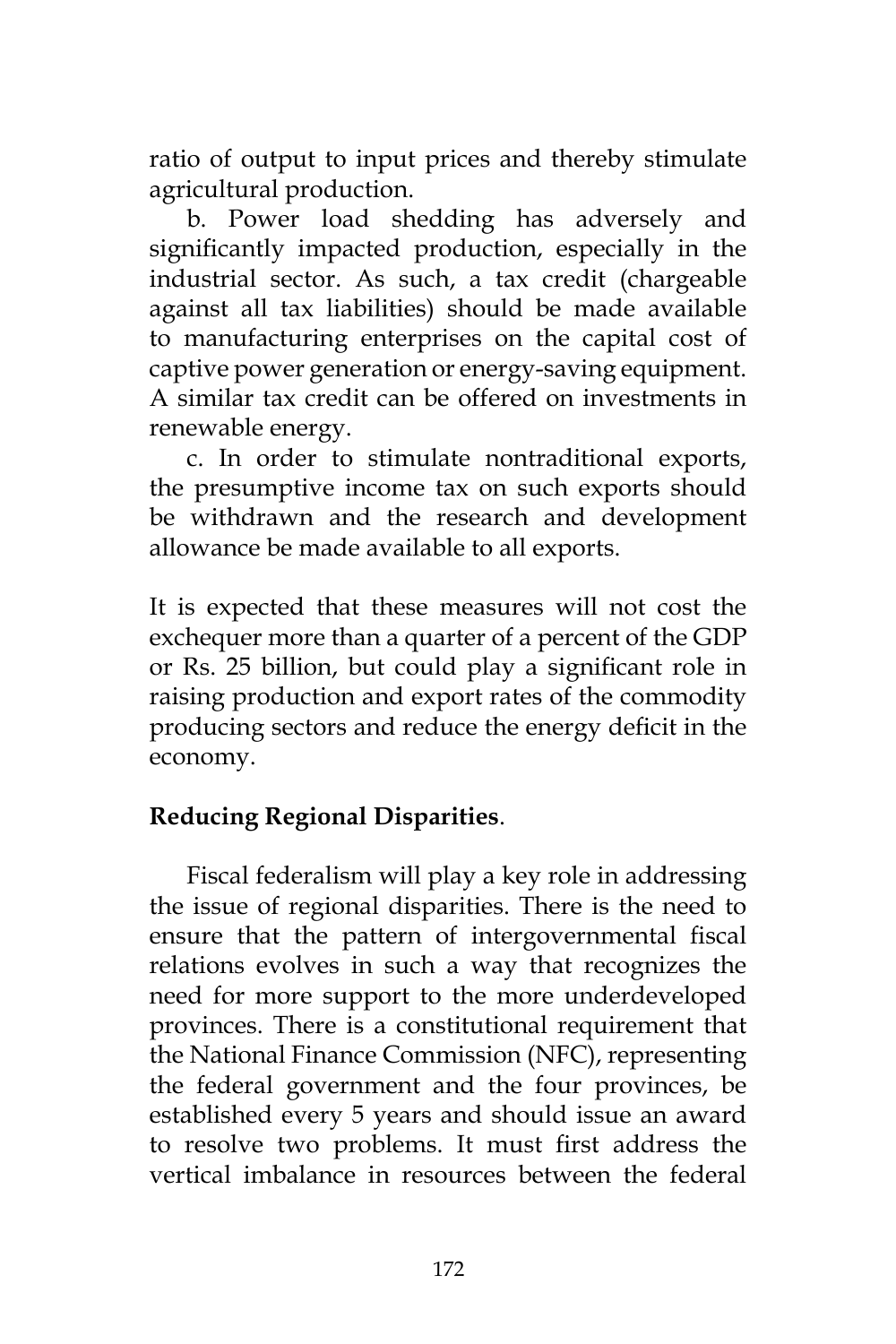government and the four provincial governments combined and then secondly, the horizontal imbalance among the provincial governments.

Over the last 7 years since 2002, the NFC has failed to arrive at a consensus on a new award to replace the one given in 1997.16 Consequently, President Musharraf promulgated an interim arrangement for transfers that came into effect in 2006-07. With respect to the 1997 award, there are two significant changes. First, the share of revenues provided to the provinces from the divisible pool of revenues has been increased from 37.5 percent to 41.5 percent in 2006-07, rising to 46.25 percent by 2010-11, and second, these benefits have now been extended to all four provinces on the basis of predetermined shares, whereas in 1997 they were given to NWFP and Balochistan. Overall, it is expected that revenue transfers from the divisible pool and grantsin-aid will constitute 50 percent of the revenues in the divisible pool by 2010-11. The sharing of revenues in the divisible pool on the basis of population and the coverage of straight transfers remains unchanged.17

The basic issue is whether over the last 7 years fiscal transfers have been adequate and if the goal of fiscal equalization has been achieved, and the two smaller and less developed provinces, NWFP and Balochistan, have received higher transfers on a per capita basis. Incidentally, in the Pakistani context, straight transfers have historically been performing an equalization function. The NWFP has access to hydroelectricity profits and Balochistan has revenue from natural gas, which raise per capita transfers significantly.

A review of the four provincial budgets reveals that transfers have probably been high enough to support an increase in their combined share of public expenditure. But a more in-depth analysis reveals that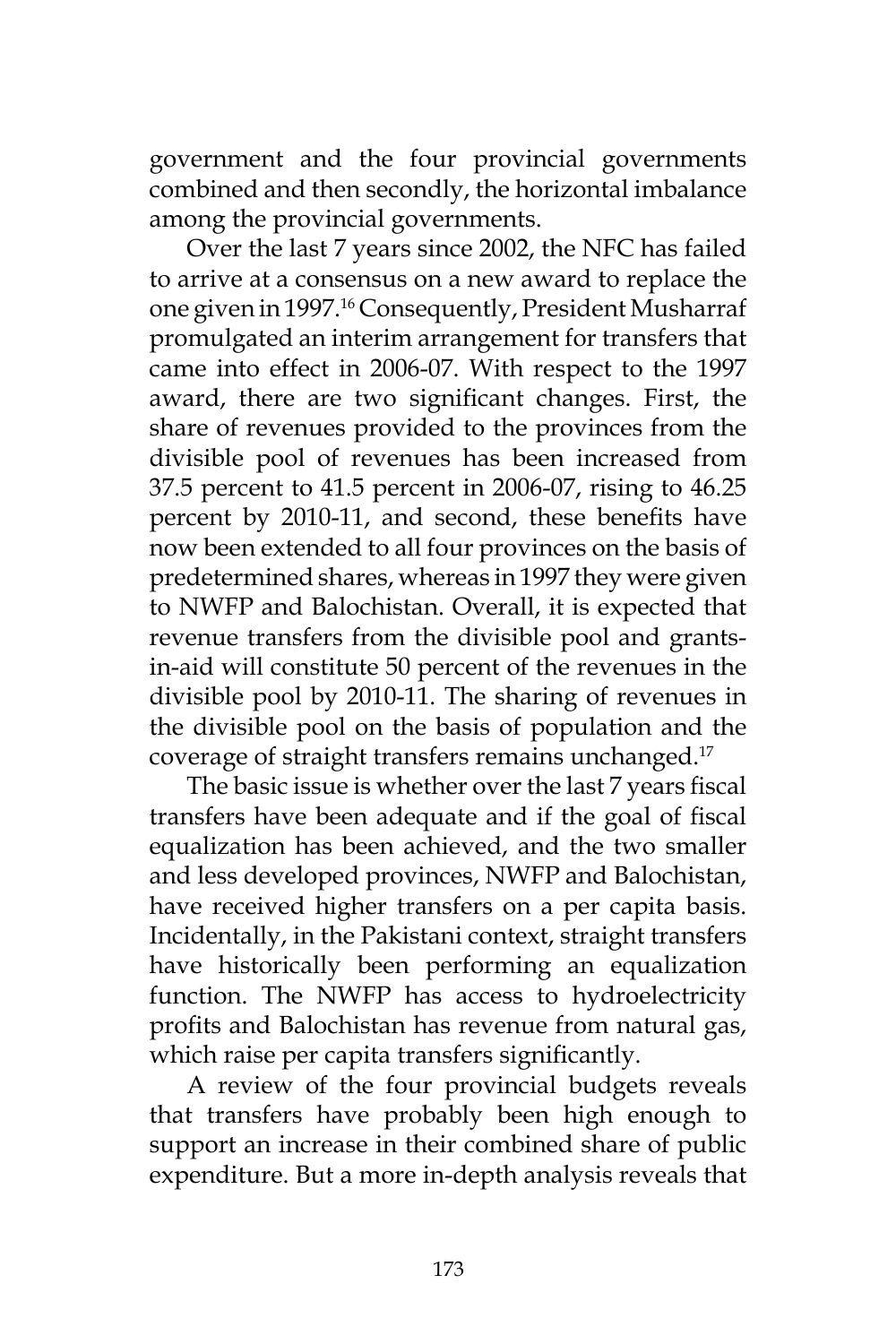provincial expenditures have risen because of greater resort to borrowing, which is now financing as much as two-thirds of development expenditure. Also, the share of total transfers to provincial governments in federal revenues (tax plus nontax) has remained virtually unchanged at 35 percent over the last 7 years.

What has been happening to fiscal equalization? The overall growth in per capita transfers of all types to the provinces from 2000-01 to 2006-07 has been 144 percent for Sindh, 106 percent for NWFP, 103 percent for Punjab, and 75 percent for Balochistan. It appears that the process of fiscal equalization has largely broken down with the highest growth in transfers going to the most developed province, Sindh, and the lowest growth in transfers going to the least developed province, Balochistan. Today, the level of transfers per capita to Sindh is higher than to NWFP, while Balochistan is unable to meet even its current expenditure obligations.

Over the last 7 years, a review of the process of intergovernmental relations reveals the emergence of serious imbalances. This has been one factor contributing to faster growth of the economies of Sindh and Punjab as compared to Balochistan and NWFP. Clearly, there are justifiable reasons why the smaller provinces are dissatisfied with the workings of the federation during the tenure of the last government.

Now that elected coalition governments are in place in Islamabad, and at least three provincial capitals are led by the Pakistan People's Party (PPP), there is urgent need to arrive at an early consensus award that ensures the following:

1. Further expansion in transfers from the divisible pool to cover the emerging sizeable deficits of the provinces with the understanding that they will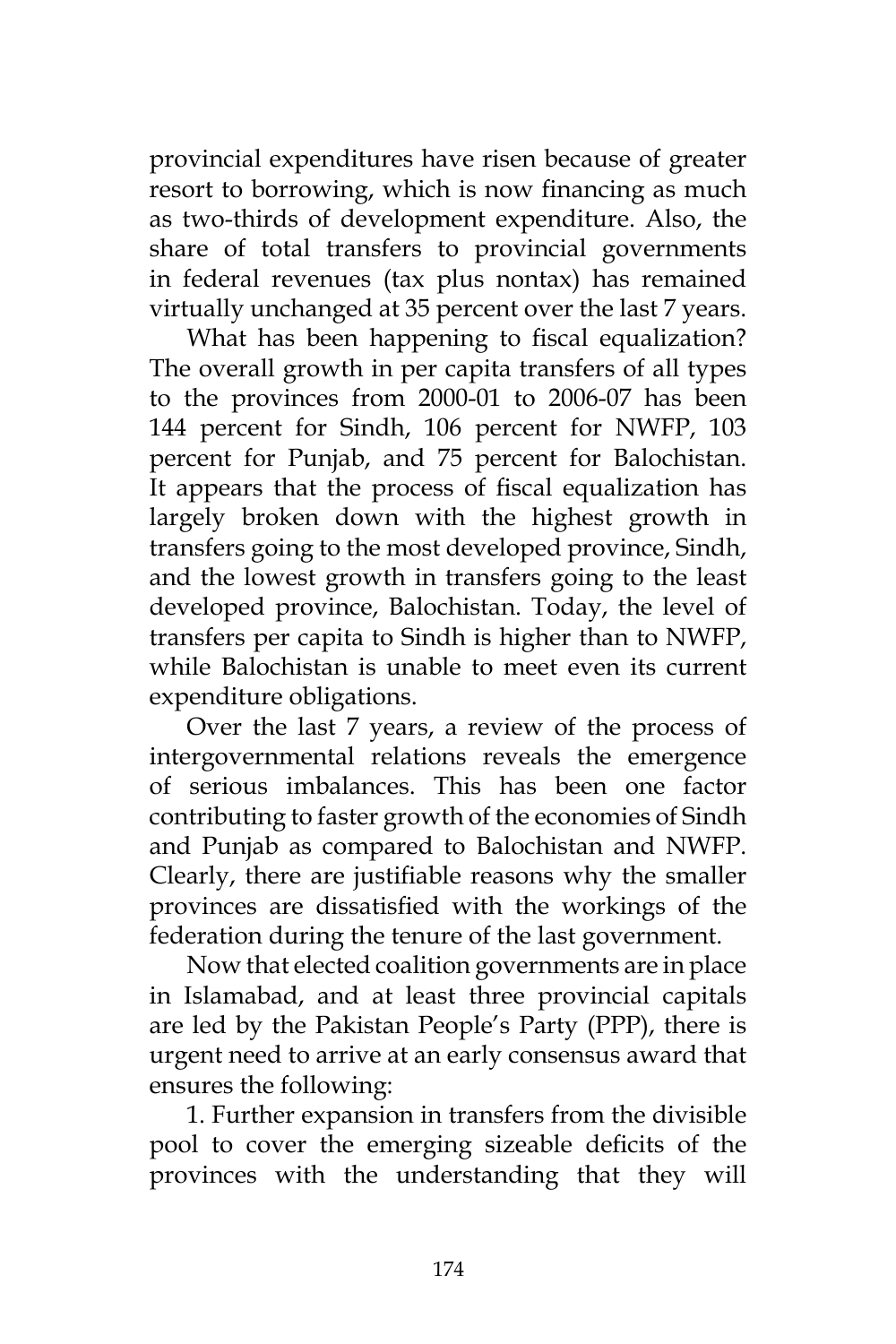henceforth face tighter budget constraints with only limited access to borrowings. Provision will also have to be made for higher transfers to cover the costs of taking on more functions by the provinces, as required by the constitution.

2. Adoption of multiple criteria for the determination of transfers from the divisible pool to ensure more fiscal equalization. The collection criteria could also be given some, albeit small, weight. Punjab should be willing to support this plan since the collection rate from the province of apportionable taxes (all taxes, excluding taxes on imports) has approached its population share.

3. Higher grants-in-aid to be made to the more underdeveloped provinces (NWFP and Balochistan).

4. Review of the formula for determination of hydroelectricity profits to NWFP, a long standing demand of the province.

There is no doubt that the transition from an ad hoc award by the President to a consensus-based NFC award will be a major step forward in strengthening the federation and be a key indicator of the success of the newly elected governments.

#### **Decentralizing Governance**.

One of the more important elements of the strategy developed in this chapter is to give greater operational space to the provinces and to the institutions of local government. The new Prime Minister Yousaf Raza Gillani made an encouraging start in his initial speech before the newly elected parliament, saying that his administration will, within 1 year, transfer all the subjects listed in the constitution's concurrent list. A great deal of work at the two upper tiers of government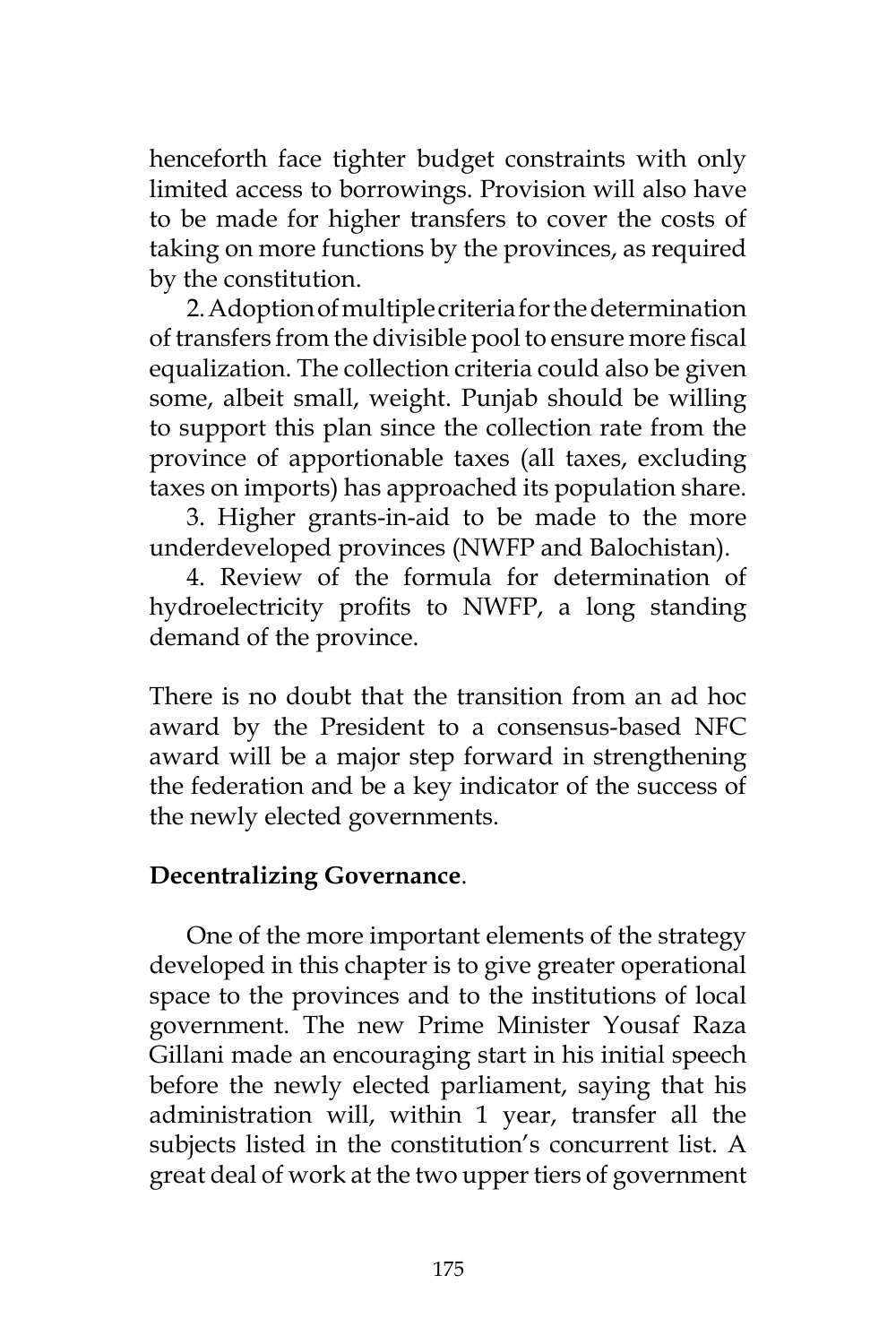will be required for this to be effectively and efficiently done within the current governance structure. This effort should lead to a reduction in consolidated current expenditure by eliminating the duplication of coverage by the government at the federal and provincial levels. In building their own capacity to handle the transferred subjects, the provincial government should place emphasis on the quality rather than the quantity of the staff they employ.

While the decentralization of a significant amount of economic responsibility from the federal government to the provinces would be an important part of the strategy for promoting inclusive growth, it is equally important to continue with the process of devolution to the institutions of local government. A new system established in 2001 is in place and should be continued. However, Pakistan has not been able to develop a viable system of local government because of the continuous experimentation that it has undergone since its independence. Five different systems have been tried in the past. Now, the need is to further develop the existing system rather than create something new from scratch. That said, a number of reforms are needed. The new Prime Minister said that his government will reform the local government system after evaluating how it has performed since 2001. The areas where the structure needs to evolve include the direct election of the *nazims* (indirectly elected managers in the system) to make them more accountable to the people. Governance related services such as law and order should be decentralized, perhaps initially on a trial basis, with responsibility resting with the nazims. District service cadres should also be established.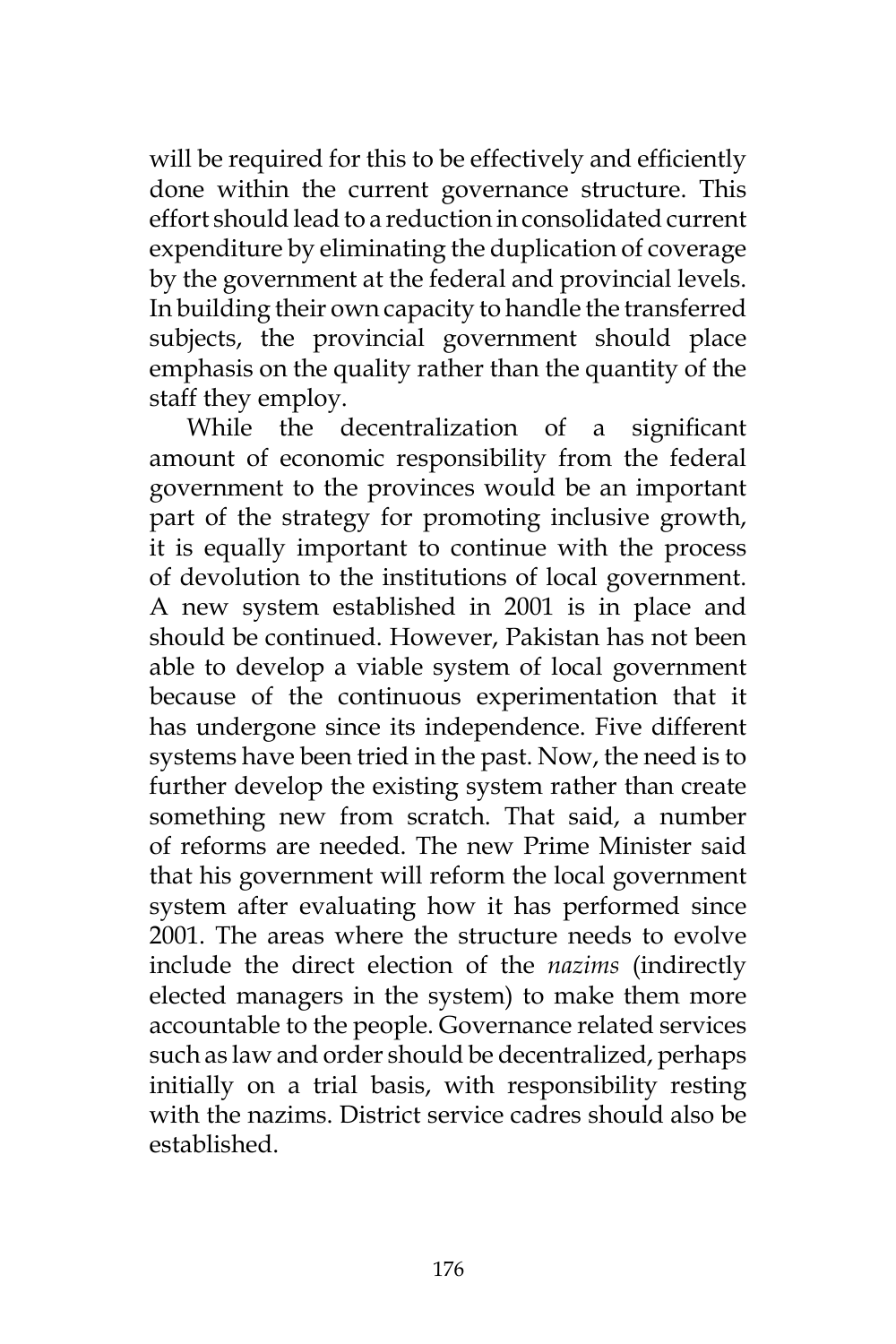### **Budget 2008-09: A Lost Opportunity.**

This is a good time for Pakistan's new rulers to make some decisions that will not only heal the economy but also change some of its structures. Policymakers respond in two different ways to serious economic crises. Those who are bold use the opportunity to deal with the causes behind the crises since most of the time crises are produced by structural flaws in the economic system. They correctly assume that it is best to identify the flaws and remove them from the system and prevent problems from recurring. Those who are less bold implement temporary measures and hope that the underlying problems will not reappear.

Pakistan's policymakers have usually opted for the second approach, preferring short-term fixes rather than deep structural changes. Not surprisingly, the result was a recurrence of crises produced by the same fault lines in the economy. Of the many structural problems faced by Pakistan for the past 60 years, two have been particularly important. The first is poor human development; the second is a low domestic savings rate that did not yield enough resources for the economy to invest. If the economy is to grow at 7 to 8 percent a year—a rate of growth sustained by a number of economies in Asia—it must invest close to 30 percent of the GDP. Pakistan has a domestic savings rate of only 22 percent, which can only support a growth rate of less than 6 percent, perhaps no more than 5.5 percent a year.

The country has done well when domestic resources were augmented by foreign capital flows. The reliance on external savings is not a wise policy to follow since foreign investment is unreliable. On a number of occasions, foreigners have reduced the amount of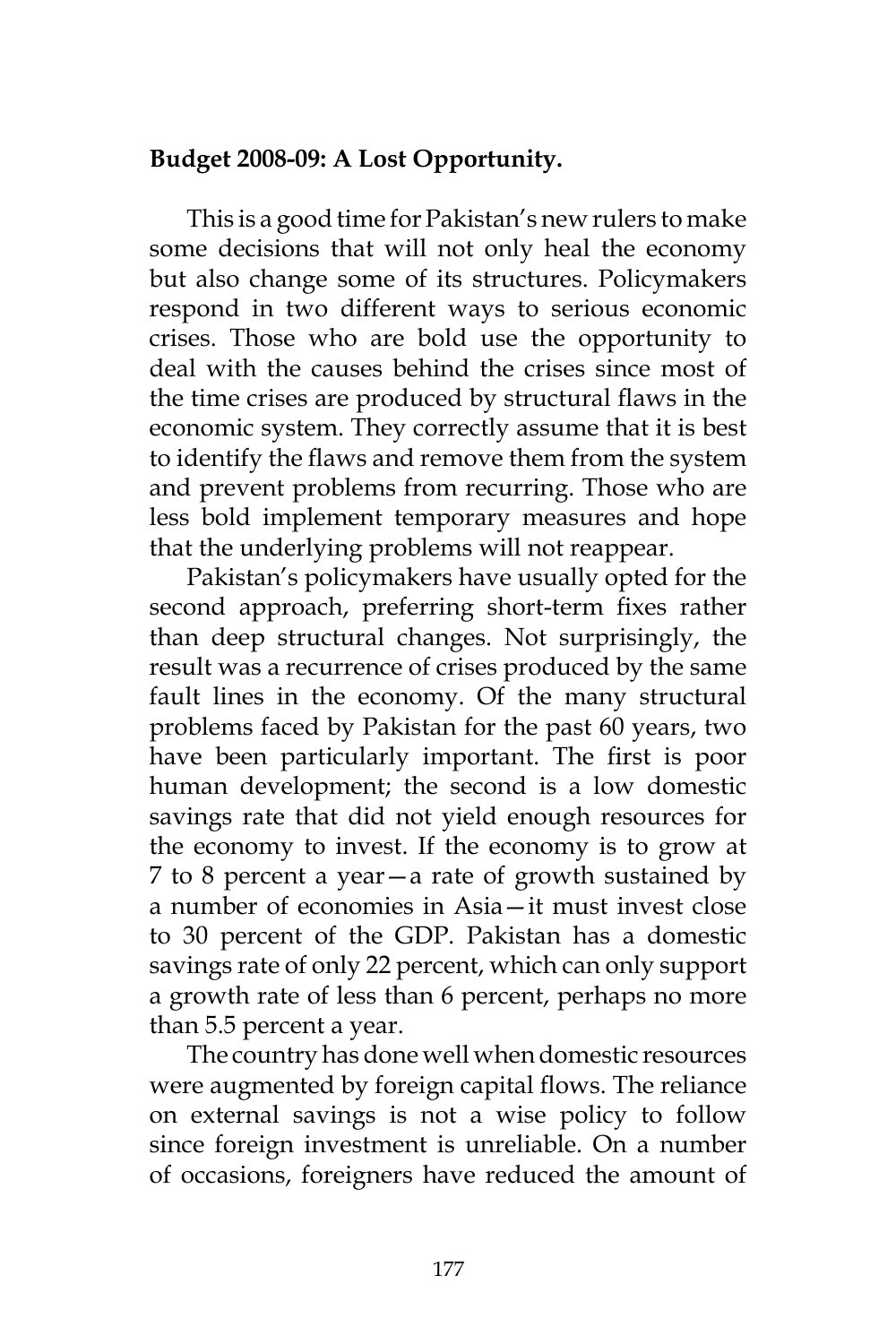money they were providing the country. Each time that happened, the amount invested and hence the rate of GDP growth declined. If Pakistan is to stop the volatility of GDP growth, it must increase the amount of resources generated from within the economy.

Domestic savings come in three forms—savings by the government, those by the corporate sector, and those by individual households. Public policy influences all three, especially government savings (or dissavings), and this is where budgets become particularly important.

Ever since the state stopped playing a dominant role in the economy—as happened during the period of President Pervez Musharraf—the available policy instruments used to affect the economy have been reduced to basically two, the fiscal and monetary policies. Whereas the monetary policy is controlled by the SBP, the country's central bank, the fiscal policy is the responsibility of the Ministry of Finance. The SBP can change the monetary stance at any time; the Ministry of Finance usually alters the fiscal policy only once a year when it announces the budget for the year that follows. This is one reason why the budget receives so much public attention. (See Table 6.)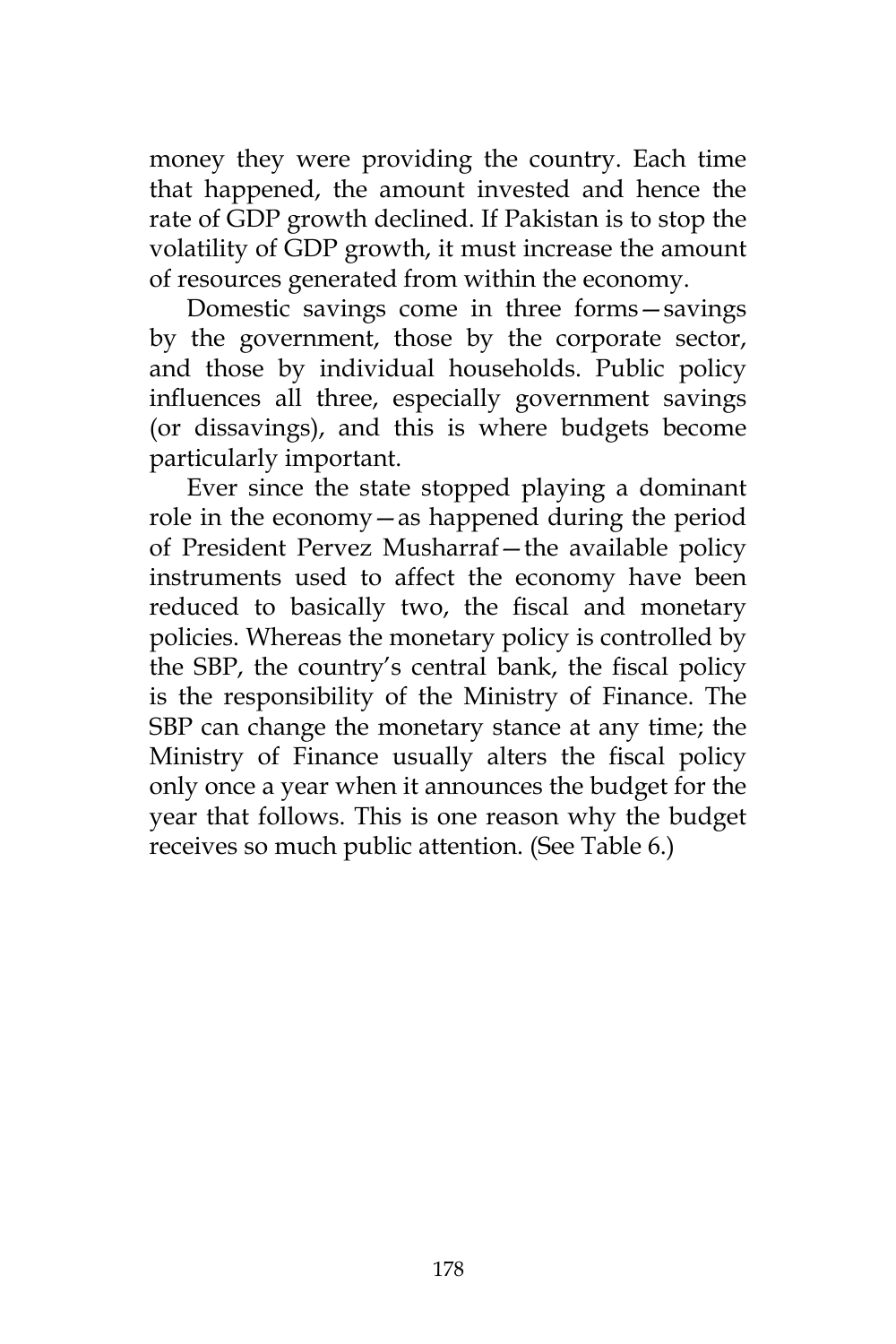|               | 1997<br>-98 | 1998<br>-99 | 1999<br>$-2000$ | 2000<br>-01 | 2001<br>-02 | 2002<br>-03 | 2003<br>-04 | 2004<br>-05 | 2005<br>-06 | 2006<br>-07 | 2007<br>-08 |
|---------------|-------------|-------------|-----------------|-------------|-------------|-------------|-------------|-------------|-------------|-------------|-------------|
| Total         |             |             |                 |             |             |             |             |             |             |             |             |
| Revenue       | 16.0        | 15.9        | 13.4            | 13.1        | 14.0        | 14.8        | 14.3        | 13.8        | 14.2        | 13.4        | 14.0        |
| Tax           | 13.2        | 13.3        | 10.6            | 10.5        | 10.7        | 11.4        | 11.0        | 10.1        | 10.6        | 10.5        | 11.0        |
| <b>Nontax</b> | 2.8         | 2.7         | 2.8             | 2.6         | 3.3         | 3.4         | 3.3         | 3.7         | 3.6         | 2.8         | 3.0         |
| Expenditure   | 23.7        | 22.0        | 18.8            | 17.4        | 18.3        | 18.5        | 16.7        | 17.2        | 18.5        | 17.6        | 19.0        |
| Current       | 19.8        | 19.6        | 18.4            | 15.3        | 15.7        | 16.2        | 13.5        | 13.5        | 13.6        | 12.7        | 16.0        |
| Development   | 3.9         | 3.3         | 2.5             | 2.1         | 2.8         | 2.2         | 3.1         | 3.9         | 4.8         | 4.9         | 3.0         |
| Deficit       | 7.7         | 6.1         | 5.4             | 4.3         | 4.3         | 3.7         | 2.4         | 3.3         | 4.3         | 4.3         | 5.0         |

Source: Pakistan Economic Survey 2006-07 and my estimates using the budget proposals announced on June 11, 2008.

#### **Table 6. Government Revenues and Expenditures (Percent of GDP)**.

The budget for the financial year 2008-09, announced by the Finance Minister on June 11, 2008, is a particularly important policy statement for two additional reasons. First, it is the first major policy statement that assumed power following the elections of February 2008. Second, it comes at an exceptionally difficult time for the economy. After a 6-year period of relative calm, the economy has become sluggish and unbalanced. This is evident on three fronts—inflation, fiscal deficit, and balance of payments deficit. The budget can influence all of them. Before examining the policy embedded in this budget, it would be useful to look at the way the fiscal deficit has evolved over the last several years.

Fiscal deficit is the difference between government's revenue and expenditure. Government's revenues come in two forms, tax and nontax. Expenditures also come in two forms, current and development. The data provided Table 6 show some interesting trends over the last decade. The government of President Pervez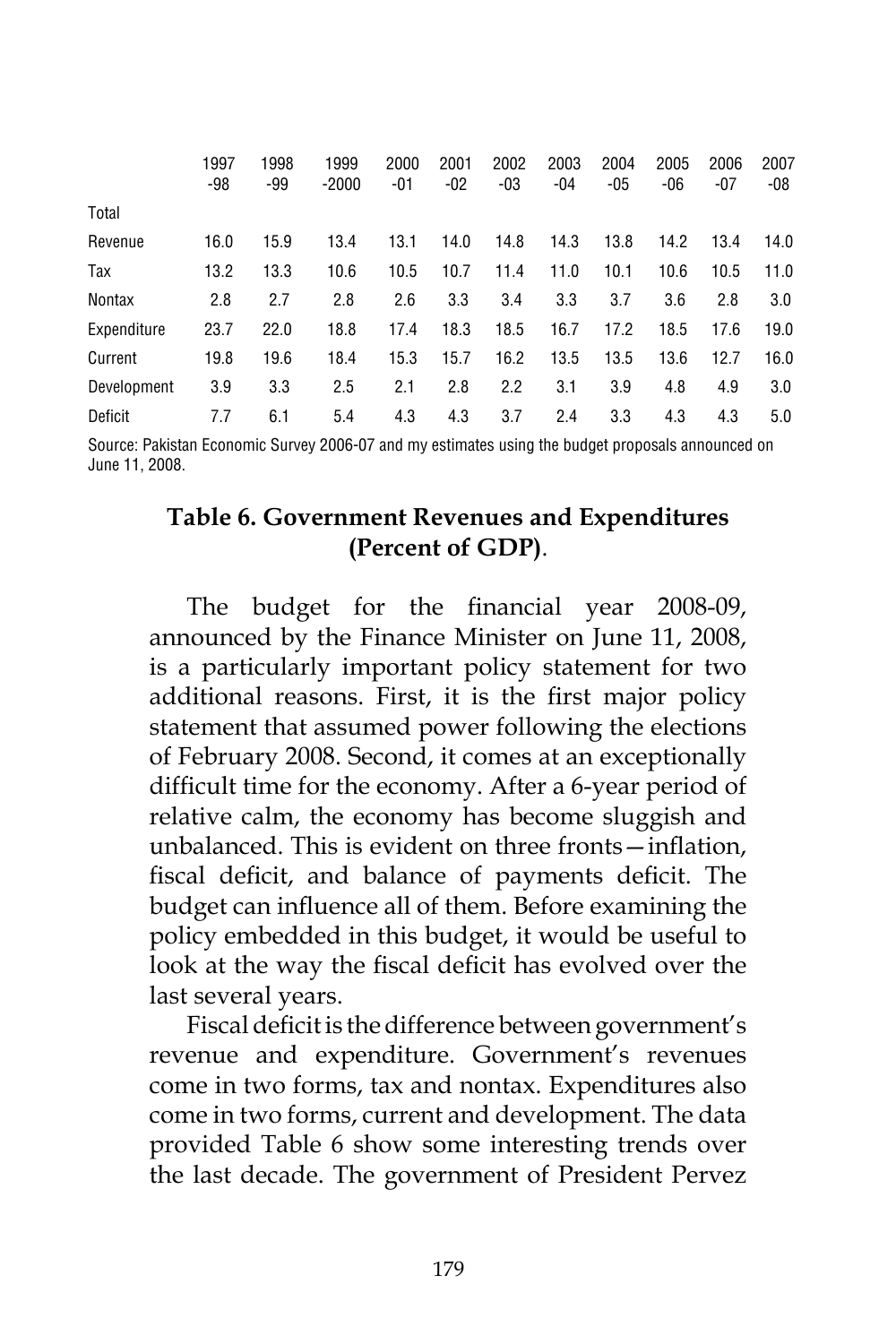Musharraf inherited a difficult fiscal situation in 1999. In the 2 previous years, the fiscal deficit had averaged 7 percent of the GDP; 2 percentage points higher than what experts consider to be the sustainable level for Pakistan. While government revenues were reasonably high—about 16 percent of GDP—expenditures were even higher. The difference was in the order of 7 percent mostly because of current expenditures. Nondevelopment expenditure was close to 20 percent of GDP. It was clear to the new policymakers who took office after General Pervez Musharraf intervened that major adjustments had to be made to restore economic balance. They went to the IMF for assistance and received the advice that significant adjustments had to be made.

This was done over a 3-year period by putting the lid on current expenditures, which declined to an average of 16 percent a year, a reduction of nearly 4 percentage points compared to the levels reached in the late 1990s. The most significant reductions were obtained by constraining government employment and putting a cap on government salaries. Further reductions in nondevelopment expenditures became possible after 9/11 when, led by the United States, the donor community reduced the country's outstanding debt by a significant amount. This lowered the interest payments Islamabad paid to its creditors.

These adjustments, while reducing the fiscal deficit, also made it possible for the Musharraf administration to increase development expenditure. In the last 3 years of the Musharraf period, development expenditure increased to an average 4.5 percent of GDP. This was 1 percentage point higher than in the late 1990s and almost double the share in the first 3 years of the Musharraf period.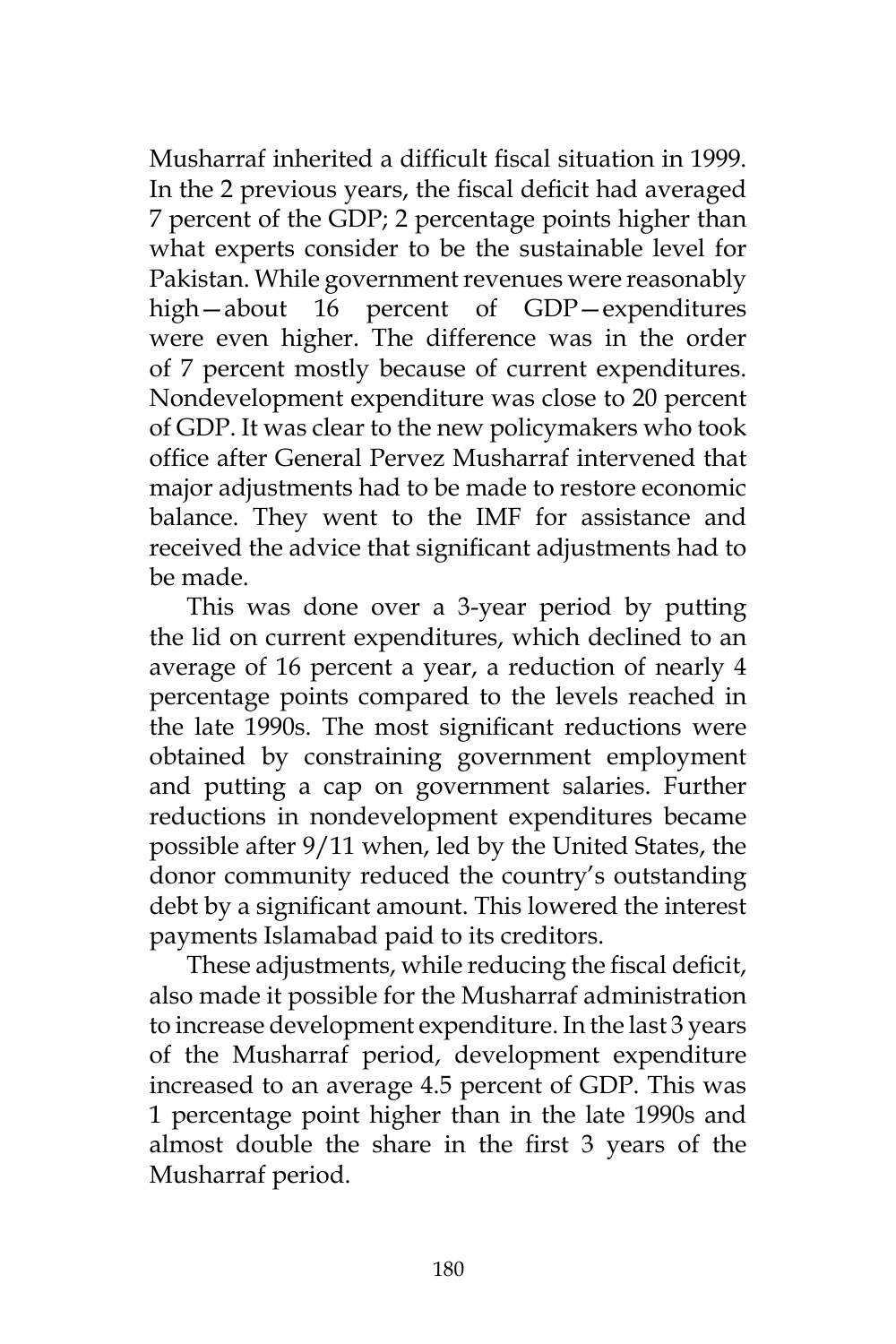The policymakers faced the same type of challenges while preparing the budget for 2008-09 that confronted the Musharraf government in 1999. The fiscal deficit and the balance of payments deficit in terms of the proportion of GDP had reached unsustainable levels. Adjustments needed to be made to reduce the fiscal deficit by raising taxes and constraining government expenditure. Islamabad also had to deal with the pressure on lower income groups as a result of the increase in the prices of food and fuel. However, in preparing their proposals and presenting them to the National Assembly, the policymakers opted for the approach adopted by their predecessors: they did not attempt to bring about structural changes in the economy, preferring to tinker at the margin. That said, there were some attractive features in the budget.

An attempt was made to help the poor by creating a new fund to provide them with cash transfers. On the revenue generation side, some rates were adjusted to increase the burden on the rich. Some luxury items will cost more, and the higher income groups will pay more for some of the services they use, such as cash withdrawals from the banking system. These changes will help to raise some additional tax revenues for the government. I have calculated the impact of these proposals on government revenues and expenditures and the size of the fiscal deficit. These calculations are shown in Table 6. They are more reasonable than the estimates provided in the budget.

The budget proposals may also reduce conspicuous consumption by the rich. The changes, however, will be marginal and will not make much of a difference to one of the most important structural weaknesses in the economy: dependence on external flows for a significant proportion of gross investment.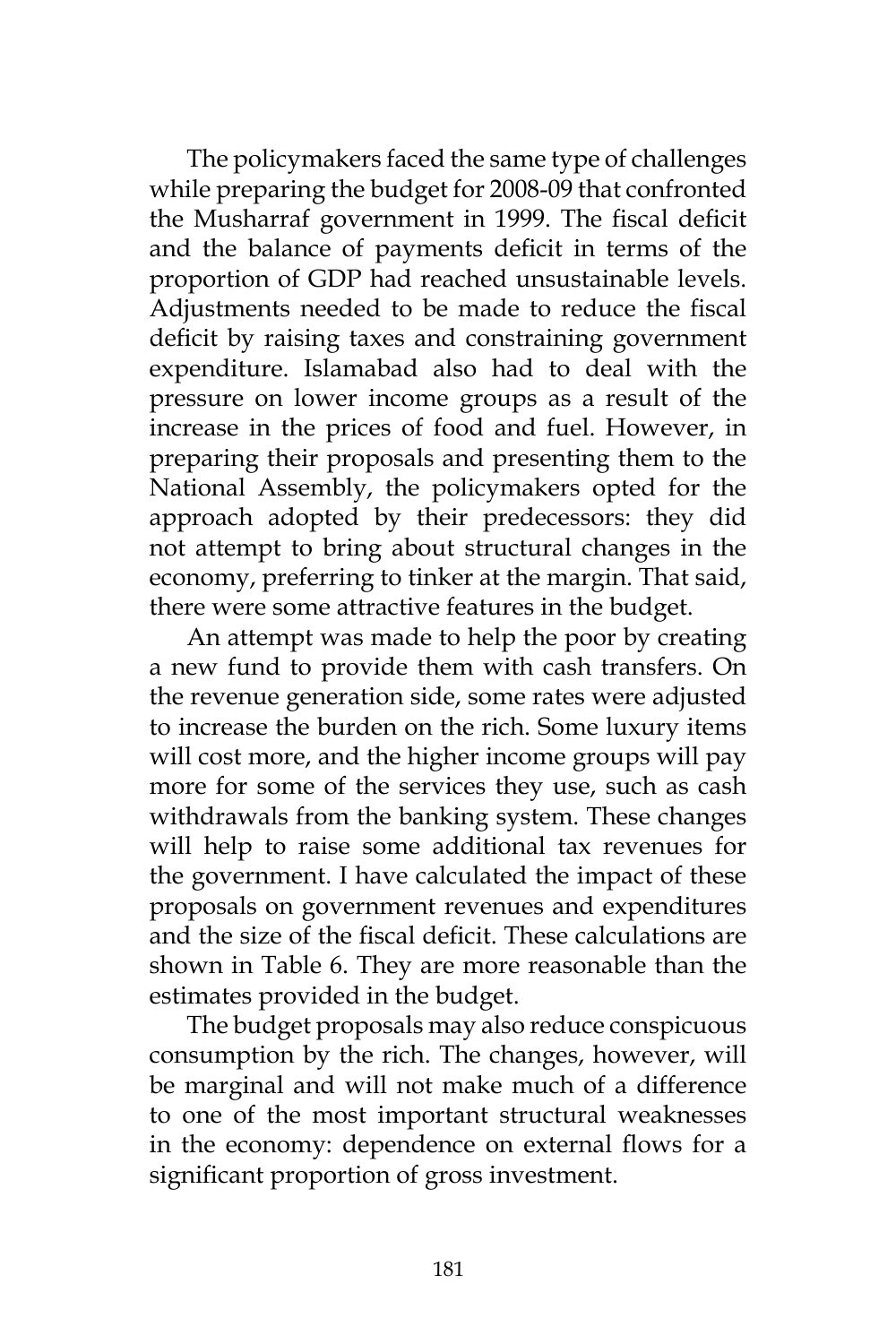What could the policymakers have done to deal with the structural problems that continue to affect economic performance? Those who made the budget could have taken four additional measures. One, they could have created fiscal space for the provinces, thus creating the opportunity to both raise additional government revenues and grant greater provincial control over public expenditure. This could have laid the basis for increasing domestic resources by bringing government closer to the people. Two, they could have significantly reduced current government expenditure by eliminating some of the functions it should devolve to the provinces. Three, they could have provided for public works programs for employment-creating opportunities for the poor in both rural and urban areas. And four, they could have further rationalized the tariff structure by levying regulatory duties on imports that feed consumption by the rich without doing much to increase investment in the economy. A quick glance at the budget gives the impression of a glass half full; it could have been filled a bit more to address the problems that continue to produce recurrent crises in the economy, but the policymakers chose not to follow that route.

#### **CONCLUSION**

Will the new government be able to address the many economic problems facing the country? This will need political resolve as well as careful planning. A small step in that direction was taken by the appointment of a panel of experts to assist the Planning Commission to come up with a program of change and reform. The panel is made up of the best economists available, and they should be able to recommend a program that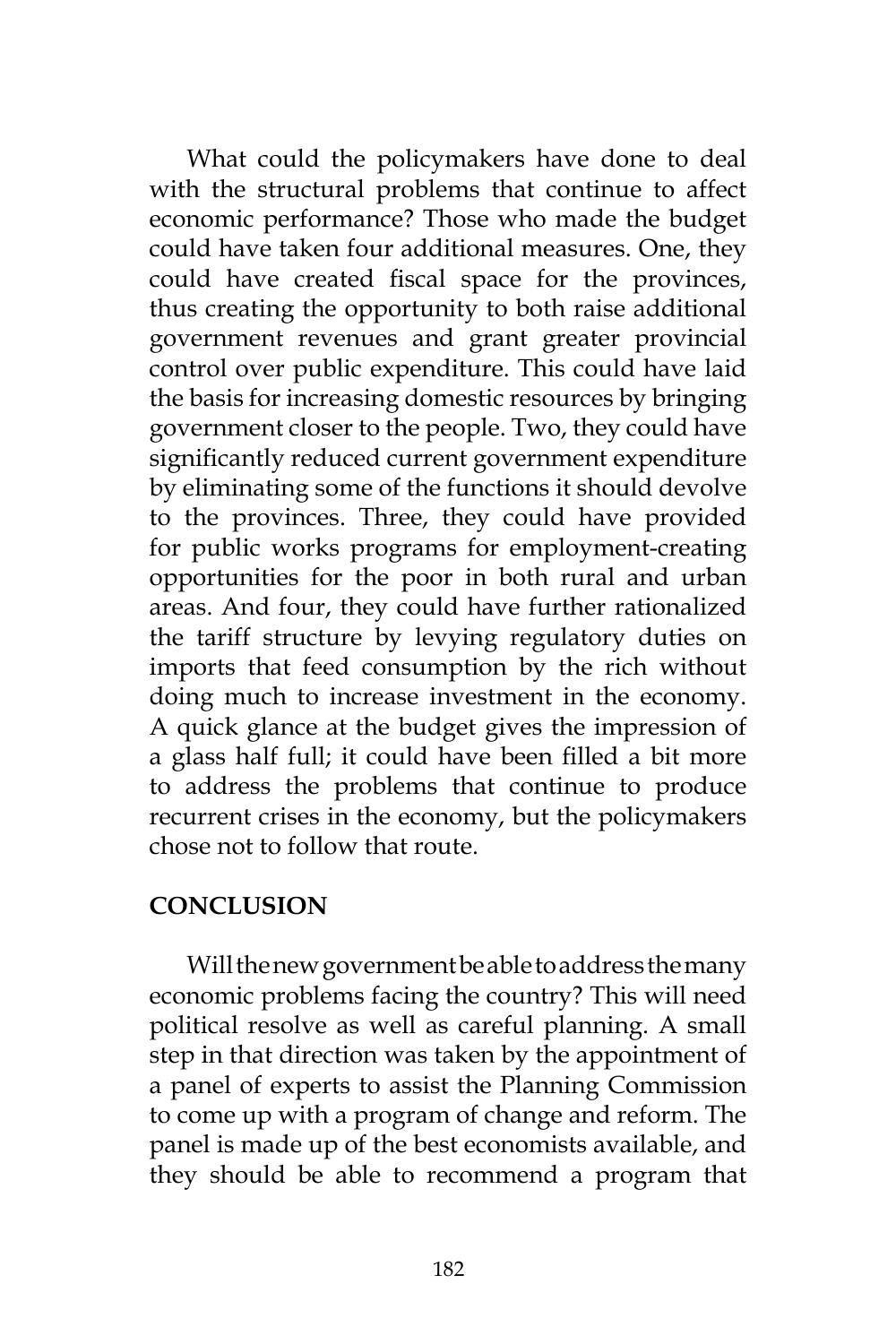focuses on structural reform. The fact that the Planning Commission has taken that step suggests that the new government is empowering the organization that was created for this purpose more than half a century ago. The Commission was overshadowed by the Ministry of Finance during the Musharraf period because the man who headed the ministry did not have the selfconfidence to ask for advice. During his tenure, economic policymaking became ad hoc, subject to personal whims and pressures exerted by powerful groups of lobbyists.

What should the panel focus on in attempting to develop a program? It must aim to achieve three goals. First, it must convince those interested in the economy that the country is serious about reform and development. Two, it must devise a plan to rescue the country from the economic meltdown it is currently experiencing. Three, it must put the economy on a trajectory of growth that is not only sustainable but would increase national income at a rate comparable to that of other large Asian economies. A high rate of economic growth is needed to provide employment to those seeking work, bringing women into the work force, and reducing interpersonal and interregional income disparities.

It always helps to focus on the positive when thought is being given to the development of a medium-term growth strategy. All the talk about current economic stress has diverted attention away from what are the positive features of the Pakistani economy. I would like to mention at least three of these. First is the agriculture sector, long neglected by the federal government's policies in favor of some other parts of the economy. I have held the view for a long time that Pakistan's policymakers should give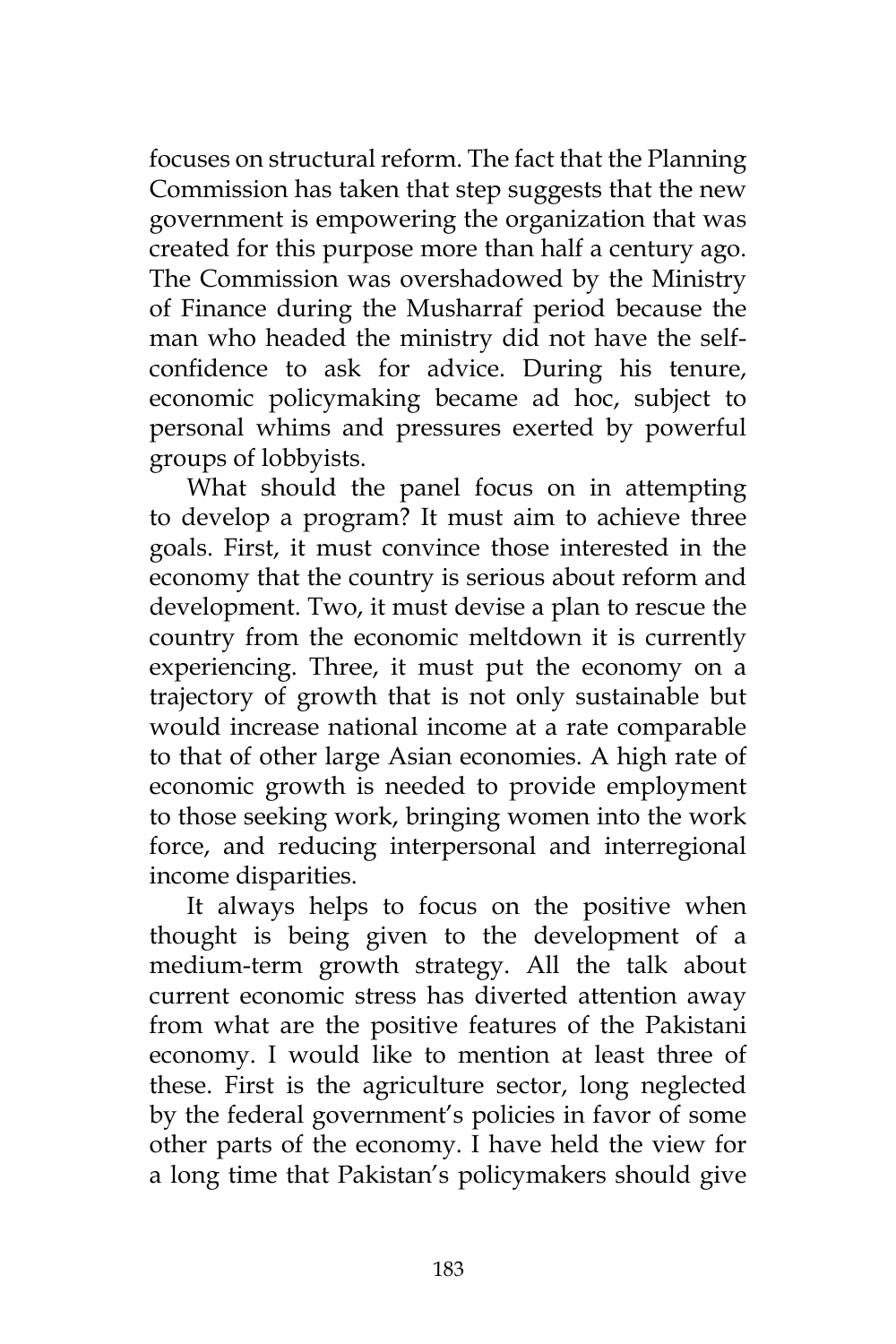a very high priority to agriculture. The sector should lead the rest of the economy, provide jobs in both rural and urban areas, and increase exports. The second advantage resides in the country's large population that should be educated and trained to become an asset rather than a burden for the economy. The third is Pakistan's location in the middle of the most rapidly growing parts of the global economy.

#### **ENDNOTES - CHAPTER 4**

1. Shahid Javed Burki, "Time for Donors to Assist," *Dawn*, July 22, 2008.

2. Among the recent books on Pakistan's economic history, the most useful are Shahid Javed Burki, *Changing Perceptions, Altered Reality, Pakistan's Economy under Musharraf, 1999-2006*, Karachi, Pakistan: Oxford University Press, 2007; S. Akbar Zaidi, *Issues in Pakistan's Economy, 2nd edition*, Karachi, Pakistan: Oxford University Press; and Pervez Hasan, *Pakistan's Economy at Crossroads*, Karachi, Pakistan: Oxford University Press, 1998.

3. President Ayub Khan provided a detailed background of the relationship that was developed with the United States during his tenure in office in his autobiography. See Mohammad Ayub Khan, *Friends, not Masters: A Political Autobiography*, London, UK: Oxford University Press, 1967.

4. The most detailed account of the way this relationship was built is in Steve Coll, *Ghost Wars: The Secret History of the CIA, Afghanistan, and Bin Laden, from the Soviet Invasion to September 10, 2001*, New York, The Penguin Press, 2004. Also see George Crile, *Charlie Wilson's War: The Extraordinary Story of the Largest Covert Operation in History*, New York, Atlantic Monthly Press, 2003.

5. Once again the most detailed account of this relationship is from the head of the Pakistani state during this period. See Pervez Musharraf, *In the Line of Fire: A Biography*, New York, Free Press, 2006.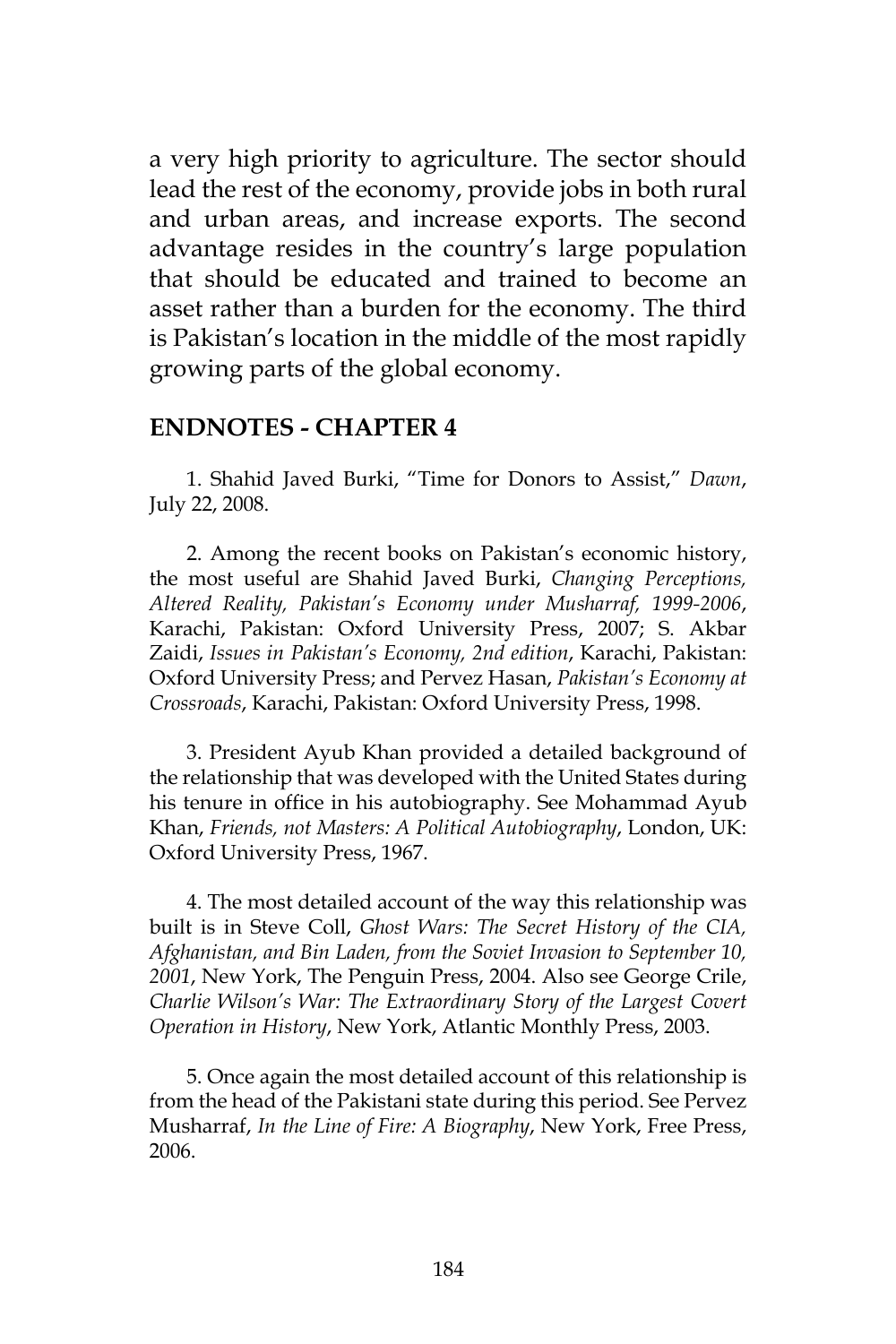6. For a recent story of the way the discipline of economics has developed, see David Warsh, *Knowledge and the Wealth of Nations: A Story of Economic Discovery*, New York, W. W. Norton, 2006.

7. This part of the report draws upon the first annual report published by the Institute of Public Policy, Lahore, Pakistan, headed by the author of this chapter. The report was written by a group of six economists that included Sartaj Aziz, Shahid Javed Burki, Aisha Ghaus-Pasha, Pervez Hasan, Akmal Hussain, and Hafiz Ahmed Pasha. See *State of the Economy: Challenges and Opportunities*, Lahore, Pakistan: Institute of Public Policy, 2008.

8. There was intense debate in the country about the incidence of poverty. While the government claimed that the incidence declined by 10 percentage points during the last 4 years of the Musharraf regime from about 35 percent to 25 percent (see Government of Pakistan, *Pakistan Economic Survey, 2006-07*, Islamabad, Pakistan: Finance Division, 2007). Some independent analysts thought that the decline was considerably more modest. See Akmal Hussain, "A policy for Pro-Poor Growth," presented at the seminar Pro-Poor Growth Strategies sponsored by the UNDP and Pakistan Institute of Development Economics, Islamabad, Pakistan, March 17, 2003.

9. *State of the Economy.*

10. Hafiz Pasha and Aisha Ghaus-Pasha, *Growth of Public Debt and Debt Servicing in Pakistan*, Research Report, No. 17, Karachi, Pakistan: Social Policy and Research Center, 1997.

11. This is not a new development. In fact, it was the subject of a book length study by Ishrat Hussain while he was at the World Bank. Hussain was an important player in the team assembled by President Pervez Musharraf to manage the economy. He was Governor of the State Bank of Pakistan, the country's central bank, from 1999 to 2005. See Ishrat Hussain, *Pakistan: The Economy of an Elitist State*, Karachi, Pakistan: Oxford University Press, 1999.

12. *State of the Economy.*